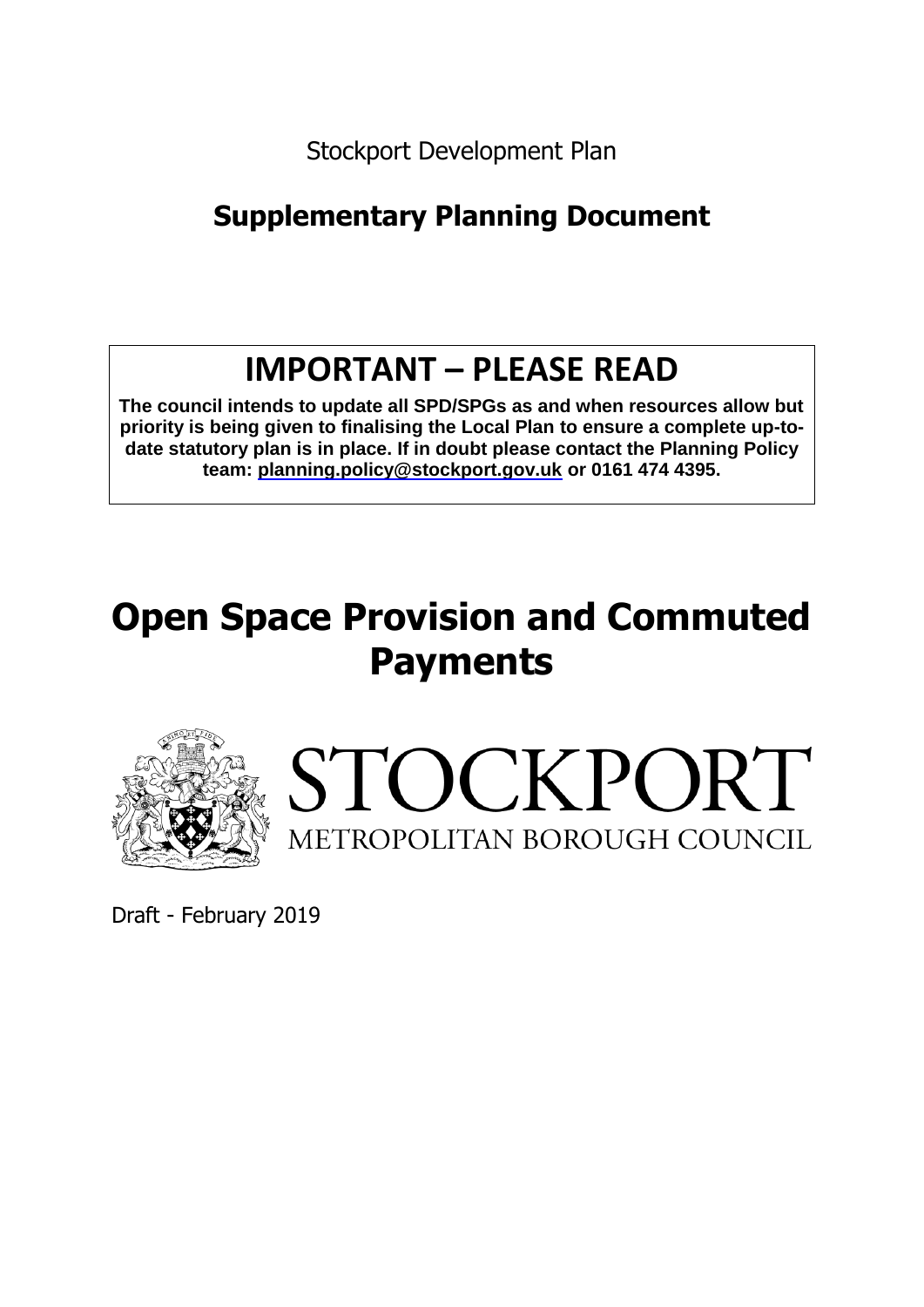# **CONTENTS PAGE**

| 1. Introduction                                   | 3  |
|---------------------------------------------------|----|
| 2. Developer Contributions                        | 4  |
| <b>Compliance with CIL Regulations 2010</b>       | 5  |
| <b>Negotiation of reduced contributions</b>       | 6  |
| Clawback mechanism                                | 6  |
| <b>Outline Planning Applications</b>              | 7  |
| 3. Planning Policy Context                        | 8  |
| 4. What Open space is required.                   | 10 |
| <b>Green Infrastructure</b>                       | 11 |
| <b>Recreational open space</b>                    | 15 |
| <b>Exceptions to financial contributions</b>      | 16 |
| 5. Evidence Base                                  | 16 |
| 6. Design                                         | 18 |
| 7. The Adoption process and Landscape maintenance | 23 |
| 8. Operation of the policy                        | 25 |
| <b>Technical Annex</b>                            | 27 |

# **APPENDICES**

| Appendix 1. Equipped play costs                                    | 33 |
|--------------------------------------------------------------------|----|
| Appendix 2. The case for revising commuted Sums for Play and       | 35 |
| <b>Formal Sport</b>                                                |    |
| Appendix 3. Determination statement on the need for Sustainability | 43 |
| Appraisal and Strategic Environmental Assessment of the review of  |    |
| the 'Open Space Provision and Commuted Payments' SPD               |    |

Stockport Council 1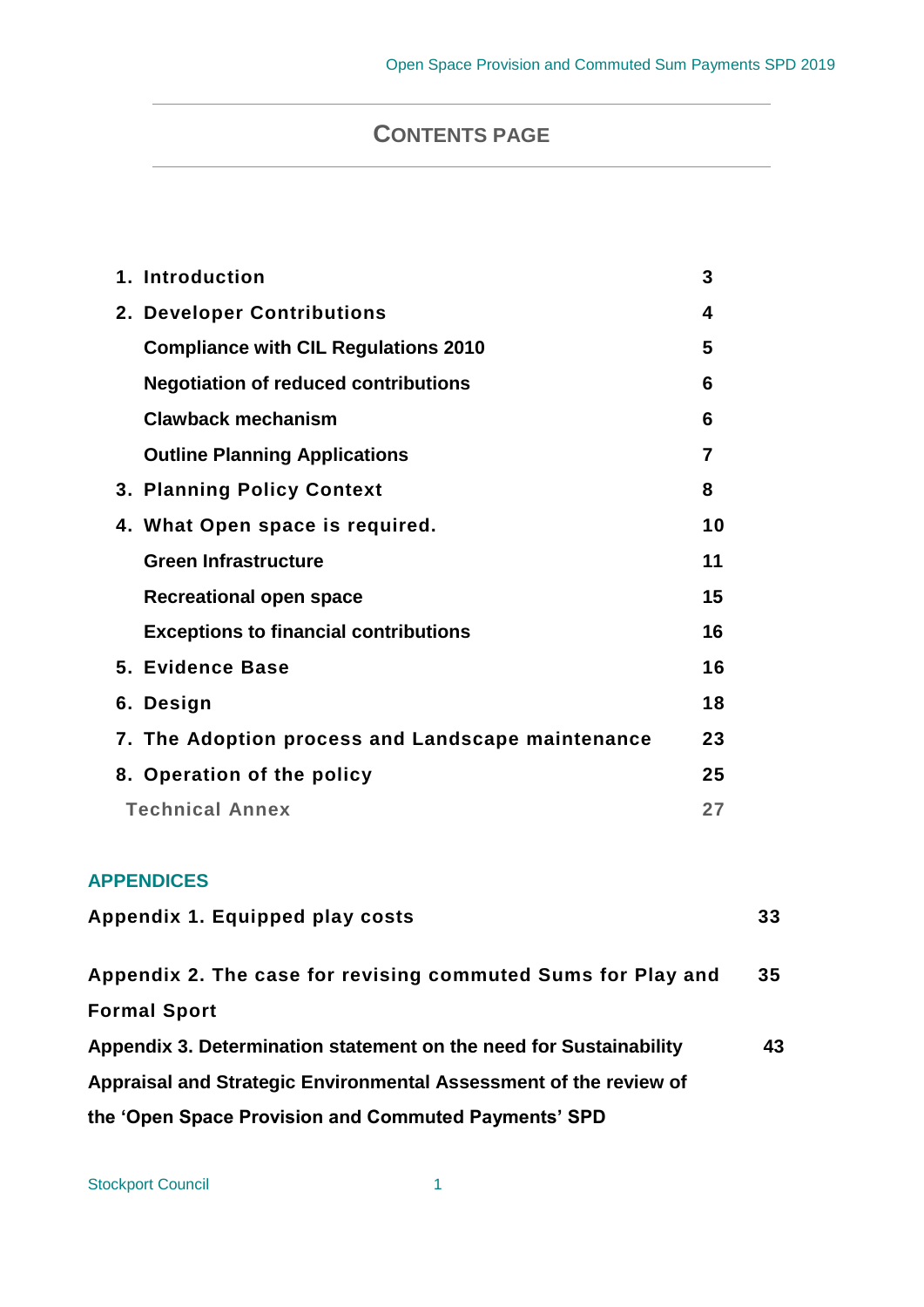# **FIGURES**

| Table 1. Population capacity                           | 11 |
|--------------------------------------------------------|----|
| Table 2. Minimum Standards for Children's play         | 13 |
| Table 3. Quantity of play facilities in Stockport      | 16 |
| <b>Table 4. Play Provision per Area Committee</b>      | 17 |
| Table 5. Rates for Open Space Commuted Sums            | 28 |
| Table 6. Summary of rates for Open Space Commuted Sums | 29 |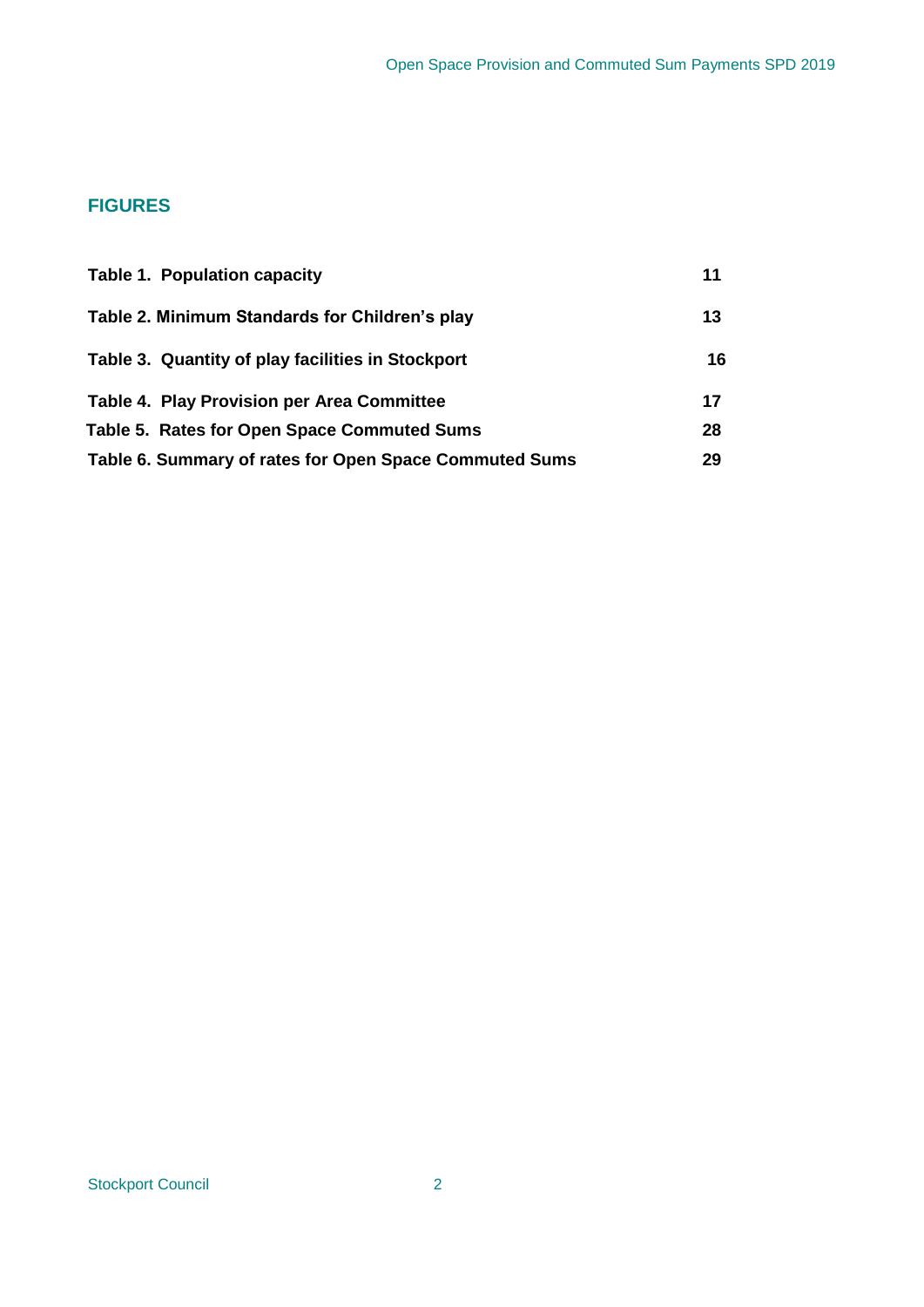# **OPEN SPACE PROVISION AND COMMUTED PAYMENTS**

# INTRODUCTION

- 1.1 Supplementary Planning Documents (SPDs) are required by the Planning and Compulsory Purchase Act 2004 (as amended under the Localism Act 2011). Although not forming part of the statutory development plan, one of the functions of an SPD is to provide further detail on policies and proposals within the Local Plan. It is a material consideration in the determination of planning applications and assists the Council in securing local and national objectives in respect of sustainable development.
- 1.2 This SPD has been prepared in accordance with the Town and Country Planning (Local Planning) (England) Regulations 2012 and the National Planning Policy Framework 2018, conforming and responding to all relevant local and national policies and is based on a robust and up-to-date evidence base. SPDs do not contain policies nor do they seek to allocate land but are to be considered alongside policies in the Development Plan Documents, their guidance should therefore be taken into consideration from the earliest stages of the development process of any site, including any purchase negotiations.
- 1.3 This paper is prepared as a Supplementary Planning Document to the Core Strategy Development Plan Document (March 2011) and Revised Unitary Development Plan (May 2006), in order to explain further the operation of Policy SIE 2 - Provision of Recreation and Amenity Open Space in New Development, Development Management Policy SIE-1 - Quality Places and Core Policy CS8 - Safeguarding and improving the Environment.
- 1.4 In view of the limited resources available to the Local Authority it will find it increasingly difficult if not impossible to make good existing and/or future shortfalls of public open space provision. Indeed the Local Authority should not be expected to provide open space that is required as a result of new development. It is appropriate to expect all new developments, to contribute to the open space needs generated by that development.
- 1.5 This document advises developers and their agents on the mechanisms for implementing our policies for open space provision in new housing developments, as set out in Stockport's Adopted Core Strategy. It is designed to help prospective developers establish their responsibilities and incorporate the requirements into their development proposals.
- 1.6 It provides worked examples of on-site or off-site provision and on the scale of charges which will be levied, for both the provision and maintenance of open space and off-site play equipment required as part of development.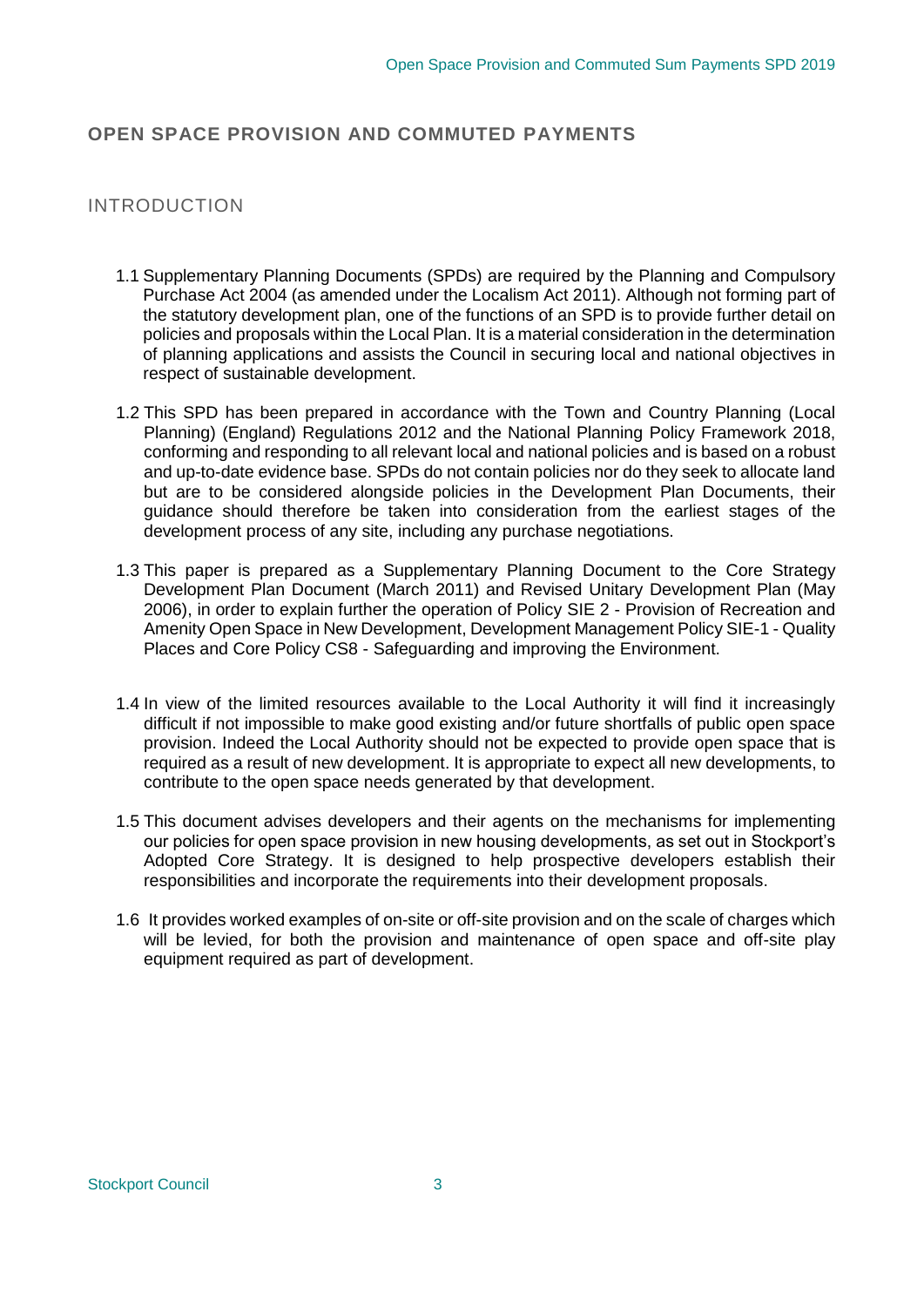# DEVELOPER CONTRIBUTIONS

- 2.1 Section 106 (S106) of the Town and Country Planning Act 1990 (as amended) allows the drafting of legal agreements for the Council to control the impacts of development, which cannot otherwise be achieved via planning conditions. These are an established mechanism to secure the delivery of services or facilities needed as a result of new development, and are referred to as "planning obligations". Contributions to infrastructure are delivered by way of physical works on or off-site, land transfer, or financial contributions. Obligations can also be secured through Unilateral Undertakings by developers.
- 2.2 The National Planning Practice Guidance emphasises that planning obligations assist in mitigating the impact of development in order to make it acceptable in planning terms, which benefits local communities and supports the provision of local infrastructure. Development Management Policy SIE 2 - **Provision of Recreation and Amenity Open Space in New Developments** from the adopted Core Strategy detailed below outlines how development is expected to take a positive role in providing for the open space to meet the needs of the occupants. Core Strategy Policy SIE 2 and this SPD therefore adheres to the approach set out in National Guidance.
- 2.3 The planning permission decision notice will only be issued once the S106 legal agreement has been entered into by all relevant parties and has been completed. If the Council are to draft the Section 106 agreement on your behalf, then an additional charge may be levied by the Council for legal drafting and administrative costs. The formulas for calculating the costs of providing and maintaining play and recreation provision is provided is provided in the Technical Annex along with examples of calculating the provision for different types of schemes.
- 2.4 In order to enter into a planning obligation through a legal agreement, applicants will be required to provide the following:
	- **Draft head of terms**
	- **Details of the applicant's solicitor**
	- **Proof of title of the ownership of the site**
	- **An undertaking to pay the Council's legal fees**
- 2.5 All landowners and parties holding an interest in the land will also need to be party to the legal agreement, and if the site is subject to a mortgage then the mortgagee will also need to enter into the legal agreement.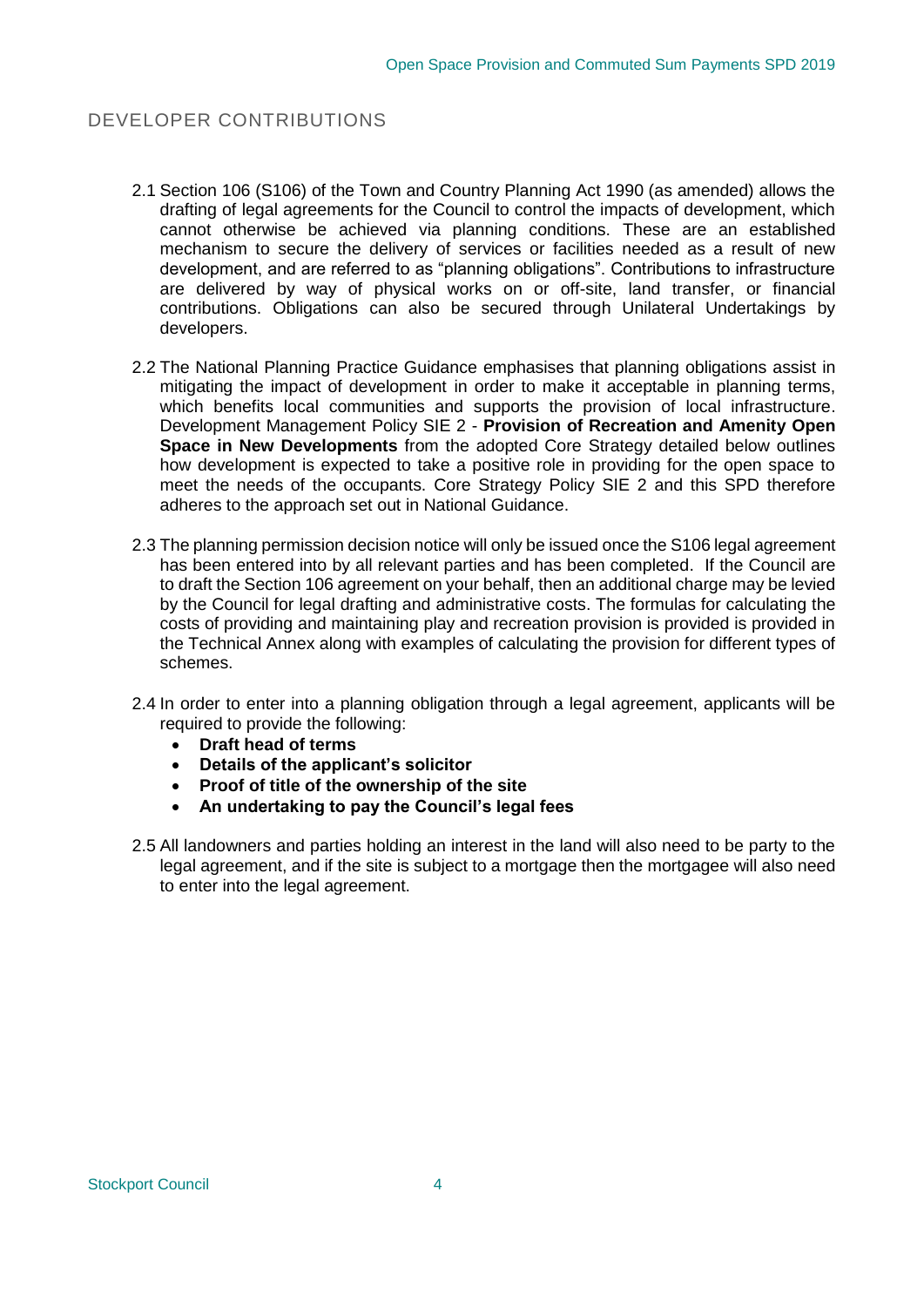# Compliance with CIL Regulations 2010

- 2.7 The Community Infrastructure Levy Regulations 2010 sets out limitations for the use of planning obligations (s106 Agreements). These limitations are set out below along with how this SPD meets them:
	- a) Necessary to make the development acceptable in planning terms

Paragraph 34 of the NPPF, 2018 outlines how plans should set the contributions expected from development which should include green infrastructure, provided they don't undermine the deliverability of the plan. Paragraph 96 of the Framework highlights the importance of access to open spaces and opportunities for sport and physical activity as they make an important contribution to the health and wellbeing of communities. This SPD advises on how new residential developments should contribute towards open space and formal open space provision to meet the need of the residents. This is considered necessary to ensure that the residents of the new development have access to sufficient open space and formal open space provision.

b) Directly related to the development

In terms of taking commuted sums for Children's play facilities, there are thresholds in place order to ensure the direct relationship test is passed these are set out below;

- 1000m of a Neighbourhood Equipped Area of Play (NEAP)
	- 400m of a Local Equipped Area of Play (LEAP)
- 100m of Local Area of Play (LAP)

There may be instances where it is not feasible for a sum to be taken for play areas within the zones set out above. If this is the case, a statement will be issued that will explain how the chosen play area directly benefits the residents of the development.

c) Fairly and reasonably related in scale and kind to the proposed development

 The amount of contribution required from a new residential development by this SPD is based on the population capacity of the development proposed. The approach is therefore reasonably related in scale and kind to the proposed development.

# Pooling of Developer Contributions

- 2.8 The CIL Regulations 2010 (as amended) introduced limitations on the use of planning obligations, effectively preventing the "pooling" of money from many different developments towards spending on infrastructure projects. The regulations cap the ability to secure new obligations where five planning obligations towards a particular infrastructure project or infrastructure type have already been included in signed S106 deeds since 6 April 2010.
- 2.9 Although there is not an adopted CIL in place in Stockport, the regulations still apply. Therefore in Stockport, since 6 April 2015, no more new obligations have been able to be secured in respect of a specific infrastructure project or a type of infrastructure in relation to the granting of planning permission, if five or more obligations for that project or type of infrastructure have already been entered into since 6 April 2010.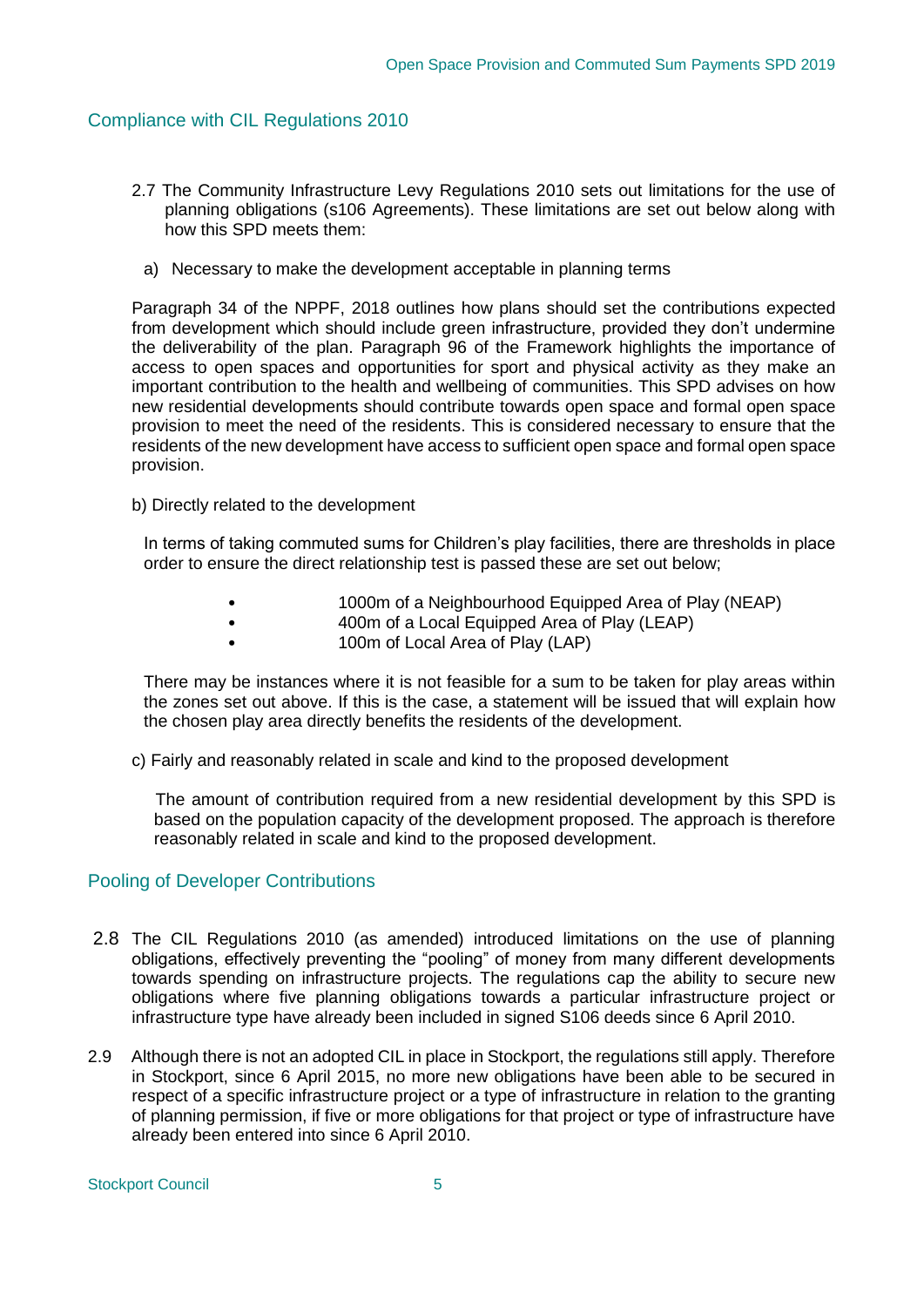- 2.10 To ensure funds can be secured for children's play and formal recreation facilities, the open space mitigation and improvements targeted for funding will be identified as discrete projects in s106 deeds, in line with the current requirements of the CIL Regulations 2010 (as amended). These infrastructure projects will be clearly referenced in the s106 agreement, for example specific types of equipment or improvement works, located in a named park, catchment area or neighbourhood. Once the specific infrastructure project has been referenced in five obligations, no more obligations will be sought towards that infrastructure project.
- 2.11 In October 2018, the Government announced that it intends to lift the S106 "pooling" restriction in all areas. Legislation will be required in order to implement these changes, and the Government has indicated that it will be consulting on the draft regulations later in 2018. Stockport Council will continue to abide by the legislation that is in force at the time of adopting this SPD, and any subsequently adopted legislation as it pertains to this SPD. If the pooling restriction is lifted, Stockport Council will continue to provide clarity within new S106 deeds regarding the purpose of the planning obligations.

# Negotiation of reduced contributions

- 2.12 As previously mentioned, the contributions from development should not undermine the deliverability of the plan. However in line with paragraph 57 of the NPPF where planning applications have complied with the policies in the development plan, they will be assumed to be viable. It is up to the applicant to demonstrate whether particular circumstances justify the need for a viability assessment at the application stage. In reviewing the viability evidence, the council will take a view on the applicant's case as a whole. It is however expected that developers should have regard to the scale of policy requirements and planning obligations when acquiring land as part of their due diligence, and therefore where a developer has clearly overpaid for a site this will not be accepted as a justification for negotiating a reduced contribution<sup>1</sup>.
- 2.13 Where a developer intends to submit viability evidence as the basis for seeking to negotiate a reduced contribution, this evidence must be received prior to validation of the planning application unless otherwise agreed at the pre-application stage. Where evidence is submitted following validation without prior agreement, this may not be accepted given that the timescales associated with its independent appraisal and subsequent negotiation may compromise the council's ability to meet the planning application determination deadline.
- 2.14 Where the council accepts the applicant's case for a reduced contribution, the council will need to take a view on the prioritisation of the various contributions, having regard to the impact on development viability as a whole.

# Clawback mechanism

 $\overline{a}$ 

2.15 Where the council accepts an applicant's case for a reduced contribution, it will typically require the applicant to enter into a legal agreement which would require the developer to make a financial contribution in the event that the viability of a scheme improves subsequent to the undertaking of the initial viability appraisal. It may be that in the period between the point of an application's submission and the completion of a development (which will typically be a number

Stockport Council 6 <sup>1</sup> The Viability chapter within the Planning Practice Guidance identifies that in all cases, land value should reflect policy requirements and planning obligations.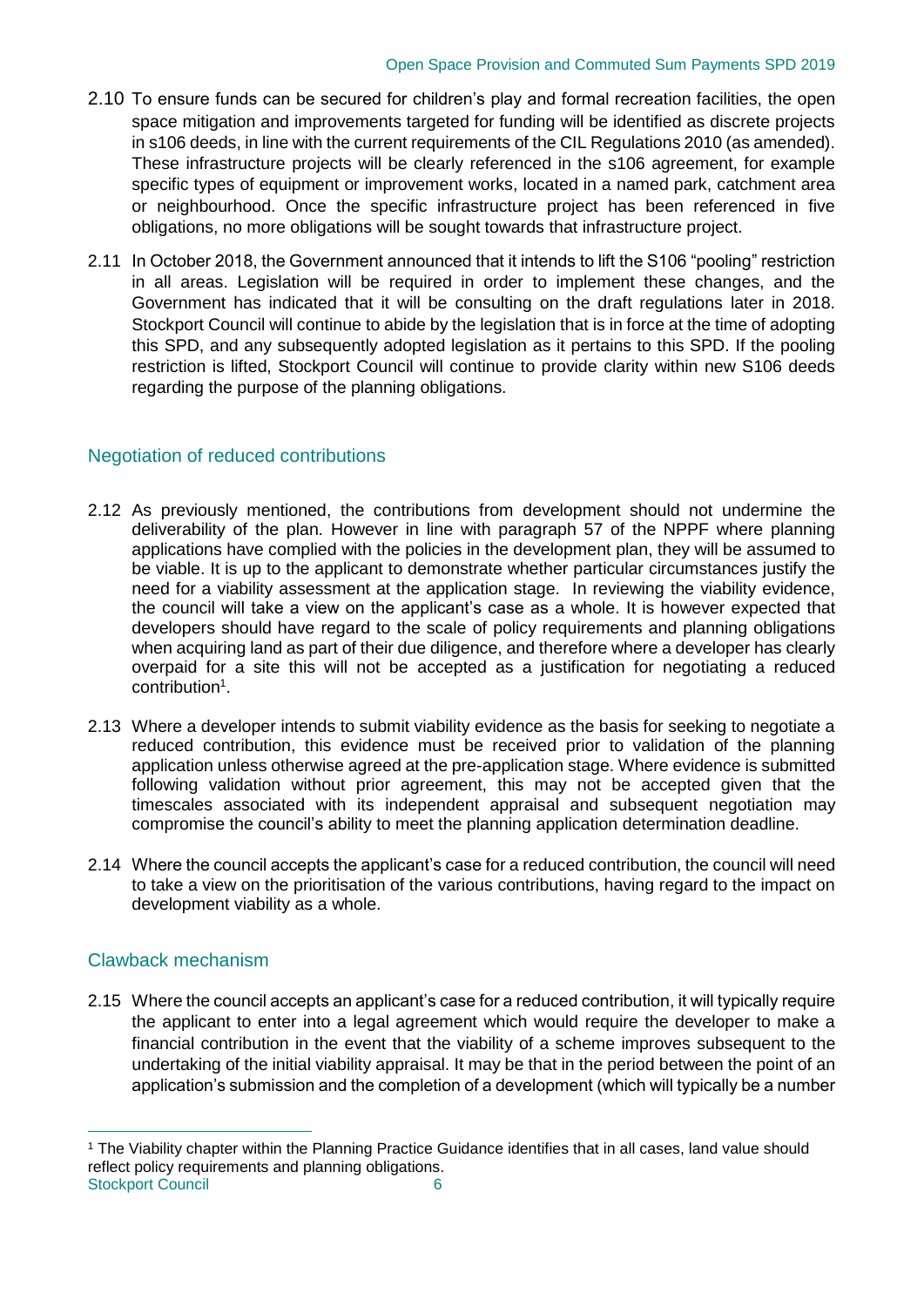of years for larger schemes), the viability of a scheme improves. This could be due to a range of variables, such as a reduction in construction costs, or an increase in sales values.

2.16 The council will enter into a legal agreement with a developer in relation to the clawback mechanism, which defines the process for the submission of updated viability evidence and the mechanism for the recovery of any financial contributions. The developer will be liable to pay any fees incurred by the council in relation to the independent financial appraisal of the viability evidence, and to pay any fees incurred associated with the preparation of the legal agreement.

# Outline planning applications

2.17 In the case of planning applications where the number and type of dwellings is unknown (e.g. outline planning applications) the requirement for the provision of open space would have to be reserved through a legal agreement so it can be resolved when a detailed application is made.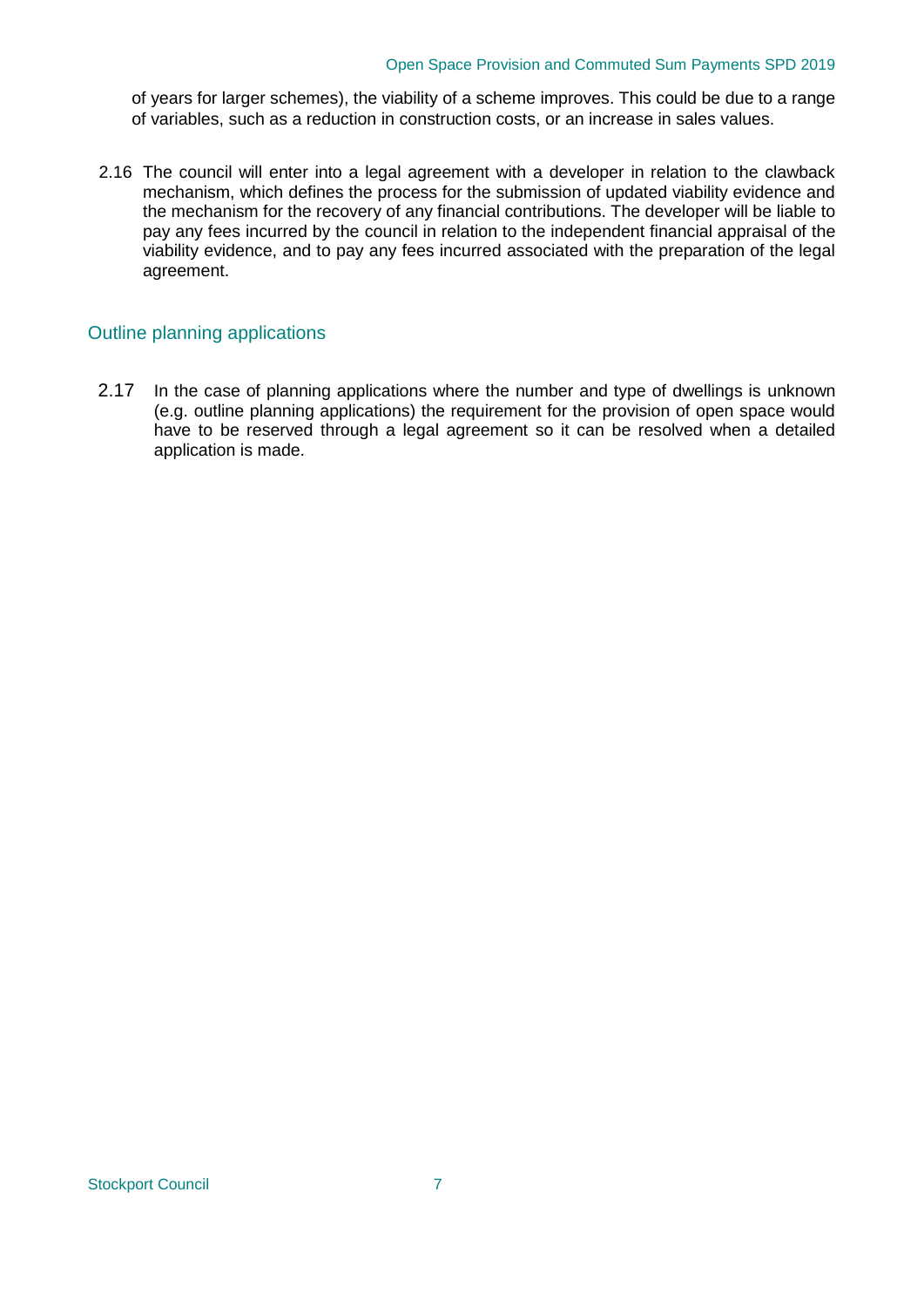# PLANNING POLICY CONTEXT

National Planning Policy Framework

- 3.1 The revised National Planning Policy Framework (NPPF) came into force in July 2018. The NPPF advocates a presumption in favour of sustainable development and identifies the three dimensions of sustainable development as economic, social and environmental. Access to high quality open spaces and opportunities for sport and recreation are highlighted as an important aspect of healthy communities and helping to improve biodiversity, thereby contributing sustainable development.
- 3.2 Paragraph 170 of the NPPF outlines that planning decisions should contribute to and enhance the natural and local environment by… '*recognising the wider benefits from natural capital and ecosystem services'*.

This guidance supplements and relates to the following specific Development Plan objectives and policies;

# **Objective 5 from the Core Strategy is to 'Safeguard and Improve the Borough's Environment'**

It aims to achieve this by

• Providing green infrastructure, civic spaces and public realm that are well designed, safe and accessible, sufficient to satisfy the recreational, leisure, health and amenity requirements of the population, which can adapt to the needs of and which help mitigate the impacts of climate change and which improve health

• Providing and maintaining high quality open spaces and recreation facilities commensurate with the needs of the borough's population;

# **Core Policy CS8 Safeguarding and Improving the Environment**

This policy sets out the overarching strategy for achieving development that is to a high standard, sustainable, attractive, safe and accessible built and natural environment and outlines how high quality design which promotes a sense of place is of importance throughout the borough and should be an integral part of all development proposals.

# **Development Management Policy SIE-1 - Quality Places**

This sets out that development that is designed and landscaped to the highest contemporary standard paying high regard to the built and/or natural environment within which it is sited will be given positive consideration.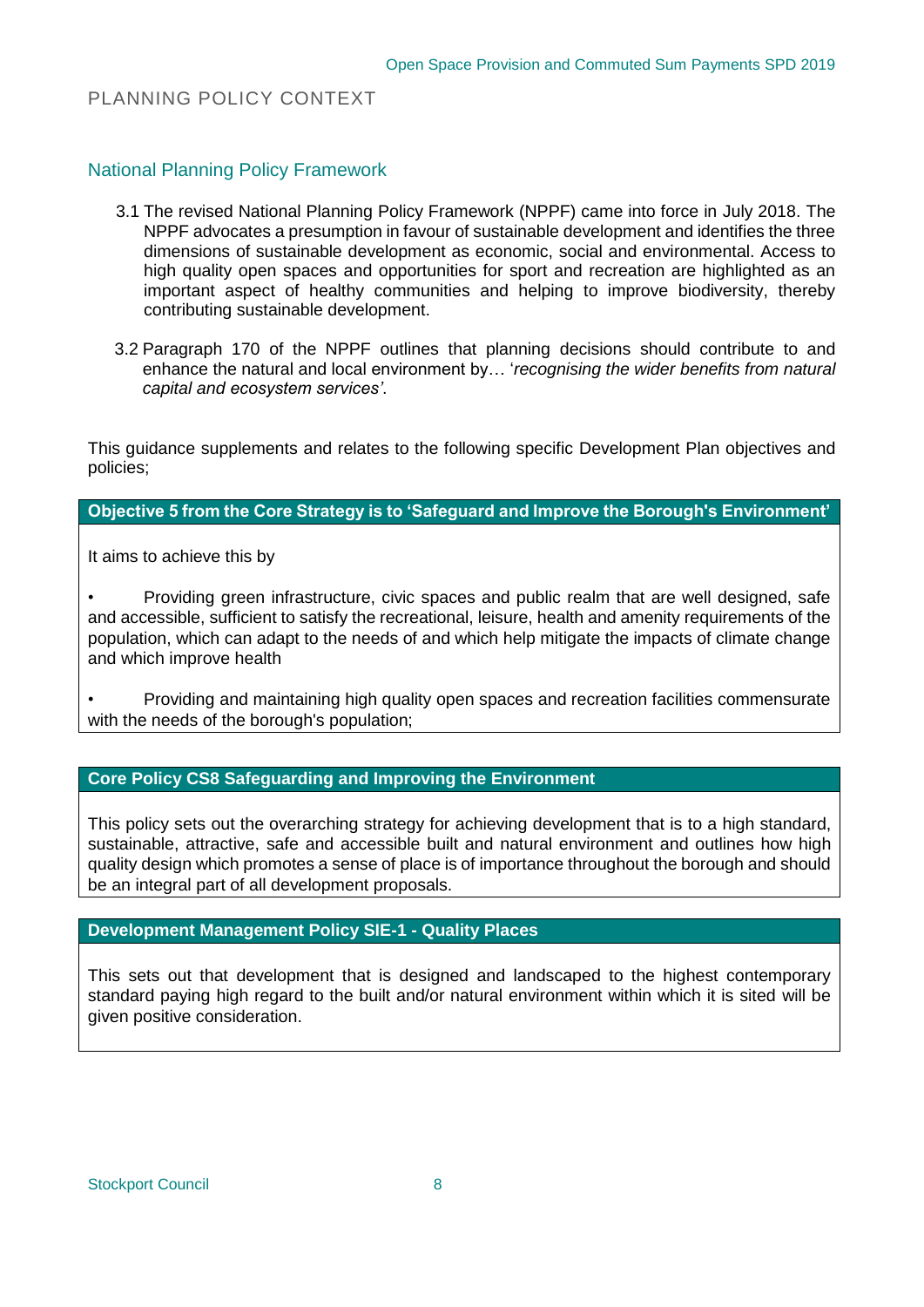**Development Management Policy SIE-2- Provision of Recreation and Amenity Open Space in New Developments**

The requirements from this Policy are for residential development schemes to contribute towards the provision of open space for formal recreation and children's play, to serve the future occupant's. This policy is based on the **[Fields in Trust Standard](http://www.fieldsintrust.org/Upload/file/PAD/FINAL%20ONLINE%20Planning%20Guidance%20for%20Outdoor%20Sport%20and%20Play%20Provision%20Oct%202015.pdf)** (FiT ) in meeting the Borough's open space needs. In order to meet the Fields in Trust Standard (FiT), Stockport Council must provide 2.4ha (24,000 sqm) of open space provision per 1000 population of which 0.7ha (7,000sqm) should be for children's play casual recreation and 1.7ha (17,000sqm) for formal recreational space. As much as possible of the open space should be within or adjacent to the new development and play provision should incorporate facilities based hierarchy set out under table 2.

The above policies can be found at the following [link](https://www.stockport.gov.uk/development-plan)

Separate SPDs which are of relevance to topics raised in this paper, including explaining the benefits of incorporating GI into development schemes are also available on ['Sustainable Design](https://www.stockport.gov.uk/supplementary-planning-documents-and-guidance/supplementary-planning-documents)  [and Construction' and 'Residential Design'.](https://www.stockport.gov.uk/supplementary-planning-documents-and-guidance/supplementary-planning-documents)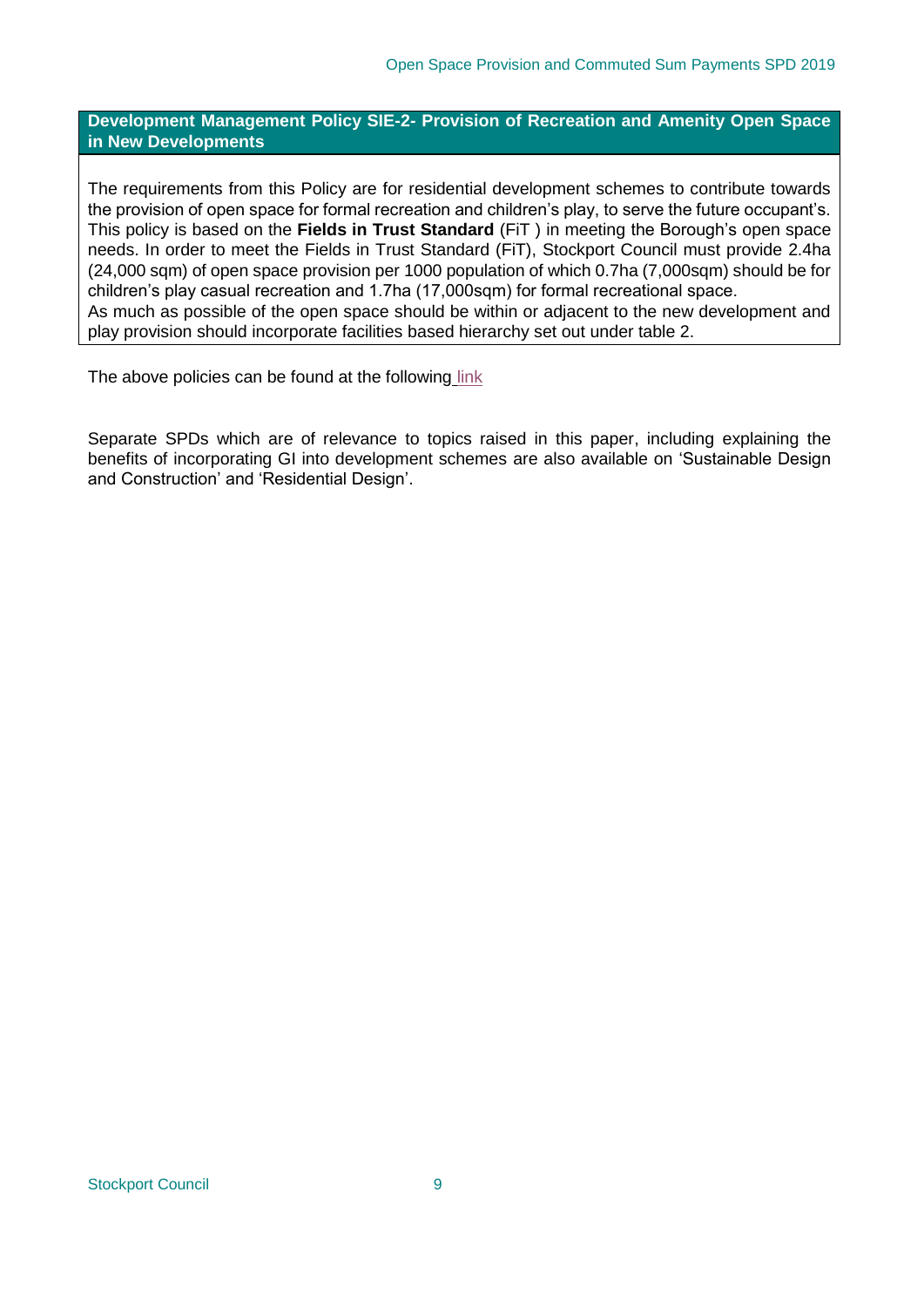# WHAT OPEN SPACE WILL BE REQUIRED?

# Green Infrastructure

- 4.1 Open space performs both important recreational activity space and important environmental functions, such as moderating surface water run-off, air pollution and wind speeds, as well as providing wildlife habitats to aid biodiversity. Open space also plays an important role in meeting the challenge of climate change and flooding through integrating Sustainable Urban Drainage Systems (SuDS) and providing opportunities for conserving and enhancing the natural environment.
- 4.2 People's quality of life is very much influenced by access to a range of green spaces and experiences. **Green infrastructure** is defined in the NPPF as 'A network of multi-functional green space, urban and rural, which is capable of delivering a wide range of environmental and quality of life benefits for local communities'. Therefore protecting and enhancing open spaces for current and future generations to enjoy is essential. National and local planning policy promote the environmental, social and economic benefits to be gained from good quality diverse and accessible open space and recreational facilities. These green and blue spaces represent the green infrastructure components that contribute to the character, image and effective functioning of places and are valued by communities.
- 4.3 Existing features such as trees, hedgerows, changes in ground levels, and water features should be incorporated into the public open space wherever possible to add to the nature conservation and biodiversity value of the site, and to help create more individual, dynamic spaces.
- 4.4 Careful consideration should be given to the role that public open space can play in improving and enhancing the wildlife and biodiversity value, and how such features can assist the Greater Manchester Biodiversity Action Plan (BAP). The Borough would particularly encourage this approach in the case of larger developments where public open space features and the natural environment should be integrated.
- 4.5 Developers will be expected to work with the authority at the earliest possible stage in the process in order to protect, and enhance an integrated network of high quality and multifunctional green infrastructure in compliance with the policy position set out in this paper.
- 4.6 Green infrastructure is especially relevant to the housing and economic growth agenda to the regeneration of urban areas. Green infrastructure is about development going hand-in- hand with the protection and enhancement of existing environmental assets and the creation of new ones. It is about putting the environment right at the centre of the planning process and producing a strategic and linked, multifunctional network of spaces with benefits for people and wildlife. It's also about underpinning the sustainability of a town or city, including making it resilient to the effects of climate change and enabling local authorities to meet their duty to conserve biodiversity under the Natural Environment and Rural Communities Act (NERC) 2006.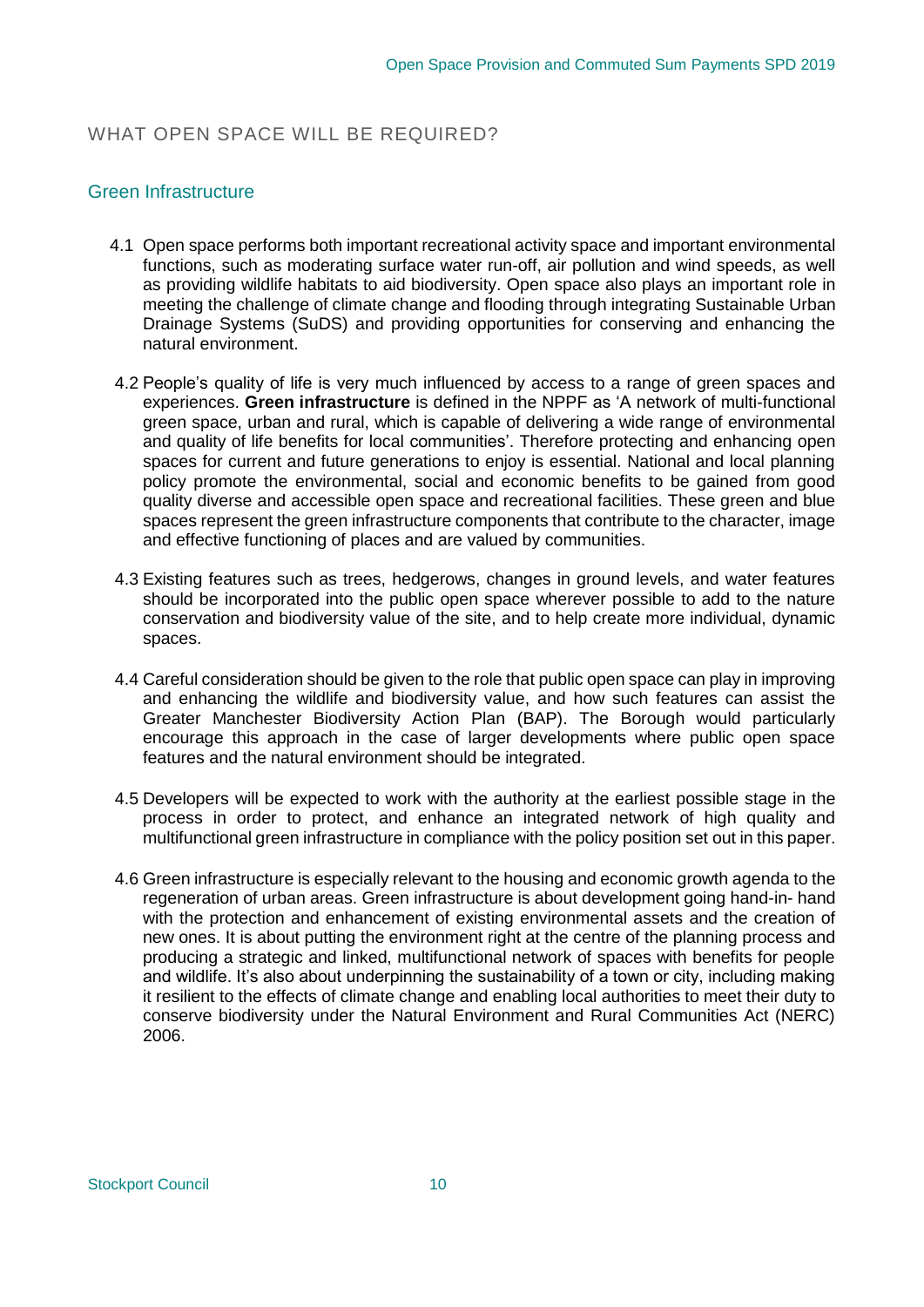# Recreational Open space

4.7 As defined in the Core Strategy Local Open Space (LOS) is in addition to the major areas of Strategic Open Space.

These areas generally fall within the following categories:

Local Open Space

- **bublic parks**
- recreation facilities
- school playing fields
- allotments
- small areas of woodland
- unused/derelict land (may include unmanaged or wild areas of positive value)
- churchyards and cemeteries
	- green corridors
- other areas of local amenity value.
- 4.8 The recreational open space needs of new development are calculated using the standards in Core Strategy Policy SIE 2. Most proposals for new housing developments are required to contribute to the provision of recreation facilities and play provision and green infrastructure, within the proposed site or make an equivalent financial contribution to off-site provision in line with the standards set out in this policy and policy CS8. The provision will be calculated based on the population capacity of the development which calculated using table 1 below is;

#### **Table 1 – Population capacity**

| 1 bedroom  | 2 persons |
|------------|-----------|
| 2 bedrooms | 3 persons |
| 3 bedrooms | 4 persons |
| 4 bedrooms | 5 persons |

- 4.9 The open space provision is related to the population capacity of the proposed development. The total population per dwelling is arrived at by assuming 2 persons in the first bedroom and only one in each of any additional bedrooms.
- 4.10 The requirement for a financial contribution will be applied to all new dwellings including single dwellings. This includes barn conversions, conversions of houses to flats and the conversion of any non-residential building to residential use where there is a net increase in population capacity, subject to this being compliant with the current national planning guidance.
- 4.11 The policy emphasises that as much as possible of the open space should be within or adjacent to the new development and play provision should incorporate facilities based on the hierarchy set out in the table 'Play facilities' below. These are the minimum Standards for Children's Use according to the - National Playing Fields Association, 'Six Acre Standard'). This standard sets out that for each 1000 residents there should be 2.4 hectares comprising of 1.7 hectares for outdoor sport and recreation space (including parks) and 0.7 ha for children 's play with about 0.25 ha of this equipped playgrounds.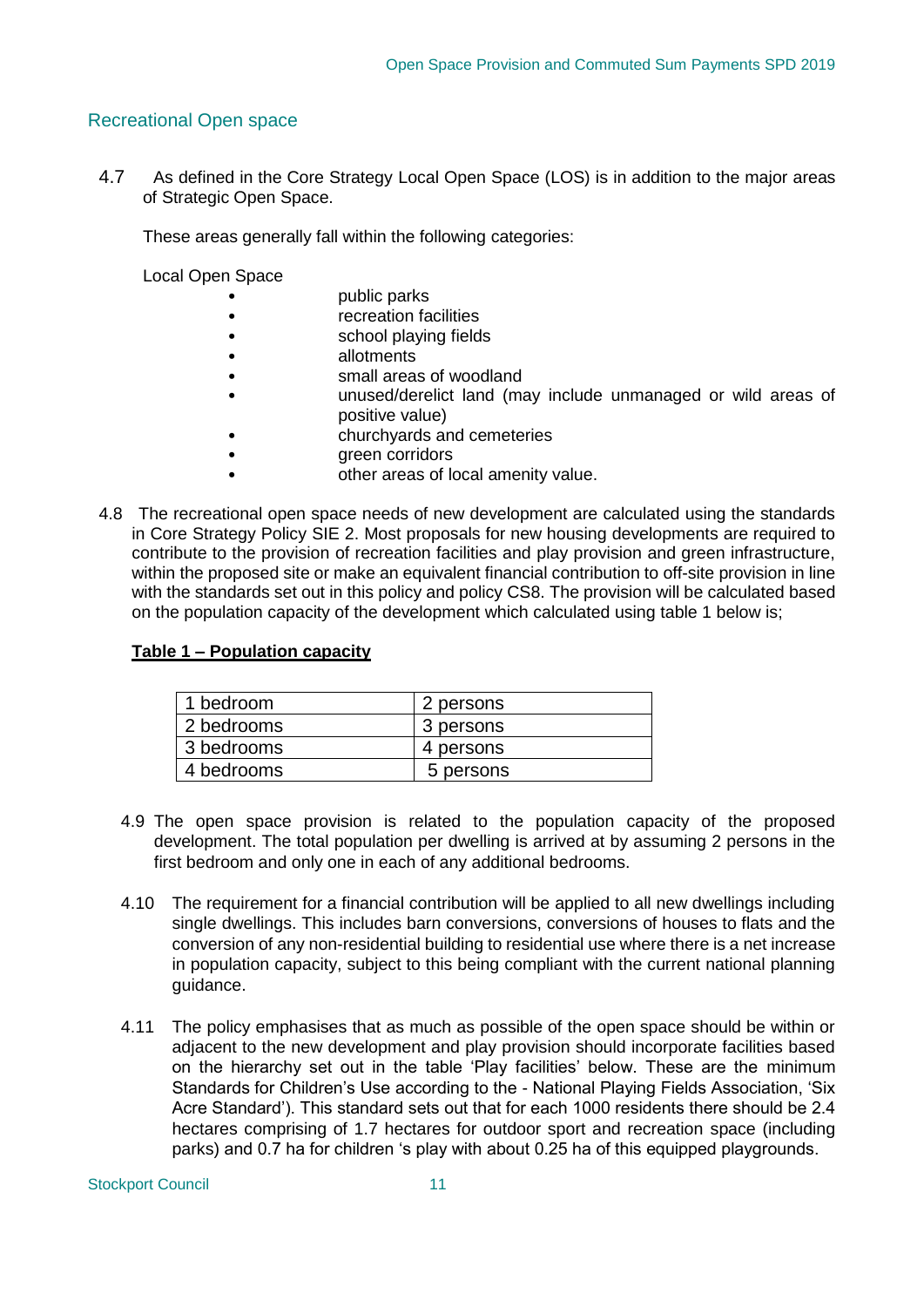- 4.12 New housing developments present opportunities to create living environments that are inviting, attractive, sustainable, well-maintained and can be enjoyed by all sections of the community, including children, older people and people with disabilities. However, on smaller housing sites (those likely to be occupied by less than 50 people) it is often difficult to create open space and play space that is big enough to meet needs and is designed and located so as to not adversely affect the amenity of residents.
	- 4.13 In such circumstances, the developer will need to make a financial contribution to the capital and commuted maintenance costs of off-site open space provision. Contributions will be required towards the provision of children's play space and formal recreational space. This is only applicable where such contributions would secure provision in a location close to and easily accessible from the new development and where it would be of direct benefit to its occupiers. Funds collected in lieu of on-site provision for children's/casual play space will be used within the appropriate distances as set out in table 2, unless a case can be made to illustrate how the chosen play space can directly benefit the residents of the funding development.
	- 4.14 As opportunities to provide new facilities at new sites are limited, the Local Authority is more likely to lay out a new facility or improve an existing one at an existing site. The Council has developed a strategy which will create a network of NEAPS and LEAPs at existing sites within the Borough. A map showing the location of these facilities is available for Inspection.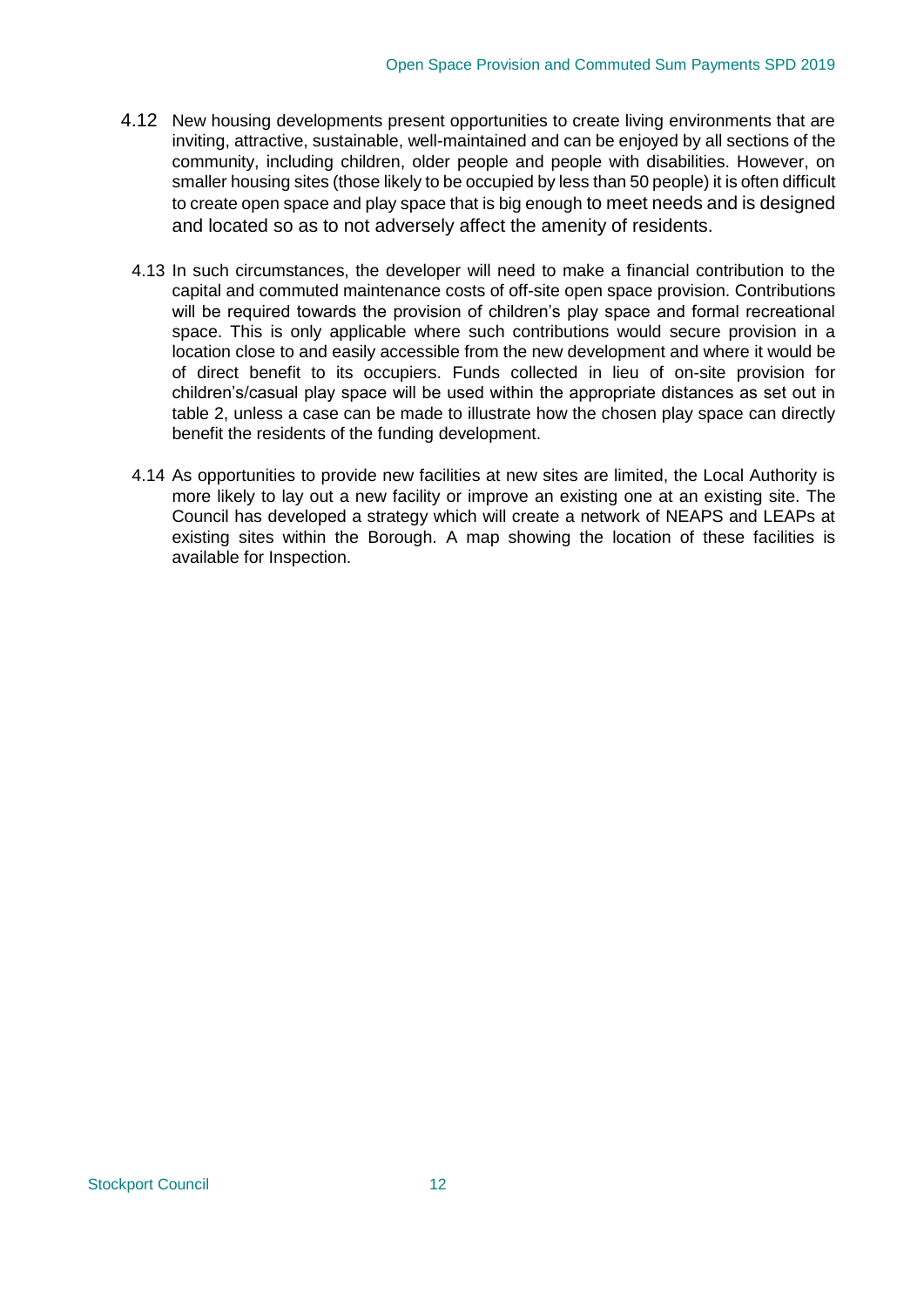|                                                                    | <b>TIME</b>      | <b>WALKING</b><br><b>DISTANCE</b> | <b>STRAIGHT</b><br><b>LINE</b><br><b>DISTANCE</b> | <b>MINIMUM SIZE</b>            |                                      | <b>NEAREST</b><br><b>HOUSE</b>     |                                                                                            |                               |
|--------------------------------------------------------------------|------------------|-----------------------------------|---------------------------------------------------|--------------------------------|--------------------------------------|------------------------------------|--------------------------------------------------------------------------------------------|-------------------------------|
| <b>FACILITY</b>                                                    |                  |                                   |                                                   | <b>Activity</b><br><b>Zone</b> | <b>Total (inc)</b><br><b>Buffer)</b> | <b>Property</b><br><b>Boundary</b> | <b>CHARACTERISTICS</b>                                                                     | <b>POPULATION</b><br>(APPROX) |
| <b>LAP</b><br>(Local Area<br>for Play)                             | 1 min            | 100m                              | 60 <sub>m</sub>                                   | 100<br>m(sq)                   | 400m(sq)<br>$(0.04 \text{ ha})$      | 5m from<br>Activity<br>Zone        | Small,<br>low-key<br>games<br>area<br>(may<br>include<br>"demonstrative"<br>play features) | 50                            |
| <b>LEAP</b><br>(Local<br>Equipped<br>Area<br>for<br>Play           | 5 min            | $\overline{4}$<br>00m             | 240m                                              | 400<br>m(sq)                   | 3,600m<br>$(sq)$ (0.36<br>ha)        | 20m from<br>Activity<br>Zone       | About 5 types of<br>equipment.<br>Small<br>Games<br>Area                                   | 510                           |
| <b>NEAP</b><br>(Neighbourh<br>ood<br>Equipped<br>Area<br>for Play) | $15 \text{ min}$ | 1,000m                            | 600m                                              | 1,000<br>m(sq)                 | 8,500m<br>$(sq)$ (0.85<br>ha)        | 30m from<br>Activity<br>Zone       | About 8 types of<br>equipment.<br>Kickabout<br>and<br>cycle<br>play<br>opportunities       | 1210                          |

# **Table 2 Minimum Standards for Children's play (Source - National Playing Fields Association, 'Six Acre Standard')**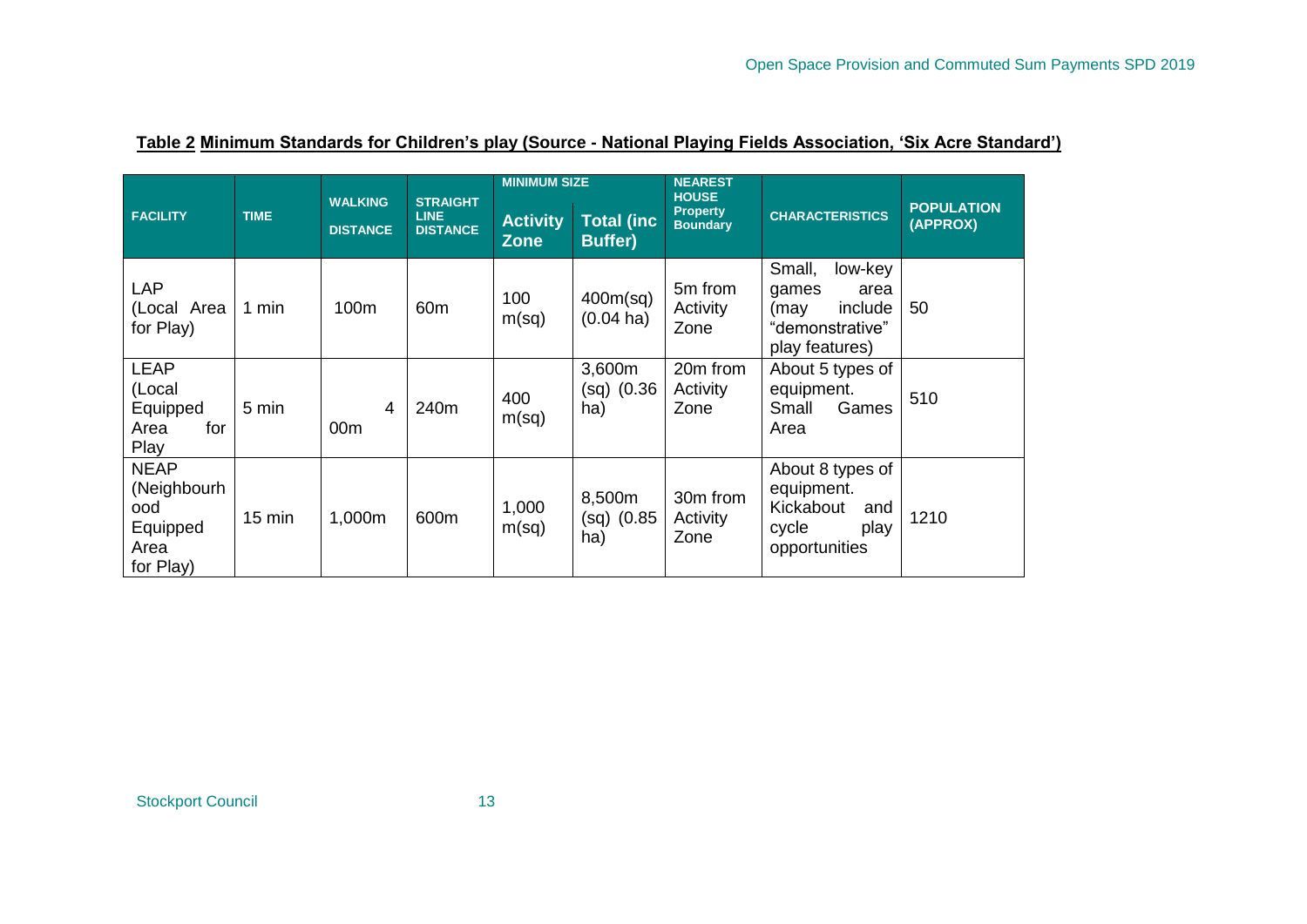- 4.15 Formal Sport Commuted Sum Provision can be used to create new or improve existing sports facilities within an accessible area from the funding development. Formal sports provision is defined as 'Open space provided for organised sporting activities, such as pitches, courts and bowling greens' in the glossary of the Adopted Core Strategy. In respect of new housing developments and formal open space needs there are very few identified housing sites of adequate size to be required to accommodate the open space requirements on site. It is likely that in most cases the Council will conclude that the formal open space needs will be covered by a commuted sum.
	- a. 'Accessible area' is not defined in planning policy or this SPD. Although it is expected some people travel some distance for formal sports, funds can only be used where it can be demonstrated there is a direct relationship between a facility and the funding development. Commuted sums for formal sports provision are currently allocated on a borough wide basis against strategic priorities reviewed annually with the Executive Councillor.
	- b. In larger housing schemes developments likely to accommodate 100 people or more will be expected, in most circumstances to provide both formal and children's play space, in accordance the Council's Adopted standards. Developers should also consider the integration of open space and play provision, located with good visibility and access, yet far enough from houses to minimise disturbance to residents. A satisfactory relationship between housing, open space and play provision can only be achieved when the open space elements of the scheme are considered early on in the process as part of the overall layout of the development site.
	- c. Funds will be held by the Local Authority in an account until such time that the appropriate thresholds have been reached and an improvement can be brought about through the use of the accumulated funds, where complaint with the most recent regulations. Funds for the provision of open space will be held no longer than eight years, in instances where they are they will be refunded. The Local Authority has established the level and distribution of open space provision that exists within the Borough and has adopted strategies for the improvement of provision. These strategies will be added to as certain work is completed and commuted payments are collected.
	- d. Funds will only be used for improvements to provision. They will not be used for more general revenue purposes.
	- 4.16 Types of improvements for children's and formal open space will include:-
		- laying out new or improving existing sports grounds
		- constructing or improving changing facilities or park buildings associated with sport ie bowls pavillions
		- laying out new, extending or improving children's/casual play areas
		- increasing car parking at an existing facility
		- provision of new children's play equipment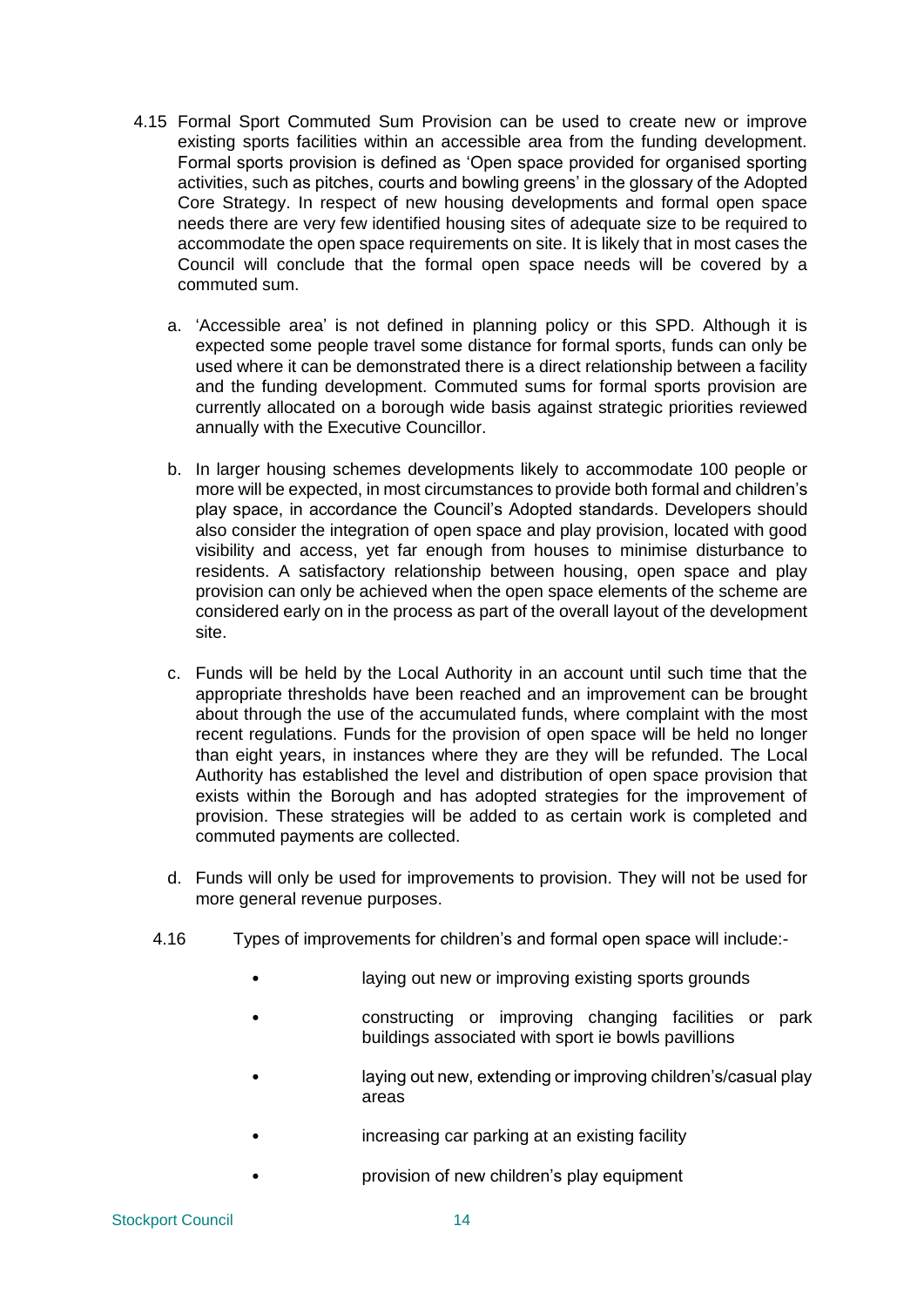- infrastructure improvements including improved access pathways, site security and seating to outdoor recreational sport or play facilities
- soft landscaping improvements associated with outdoor recreational sport or play facilities

The allocation of the funds to play and recreational facilities will be in accordance with the tests under CIL regulations 2010 (as amended) and the Council's rules for allocation. The release of funds for open space provision will only take place after schemes for work have been approved in accordance with the types of improvements set out above.

4.17 The local authority would make a judgement on the most economically cost effective way to split the contribution between provision and maintenance. For projects requiring high capital investment the contribution would be split up to a maximum of 70 / 30 percent in favour of provision. For projects requiring high ongoing maintenance costs the contribution would be split up to a maximum of 70 / 30 percent in favour of maintenance.

#### **Exemptions to financial contributions**

- 4.18 We will consider making exemptions to financial contributions for recreation and play provision for particular types of housing development including:
	- Sheltered Housing
	- Special Needs Housing for Elderly People

The relaxation of requirements for recreation and play facilities does not curtail the need to integrate Green Infrastructure into development proposals for this type of need. This could be achieved through providing quality landscaped amenity areas etc which pay high regard to the natural environment.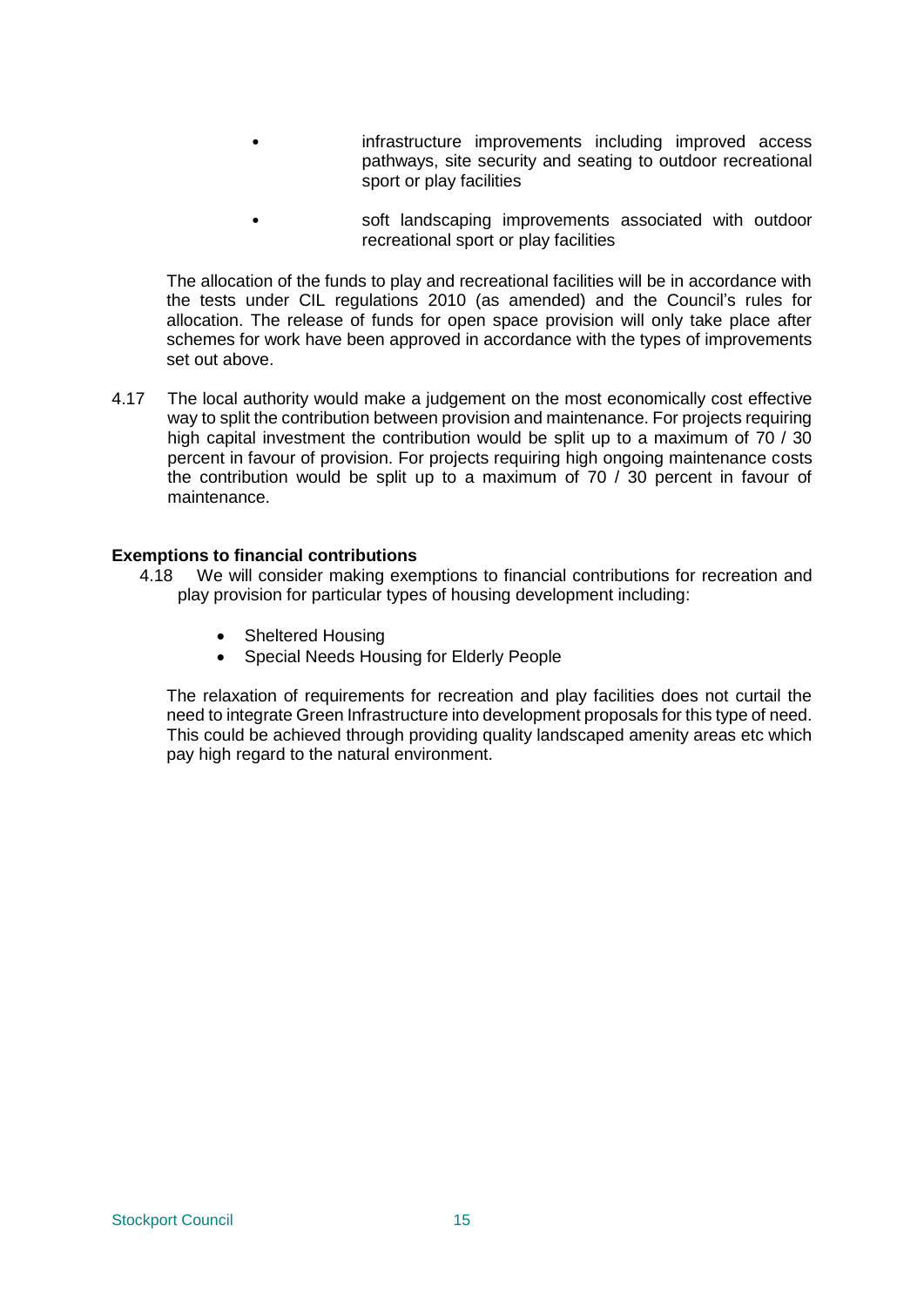# EVIDENCE BASE

- 5.1 The development plan policies are supported by the Stockport Open Space Assessment, 2017 and the council's Annual Monitoring Report (AMR) which monitors the borough's open space against recommended standards for open space in the borough including the Fields in Trust (FiT) standard (2.4ha of open space provision per 1000 population of which 0.7ha should be for children's play casual recreation and 1.7ha for formal recreational space).
- 5.2 The contributions sought from new development are related to the population capacity of the development. Stockport's Development plan adopts the FiT minimum standard, against that standard, Stockport has some 1.3ha per 1000 pop, this is a borough wide shortfall of some 105 ha. The Council is aware that all existing facilities are already overused and are capable of being improved so as to cater for any additional demand. The council is currently having a Playing Pitch Strategy undertaken, once this is complete, the decisions for expenditure on formal open space will be based on its outcomes.
- 5.3 In terms of the existing provision of play areas across Stockport a review was carried out which audited all of the 135 play areas in the Borough in February 2015. Table 3 provides information on the amount and typology of play areas currently available in Stockport. (Please note the areas noted refer only to space used by the equipped area for play, not for example the entire play area).

|                                                   | <b>Number</b>  |        | Area   |
|---------------------------------------------------|----------------|--------|--------|
| <b>Typology</b>                                   | N <sup>o</sup> | %      | Ha     |
| Local Area for Play (LAP)                         | 48             | 35.56% | 1.822  |
| Local Equipped Area for Play (LEAP)               | 52             | 38.52% | 3.693  |
| Neighbourhood Equipped Area<br>for<br>Play (NEAP) | 29             | 21.48% | 2.929  |
| Destination                                       | 6              | 4.44%  | 1.625  |
| <b>TOTAL</b>                                      | 135            | 100%   | 10.069 |

# **Table 3 Quantity of play facilities in Stockport**

5.4 Table 4 uses the FiT quantity benchmark to assess the provision of play areas at Borough, area committee and ward level. It shows that the current provision is 0.21 hectares per 1,000 population below the required quantity standard for equipped playing space, with significant shortfalls in all committee areas.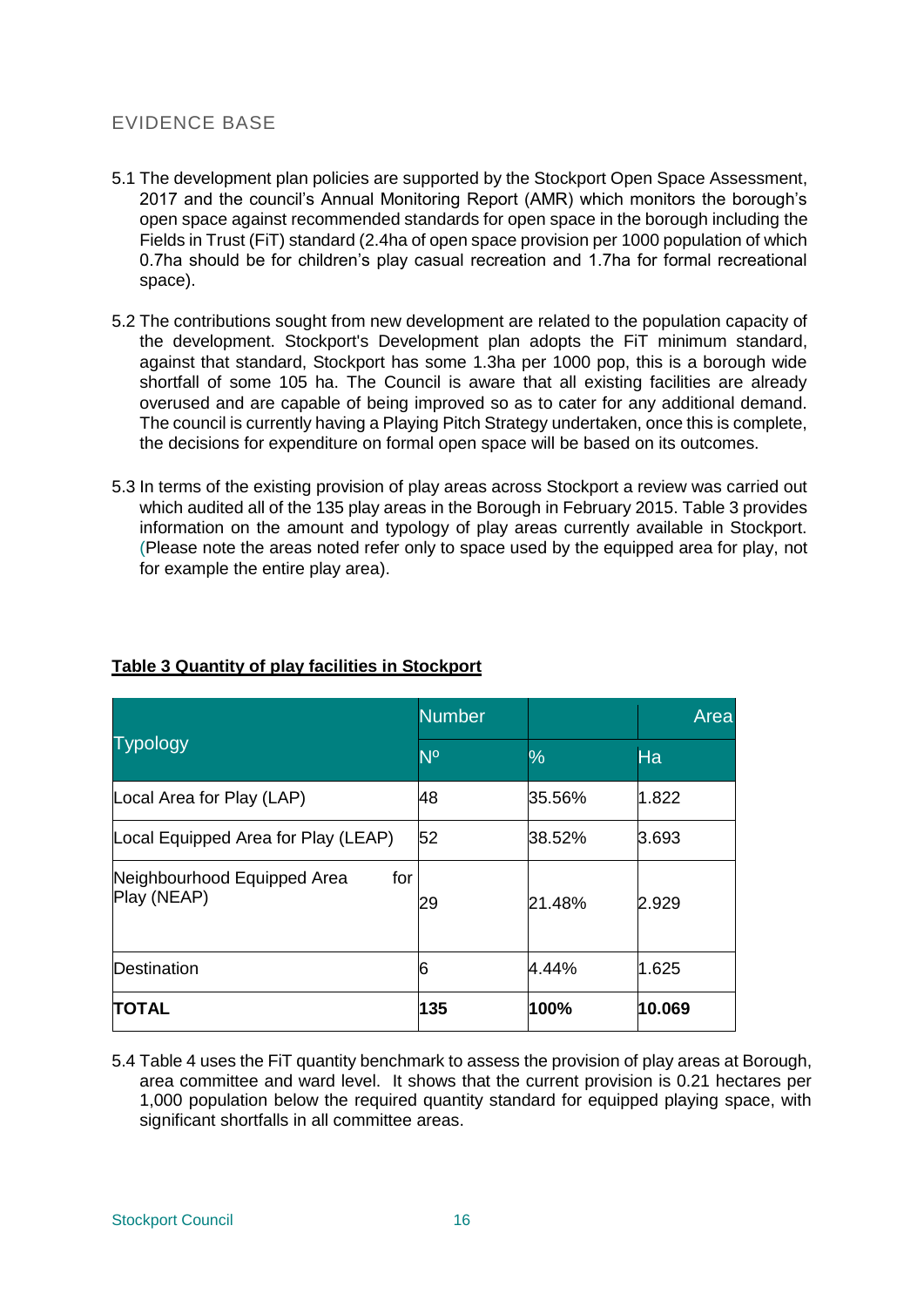5.5 It is therefore justified to seek planning obligations to remedy local deficiencies in the quantity or quality of open space, sports and recreational provision, owing to development pressures on local needs.

| <b>Area</b>                  | Hectares per '000 | +/- FiT Standard (0.25ha per<br>'000 population ) |
|------------------------------|-------------------|---------------------------------------------------|
| <b>Stockport MBC</b>         | 0.04              | $-0.21$                                           |
| <b>Area Committee</b>        |                   |                                                   |
| <b>Bramhall</b>              | 0.03              | $-0.22$                                           |
| <b>Central</b>               | 0.05              | $-0.20$                                           |
| <b>Cheadle</b>               | 0.03              | $-0.22$                                           |
| <b>Heatons &amp; Reddish</b> | 0.01              | $-0.24$                                           |
| <b>Marple</b>                | 0.06              | $-0.19$                                           |
| <b>Stepping Hill</b>         | 0.04              | $-0.21$                                           |
| Werneth                      | 0.03              | $-0.22$                                           |

# **Table 4 Play Provision per Area Committee**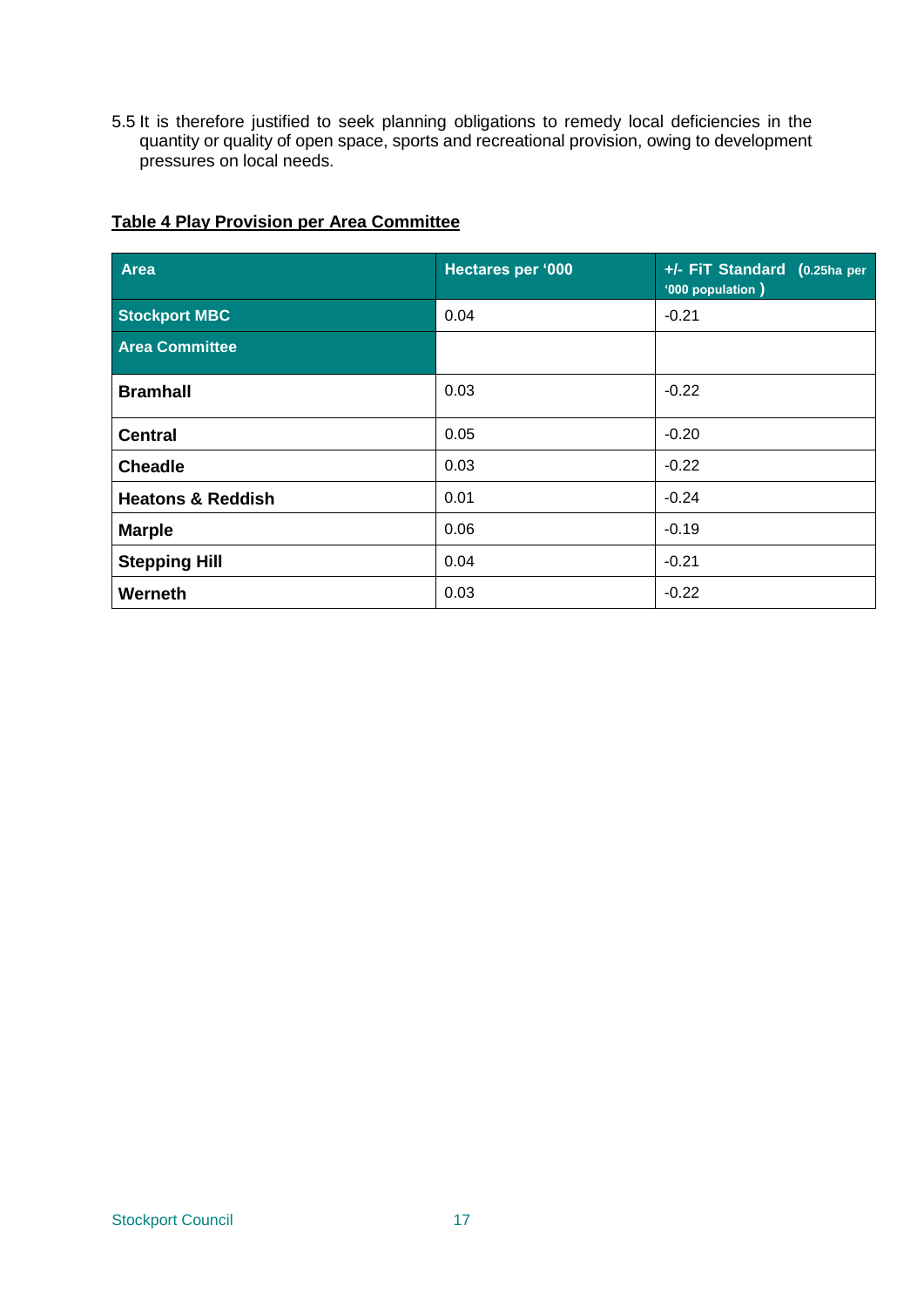# **DESIGN**

# Making prospective residents aware of open space and play provision

6.1 The location and proximity of open space, play provision and footpaths can result in noise and disturbance problems for residents. Although this type of disturbance can be minimised by careful design, the responsibility is with the developer to ensure that prospective buyers are made aware of the location and extent of the open space and play provision. The developer should also inform prospective purchasers of the surrounding homes that maintenance of the open space will remain their responsibility and should provide appropriate contact details.

# Community safety

- 6.2 The safety of people and the security of property can be enhanced by good design. Developers should liaise and consult with the Crime Prevention Team at Greater Manchester Police at the pre-application stage when there is a perceived risk management issue. The unit can advise on design measures to reduce crime and anti-social behaviour.
- 6.3 Every design solution must take account of community safety issues and avoid creating potential opportunities for crime and anti-social behaviour such as areas that are unobserved, poorly lit or under-utilised and feel threatening to the intended users. All landscape design submissions should demonstrate how community safety and crime prevention measures have been considered. In addition the provision and maintenance of access for the emergency services should be ensured.

# Protecting natural features

6.4 Opportunities to link networks of open space would also be encouraged. However, only land which makes a positive, practical and usable contribution to the overall open space should be considered. Highway verges, visibility splays, long thin planting beds adjacent to roads, awkwardly shaped pieces of land and private gardens will not be accepted as counting against the overall open space requirement for a housing development.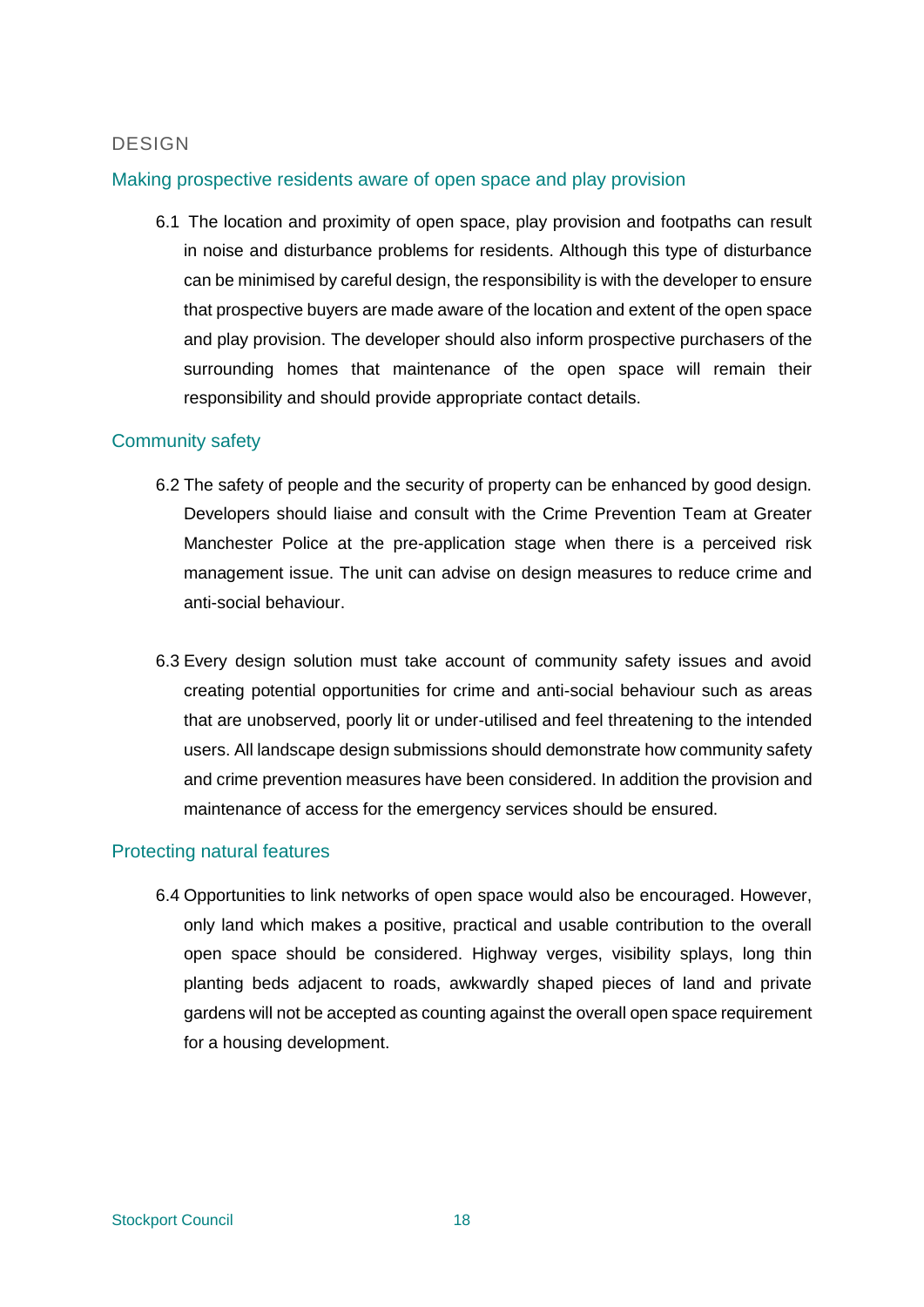## Local Areas of Play

6.5 When submitting design proposals for a LAP, the council expect the developer to demonstrate how they are providing a good quality space that creates an informal natural play space with a sense of character and identity. This document has been produced to highlight the key design principles that must be considered in the design of LAP's.

## Philosophy

- 6.6 A LAP is to be imaginatively landscaped to encourage play, although no play equipment or safety surface is to be provided. The play value should come from the enhancement of existing natural features, the modification of the landform ( ie mounding) and planting. The developers are expected to take every opportunity to retain and enhance existing natural features as informed by their wider landscape survey of the site; any existing natural feature on the site that would add safe informal play value should be incorporated into the play space rather than removed.
- 6.7 Where possible play areas should have clear connectivity with wider Green Infrastructure assets and recreational facilities etc., of which the council holds data that can be utilised.

#### Positive play spaces

- 6.8 The play area will be a natural multi-functional space incorporating features to allow informal play for young children and a place of calm and relaxation for adults. The design layout should allow for the space to be adaptable and respond to the changing circumstances of the community it serves. The LAP must be a minimum of 400 square metres in size; it is expected the developer will take the opportunity to maximise the greenspace within the LAP for informal play. Hard surfaces should be limited to footpaths and seating areas.
- 6.9 The site must be free draining so that it is useable throughout the year. The developer must consider the opportunities to link networks of open space and how the new play area can improve access to other existing recreational spaces and greenspace infrastructure. Play Areas must be located only on land which makes a positive, practical and usable contribution to the area, awkwardly shaped pieces of land with poor accessibility are not considered to be suitable. The location of play space needs careful consideration.
- 6.10 Opportunities for interactive natural play, providing a habitat for wildlife will be strongly encouraged. Trees woodlands, ponds and watercourses are important natural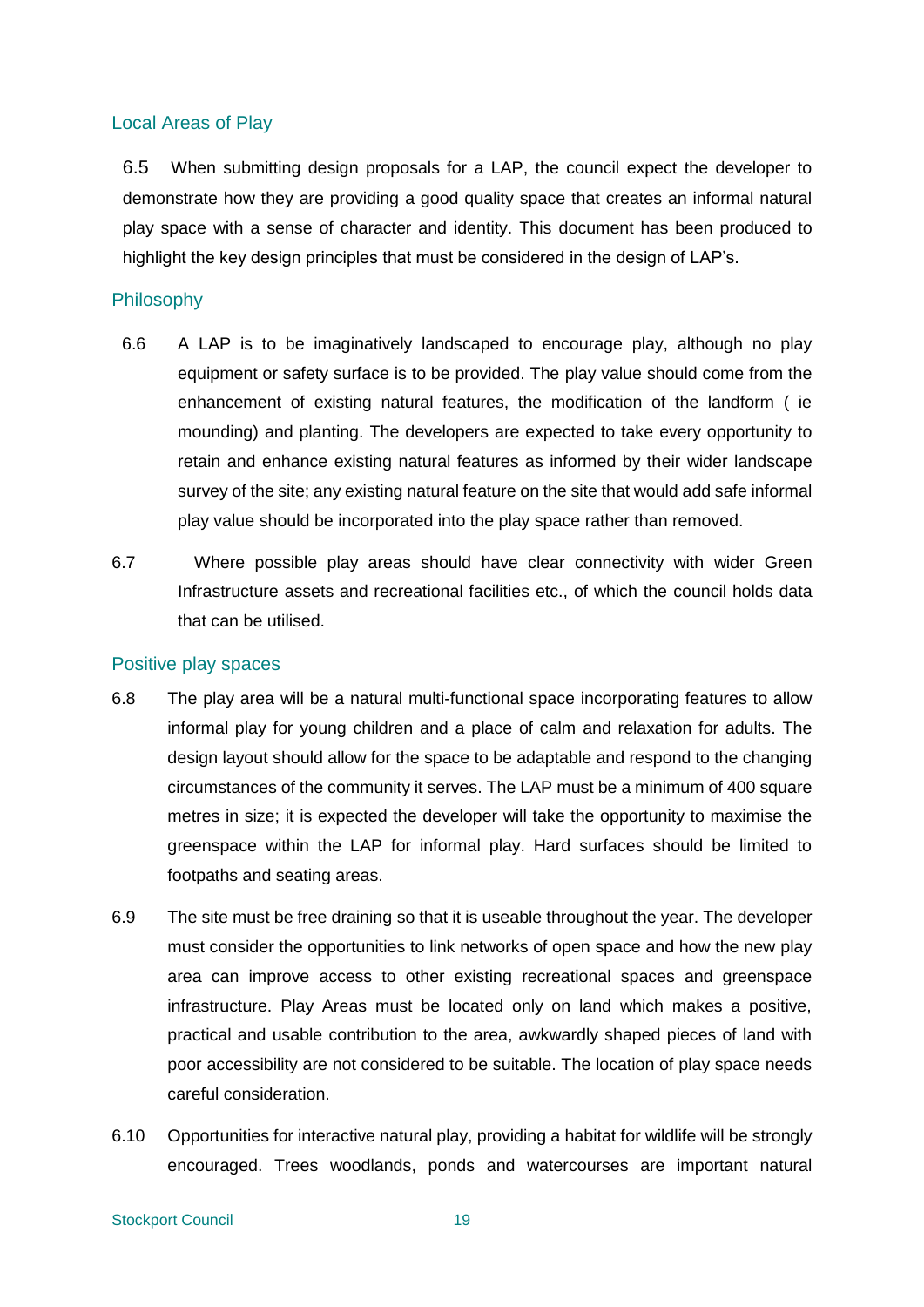landscape features that add to the nature conservation value of a site and so should be incorporated into the area of play. Designs should use natural sustainable materials where possible – such as tree trunks – with great consideration placed on increasing local biodiversity. Case studies on where this has been implemented can be found here;

#### <http://www.merseyforest.org.uk/our-work/education/>

<http://www.playengland.net/wp-content/uploads/2015/09/design-for-play.pdf>

## Play through landform modelling

6.11 Landform modelling of the play space will add huge play value and developers are expected to maximise this opportunity within their proposal. However, the creation of mounds or depressions must be done in line with the Councils ability to maintain the play space. Landforms should not have gradients steeper than 1 in 4 or 14 degrees.

## Soft landscaping and trees

- 6.12 We do not supply developers with a preferred plant list as they should be selected to meet the individual requirements of the site. All planting must be low maintenance. The planting scheme should connect children and young people with the nature and biodiversity of the local environment. The planting should demonstrate seasonal change and provide natural objects to play and be creative with such as leaves, seeds and bark.
- 6.13 New tree planting should be of a suitable size, species and location to the context of the play space and approved by Council Tree officer. Tree sizes are required to be Heavy Standards (12-14cm DBH girth) and container grown unless otherwise approved. Underground guying or single stake guying will be required for stability and planting pit to be dug square and 30% larger than the container to allow improved root incursion.
- 6.14 Play England provides useful information on play area planting and the maintenance level it requires, this could be used by the developer for inspiration.

<http://www.playengland.org.uk/media/120468/nature-play-maintenance-guide.pdf>

Soft Landscaping Plans must be provided to the council for approval, detailing soft landscape plan, specification and maintenance schedule.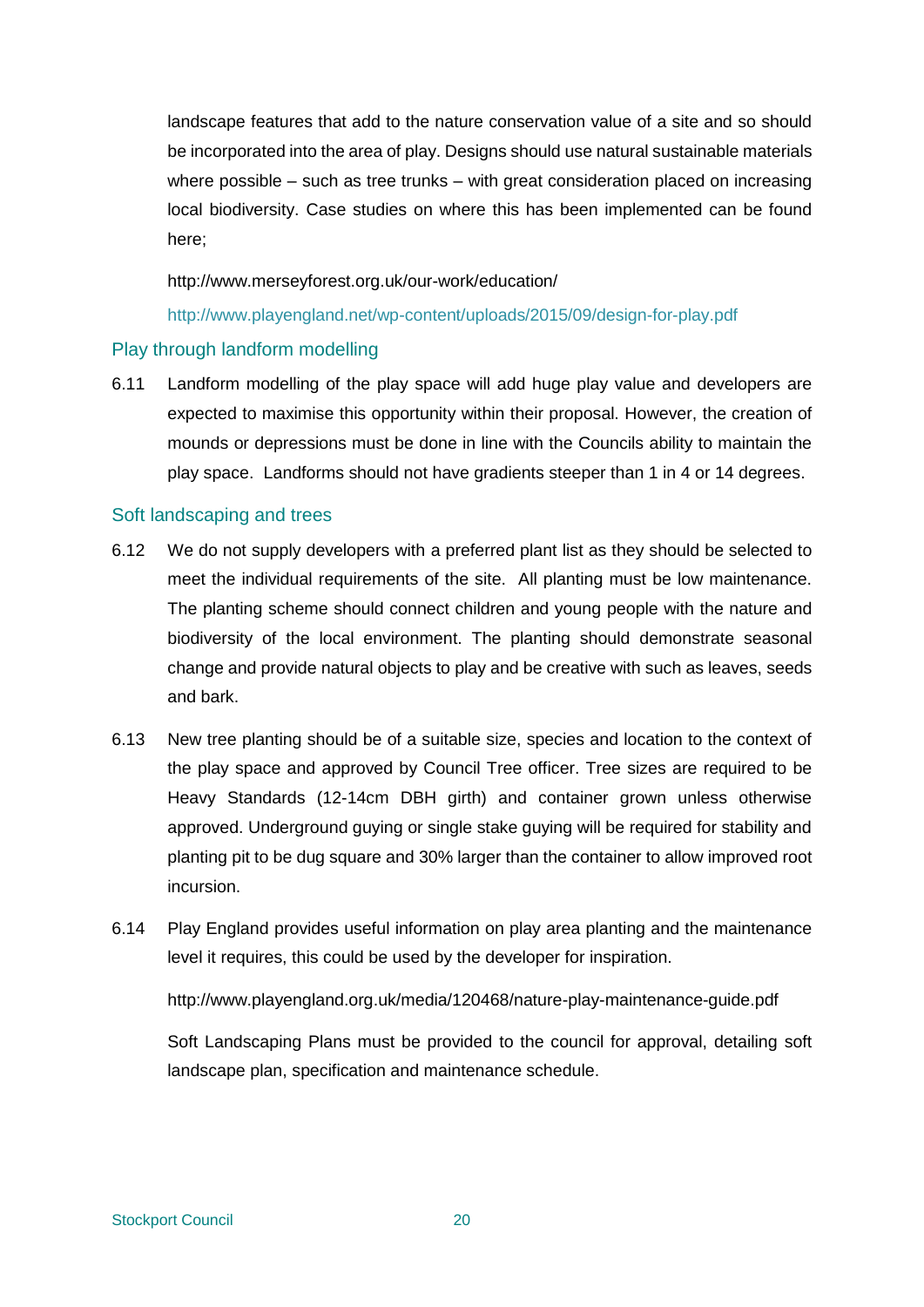# **Accessibility**

6.15 Pedestrian footpaths through play areas must be constructed to the SMBC Highways adoptable standard; with concrete edging and drainage falls towards grass and planting areas. All pedestrian routes must be recognisable and allow for movement and accessibility for all.

# Community safety

- 6.16 The design must consider the integration of open space in the context of its surroundings. Play areas should be located in an area where there is good casual surveillance over the space with good visibility in and out of the space. There needs to be a satisfactory relationship between housing and the open space, the play area must be located and designed in such a way as to minimise disturbance to residents.
- 6.17 The design submission should demonstrate how community safety and crime prevention measures have been considered and must take account of any community safety issues. Any design should avoid creating potential opportunities for crime and vandalism such as areas that are unobserved, poorly lit or under-utilised, which can feel threatening to users. The design layout should limit the opportunity for use as an informal sports area for ball games.
- 6.18 The location and proximity of the open space and footpaths can result in noise and disturbance problems for residents. **Although this type of disturbance can be minimised by careful design, the responsibility is with the developer to ensure that prospective buyers are made aware of the location and extent of the play area.**

## **Fencing**

6.19 There is no requirement to enclose the play space with fencing unless there is a genuine danger posed by a neighbouring hazard. Where possible the use of mounding and vegetation should be used to create a sense of enclosure.

Where fencing is required it must meet the following specification:

- 1200mm high bow top fence with 16mm round bar infill, Manufactured to TuV/BS standard, fully galvanised and polyester powder coated to RAL6005 fitted using snaplock security bolts.
- Posts must have solid metal caps and intermediate panel stays and must be set in a wet concrete mix. Fencing must meet ROSPA standards.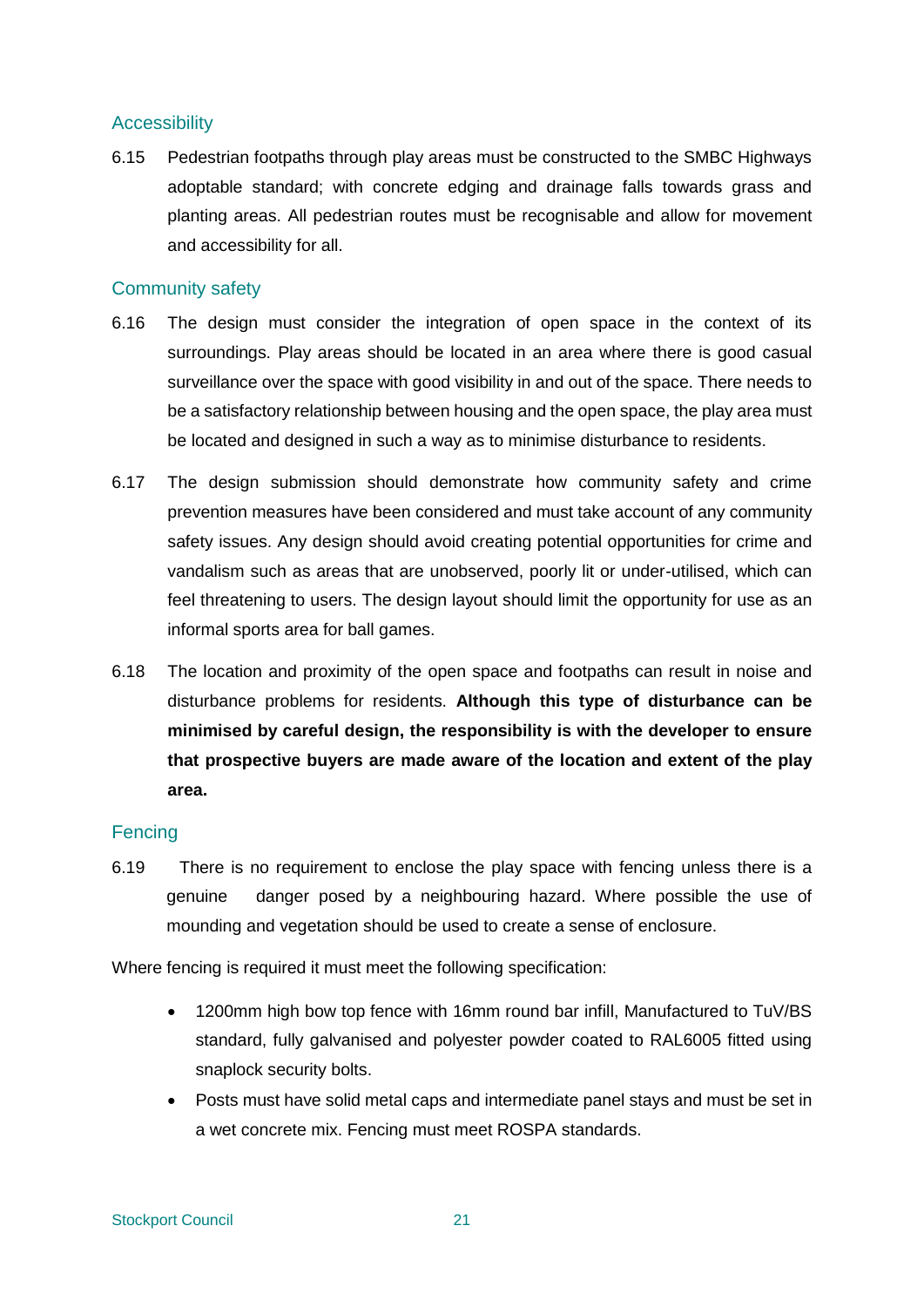If fenced, a minimum of two gates will be require, this will include one single self-closing and one double leaf self-closing gate to meet the below specification:

- Self Closing Gate: IAE Prosafe ( or similar approved ) self-closing gate with posts, 16mm round bar infill, fully galvanised and polyester powder coated RAL 3000 1200mm high to match railings.
- Double Leaf Gate: Half-locking IAE Prosafe ( or similar approved) self-closing gate with posts, 16mm round bar infill, fully galvanised and polyester powder coated RAL 3000 and 1200mm high to match the fencing. Drop bolts should align with ground ferrules and marry with locking eyes.

# **Seating**

6.20 The Councils standard metal seats must be installed and the current specification and suppliers available as a separate document. All seats to be installed to allow a 460mm seat height from ground level, fully concreted footings to secure seat and either concrete plinth to full width and length of seat and beyond by 50mm or in matching hard surface.

# **Signage**

6.21 Where the developers are retaining the ownership and maintenance responsibility for the site they must display clear welcome signage providing the site name, the business name of the developer and their telephone / email contact. The sign should also include *'No Ball Games'* and '*No Dogs.*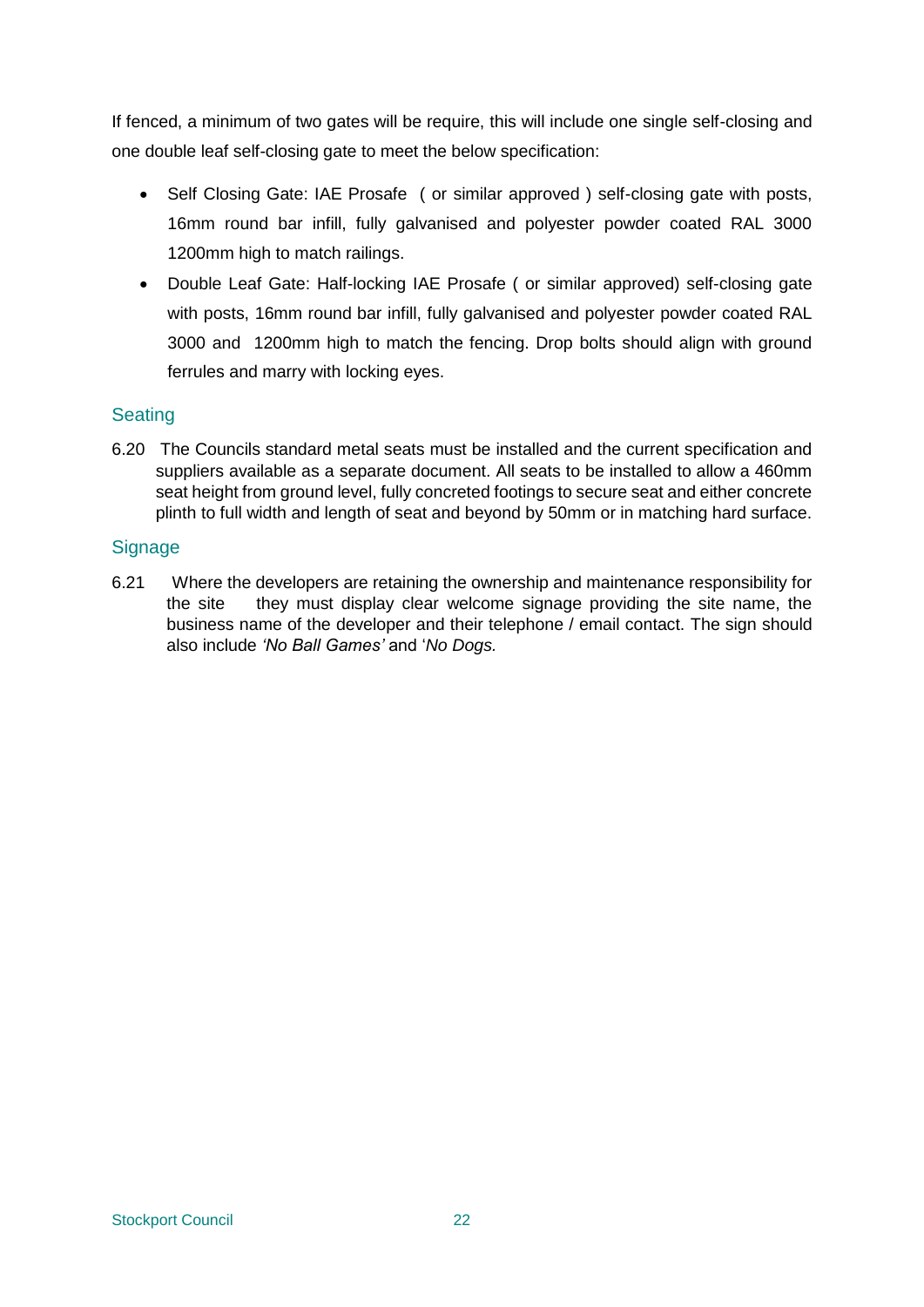#### The Adoption process and Landscape maintenance

- 7.1 There is no requirement for any Local Planning Authority to adopt any open space, it is a matter for negotiation and requires the approval of the Deputy Chief Executive. It is anticipated that where the Play Area design has been designed and constructed to the approved standard by the Play and Infrastructure officer and the developer has made the required maintenance contribution, the recommendation would be to adopt. Should the play area not be to the approved standards, the council cannot be in a position to adopt and the necessary enforcement procedures may be taken. The developer should make their intention clear at planning permission stage if they are expecting to seek the Local Authority to adopt the site.
- 7.2 In the event the developer retains the ownership of the play space within their development site, they will be solely responsible for ongoing management and maintenance of the public open space (and ensuring that it remains accessible to the general public) and will need to demonstrate at the planning application stage that they have put in place an acceptable alternative means of ensuring future maintenance. Alternatively, with the agreement of the Council, developers may appoint a maintenance company or land trust to manage and maintain the public open space on their behalf. Where amenity open space is not to be adopted by the council, full details will be required of such arrangements and it will be secured for a suitable term through a planning condition or section 106 agreement that covers future maintenance of onsite open space in perpetuity.
- 7.3 On completion of the Play Area, the developer should notify the council so that an inspection of the landscaping and the open space provision can be undertaken to ensure it is in accordance with the approved plans, whether or not it is proposed to dedicate the land to the council. In cases where it is agreed between the developer and the Council that the Council will carry out the maintenance of open space on the developers' behalf, dedication boundaries should be clearly identified. It will also be necessary for the developer to pay a commuted sum covering the maintenance for a set period based on the finished area.
- **7.4** Developers must maintain the site to an agreed standard for a minimum period of 12 months, subject to the planting season. This includes the maintenance and replacement of failed planting. Two months before the end of the maintenance period the developer must arrange with the Council to inspect the site again and agree any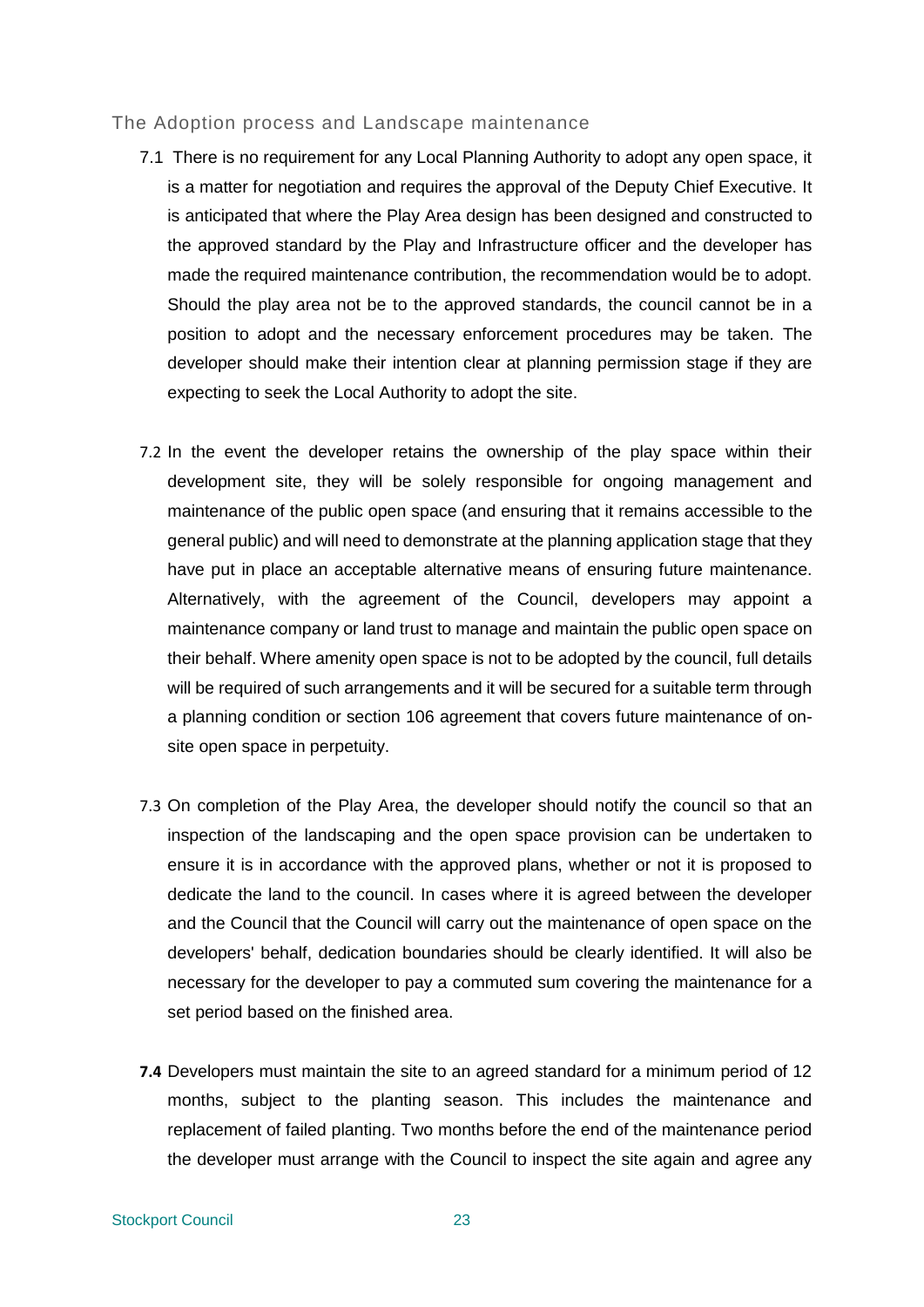remedial works. Until such time as the land and any play provision is adopted, the developer will remain responsible for public liability. If the play area fails the 1 year inspection because its maintenance needs to be made good; that cost will be an extra cost to the applicant in addition to the standard maintenance contribution. Once the legal process has been completed and all due financial contributions are made the land will be formally entered on our land register for future maintenance. **The developer will remain responsible for public liability for the play space until the adoption process is completed.**

7.5 The current Council policy requires that the commuted sum cover maintenance for 25 years providing adequate cover for at least one generation. Therefore, once 25 years of maintenance has expired, the Open Space then becomes the responsibility of the general Council revenue budget (not the responsibility of the applicant).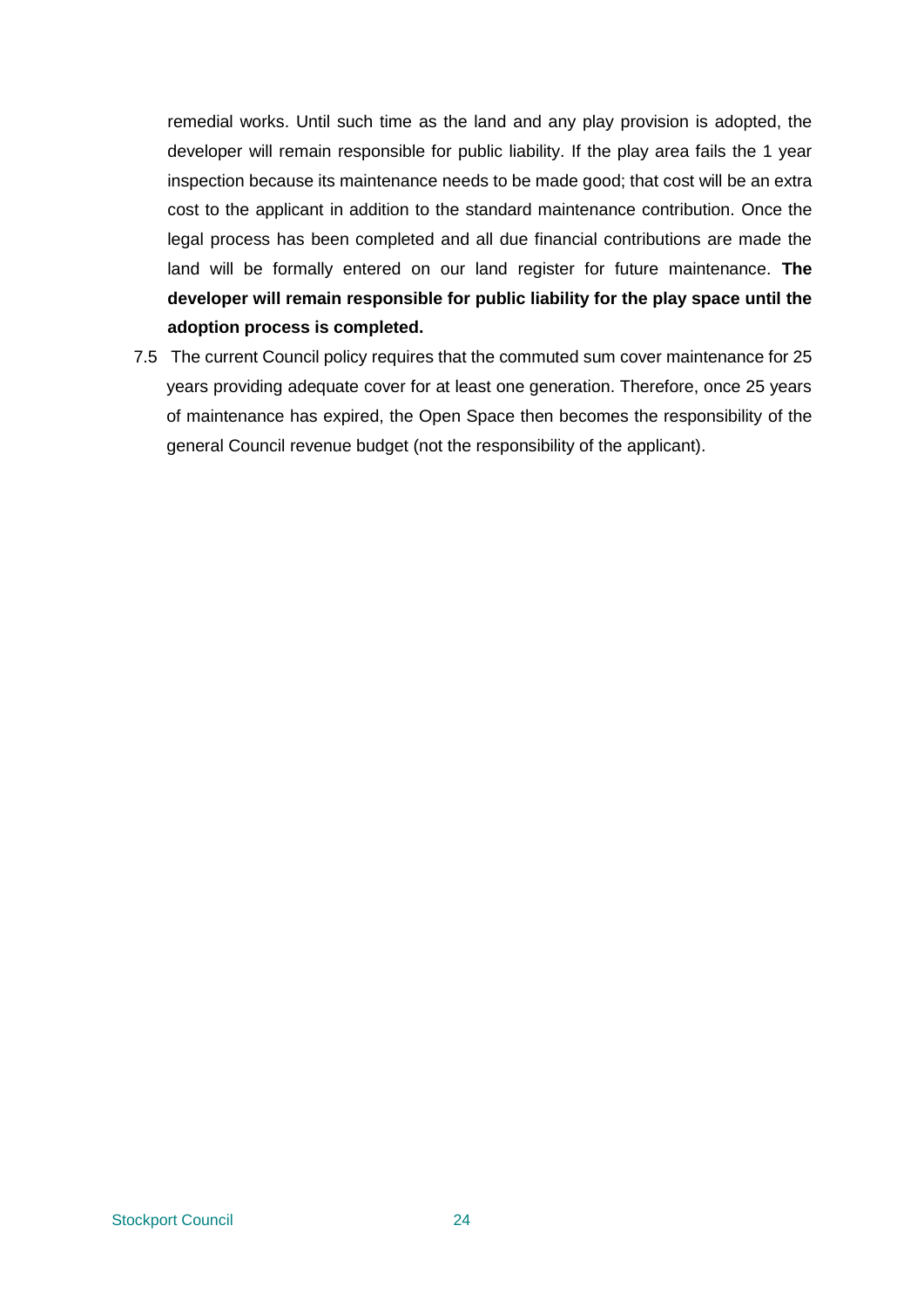# OPERATION OF THE POLICY

- 8.1 The Local Planning Authority will seek to inform prospective developers or purchasers of sites for housing development of the requirements for open space provision in the borough. Information will be given at pre-application discussions.
- 8.2 A note regarding the open space system will be issued with all relevant planning applications. This will allow the developer to be aware of all their responsibilities and will help in valuing a site.
	- The open space requirements shall be assessed as part of the processing of the planning application and deficiencies will be calculated.
	- The amount of financial contribution (if any) should be calculated covering the lack of physical provision and its maintenance, if appropriate.
	- The contribution should be notified to the applicant.
	- If planning permission is likely to be granted the applicant may:
		- i. Enter into a Section 106 Agreement, using a standard format to simplify procedures. This will require the financial contribution to be made into the open space account prior to commencement of the development or specific phases. The decision notice will only be issued after the section 106 agreement has been completed. There will be an additional charge for the drafting of the legal agreement, the amount required is likely to be higher than that required for immediate payment, therefore, contributions calculated for provision and maintenance shall be index linked from the date of the Section 106 agreement.
		- ii. If the application is an outline application, the applicant shall be asked to enter into a Section 106 Agreement to determine the precise open space requirement or contribution at the detailed planning application stage.
		- iii. If an application is refused on the basis of the guidelines prescribed above, a reason for refusal will relate to the failure to make adequate provision for open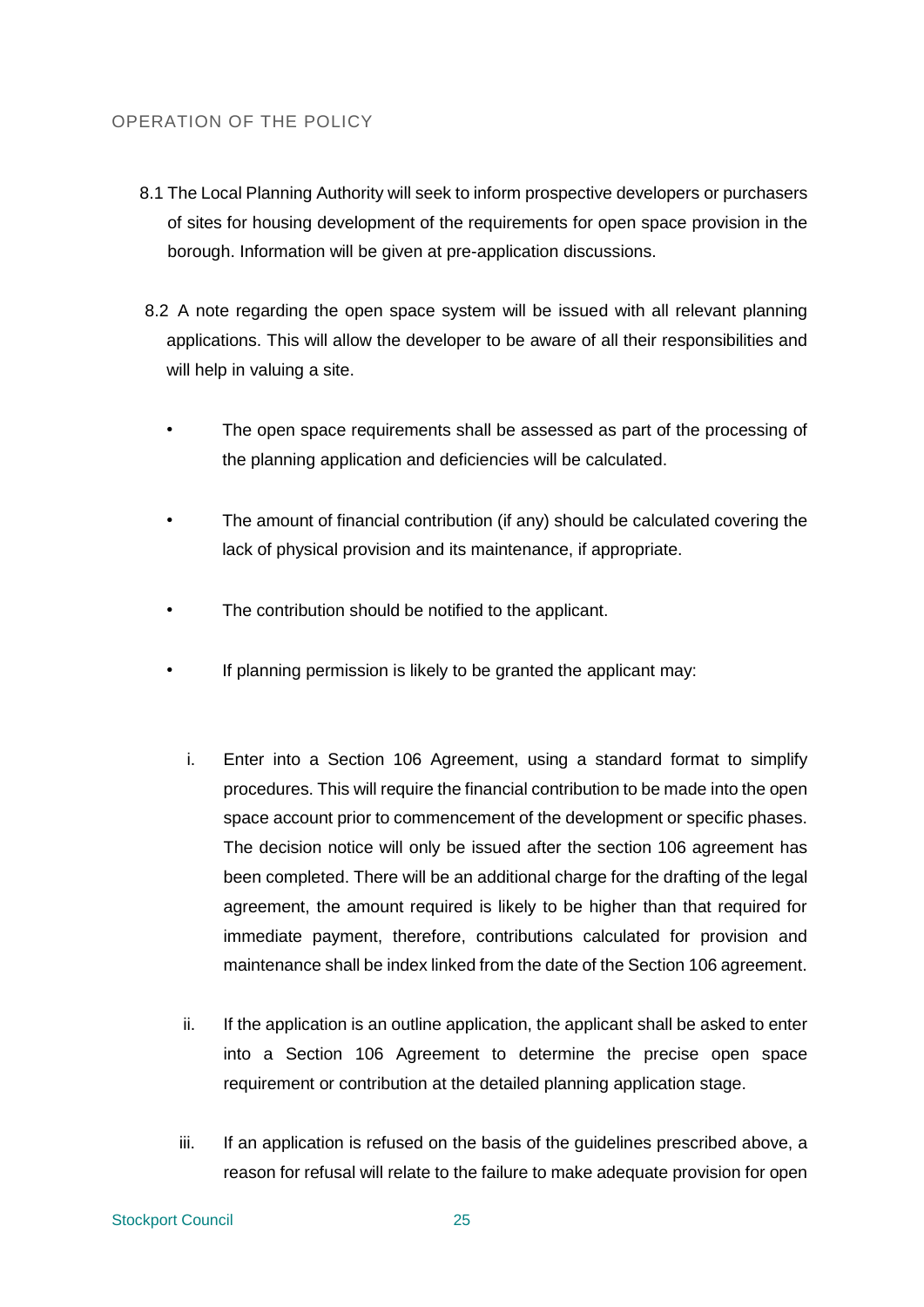space. If the applicant then appeals, the Local Authority would seek to enter into an agreement for the appropriate open space contribution to be paid, to ensure that provision for open space is made if the appeal is allowed and to restrict the appeal debate to those other issues of concern to both parties. In this way, development allowed on appeal would then be subject to the same requirements for open space provision as other housing developments in the Borough.

8.3 The efficient operation of this approach to open space provision required by new development will depend upon close cooperation between Place Directorate, Administration, and Finance Divisions. The financial aspects of this policy will require monitoring and reviewing on an annual basis to ensure that costs and the level of contributions required remain up-to-date. It may also be required to review and revise, if necessary, details of this approach to open space provision as Government Legislation and National planning guidance change.

8.4 The funds are held in separate accounts which are specifically for open space provision and maintenance.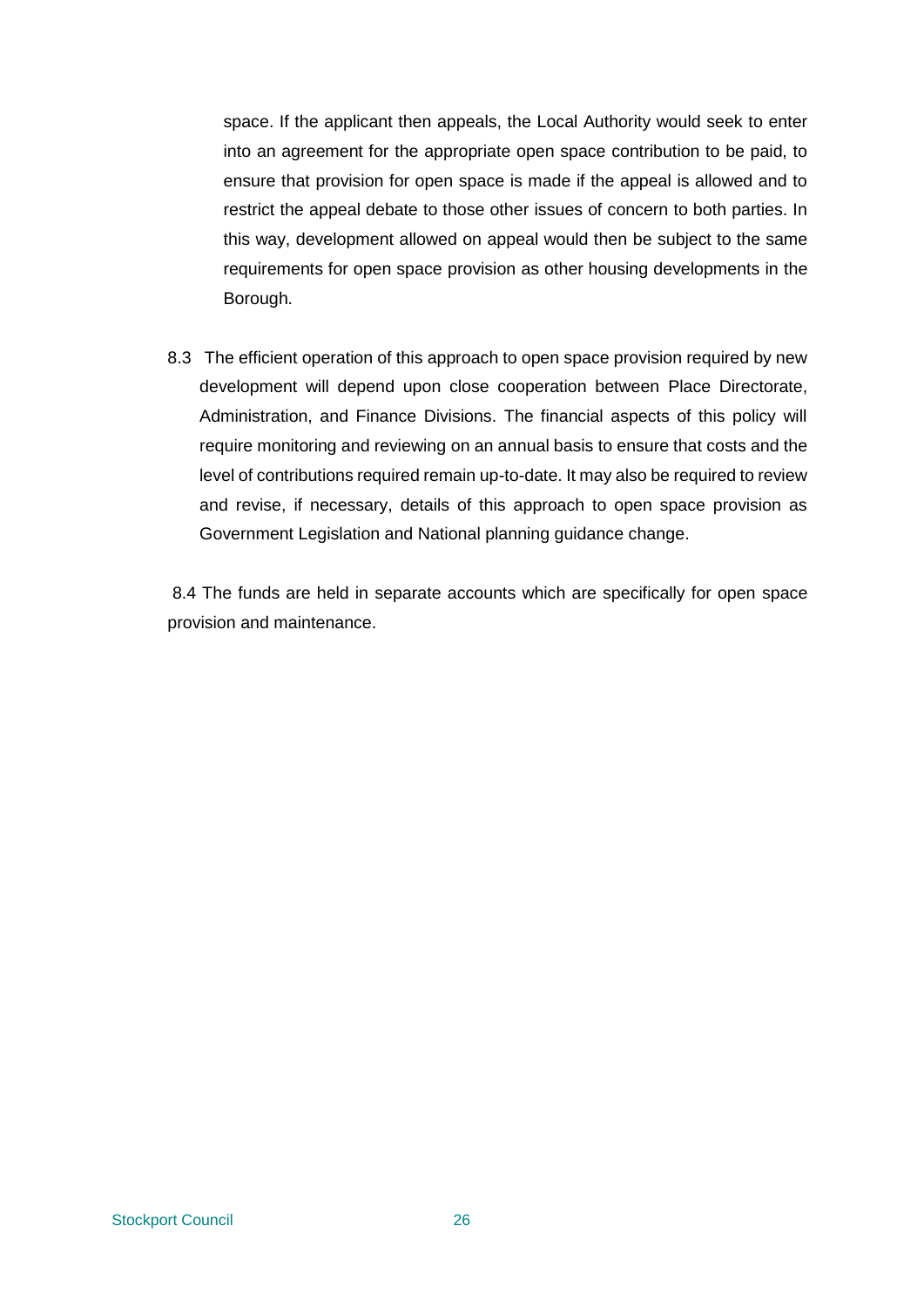# **Technical Annex**

# CALCULATING CONTRIBUTIONS

1.1 The approach requires that a calculation be made to assess the financial contribution. The calculation will take account of the number and type of dwellings proposed and the population capacity of the proposal having regard to Table 1- Population capacity. The calculation will also take account of the amount of open space which is to be provided on site.

1.2 The amount of financial contribution required will be based on an estimated standard cost for making the appropriate provision of formal and casual/children's play space to the overall standard of 2.4 hectares per 1000 population. The figure includes the anticipated costs of laying out a facility of the required size.

The estimated costs include:-

- levelling
- drainage
- equipment
- accommodation
- special surfaces
- landscaping
- design
- parking
- administration
- 1.3 The estimated costs relate to the provision of facilities per 1000 population therefore, a per capita cost can be easily calculated.

| Provision          |                          |                                   |
|--------------------|--------------------------|-----------------------------------|
| Formal             | $\overline{\phantom{a}}$ | No of persons x £561              |
| Children's         | $\overline{\phantom{a}}$ | No of persons x £402.50           |
| <b>Maintenance</b> |                          |                                   |
| Formal             | $\overline{\phantom{a}}$ | No. Persons x 17 (sq. m.) x £20   |
| Children's         | ٠                        | No. Persons x 7 (sq. m.) x £27.50 |
|                    |                          |                                   |

Note: - The sums have been updated to reflect the real life costs of improving equipped play areas.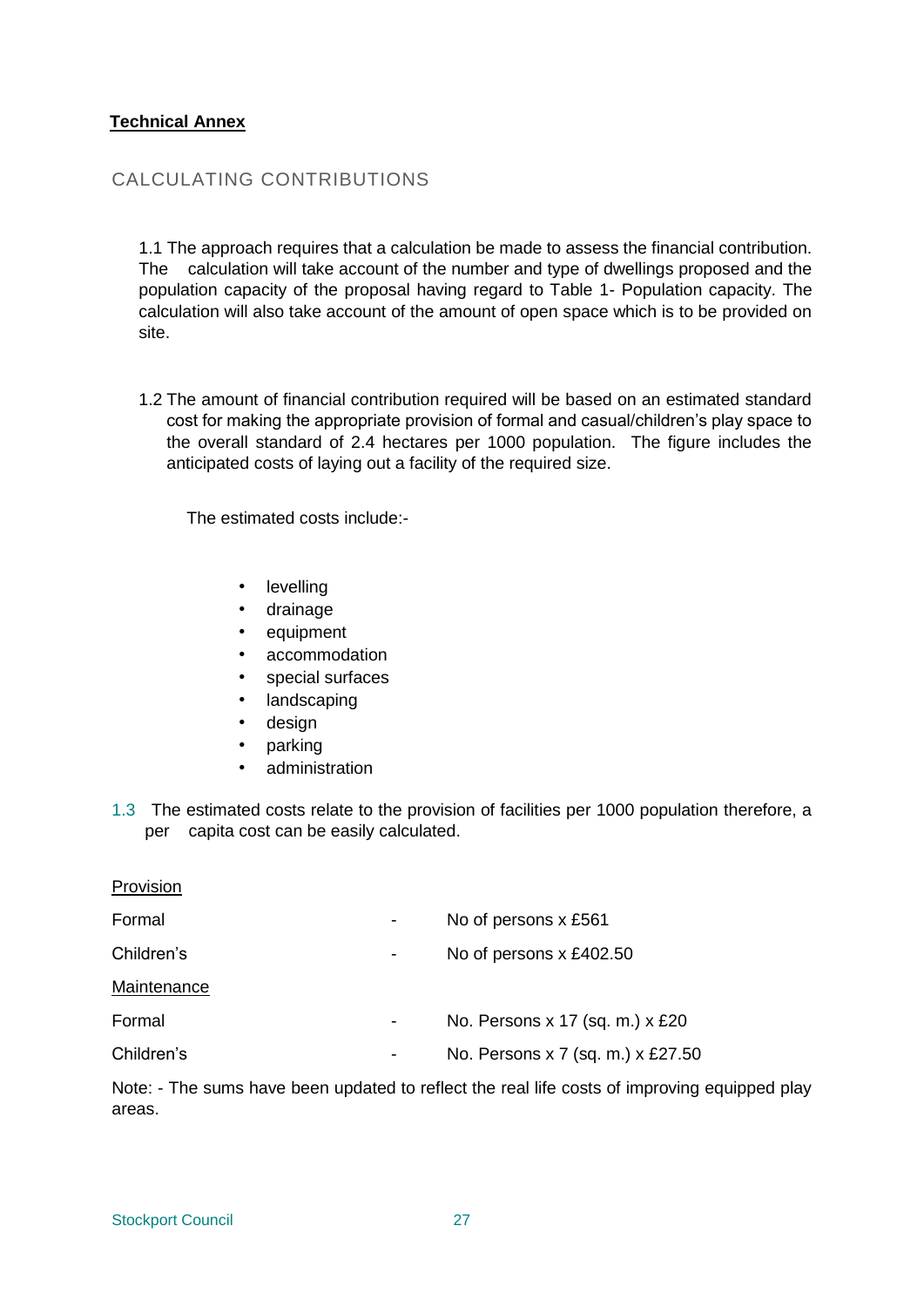The cost per person:-

| Formal open space      | £901.00 |
|------------------------|---------|
| Children's/casual play | £595.00 |
|                        |         |

Total cost per person E1496

1.4 The figures are based on data supplied by the Council's Parks and Recreation Service. In order to establish fair commuted sums contribution the Council has attributed an asset value per metre square to its open space provision. This is detailed in Tables 5 and 6.

# **Table 5 Rates for Open Space Commuted Sum**

|                        |                                                              | A <sub>1</sub>                                                                    | <b>B1</b>                                        | C <sub>1</sub>                                            | D <sub>1</sub>                            | E <sub>1</sub>                                |                                                                |
|------------------------|--------------------------------------------------------------|-----------------------------------------------------------------------------------|--------------------------------------------------|-----------------------------------------------------------|-------------------------------------------|-----------------------------------------------|----------------------------------------------------------------|
|                        |                                                              | <b>Area</b><br>required<br>per<br>person<br>the<br>by<br><b>Standard</b><br>(sqm) | <b>of</b><br><b>Cost</b><br>provision<br>per sqm | <b>Cost</b><br>of<br>maintena<br><b>nce</b><br>per<br>sqm | <b>Total</b><br>per<br>sqm<br>$(B1 + C1)$ | Cost per<br><b>Capita</b><br>$(A1 \times D1)$ | Total<br><b>Contribution</b><br><b>Sought</b><br>per<br>capita |
| Children'<br>s Play    | <b>Equipped</b><br>Play                                      | 2.5                                                                               | £125.00                                          | £50.00                                                    | £175.00                                   | £437.50                                       | £595.00                                                        |
|                        | Casual<br>Play<br>space<br>(Amenity<br><b>Open</b><br>Space) | 4.5                                                                               | £20.00                                           | £15.00                                                    | £35.00                                    | £157.50                                       |                                                                |
| Formal<br><b>Sport</b> | <b>Sports</b><br><b>Provision</b>                            | 17                                                                                | £33.00                                           | £20.00                                                    | £53.00                                    | £901.00                                       | £901.00                                                        |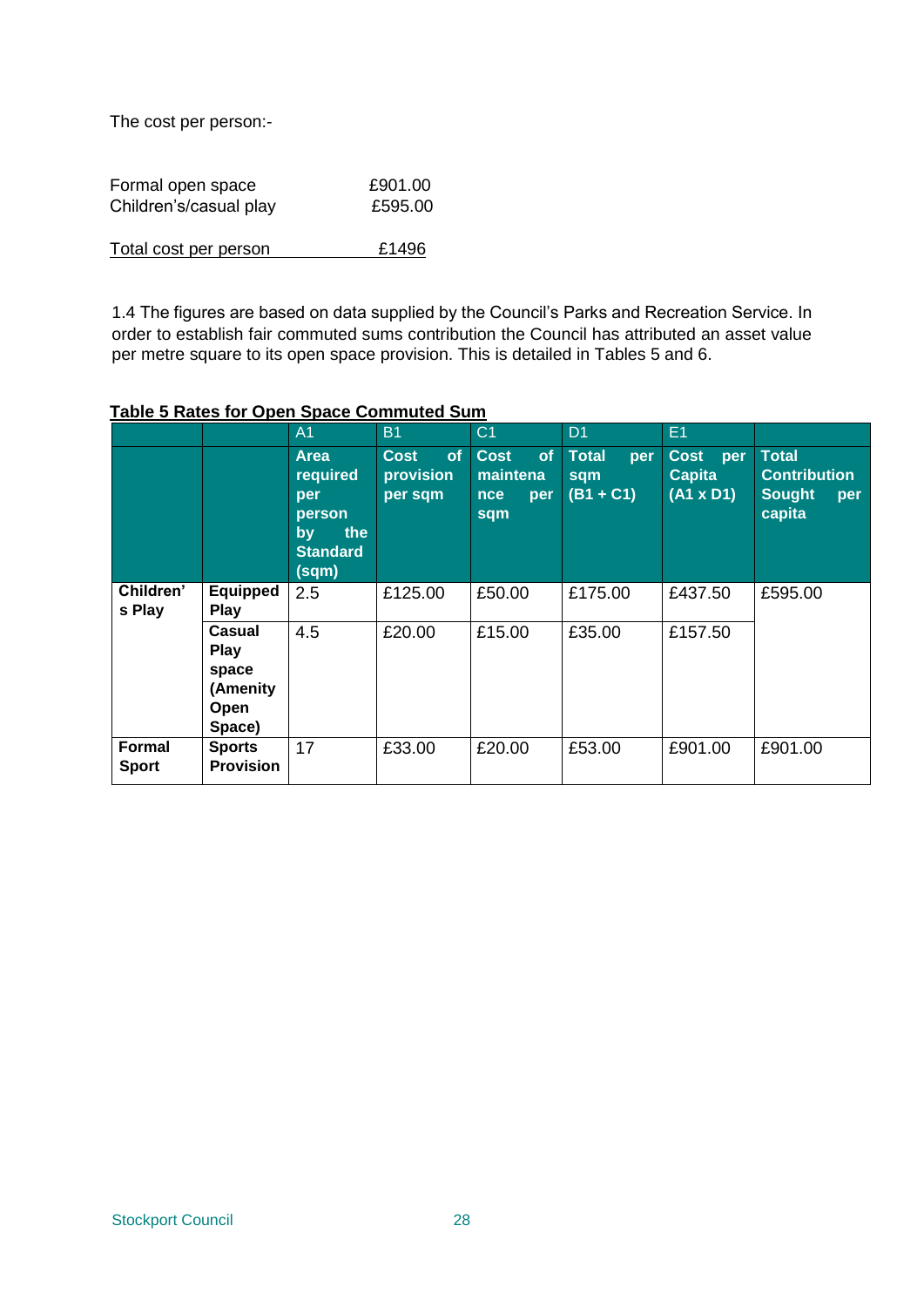# **Table 6: Summary of rates for Open Space Commuted Sum**

|                    | Cost<br>per<br>capita for<br>provision | <b>Cost</b><br>per<br>capita<br>for<br>maintenance | <b>Combined</b><br>provision<br>maintenance<br>per capita<br>$(B2 + D2)$ |
|--------------------|----------------------------------------|----------------------------------------------------|--------------------------------------------------------------------------|
| Children's<br>Play | £402.50                                | £192.50                                            | £595.00                                                                  |
| Formal<br>Sport    | £561.00                                | £340.00                                            | £901.00                                                                  |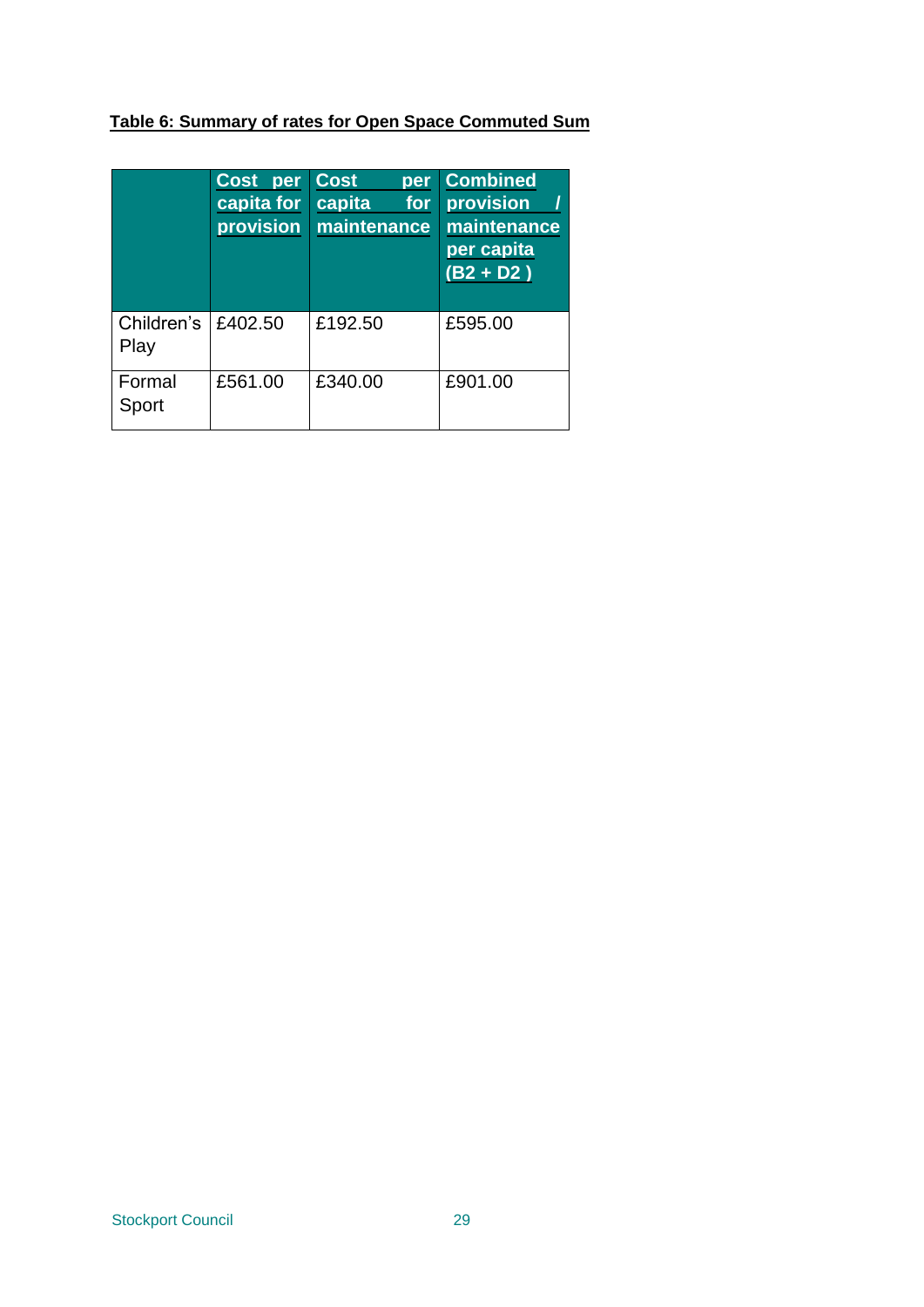# **EXAMPLES OF THE APPLICATION OF THE POLICY**

#### **New residential developments**

#### Large New Residential Developments

## **A) Where occupancy levels of 100 people or more are expected,**

Proposals in this category are required to satisfy both formal and children's play space needs.

#### **Formal recreation space**

The first requirement of the policy is for on-site provision, however, in cases where the formal recreational open space needs are not required on site, it will be necessary for the open space needs to be covered by a commuted sum on the following basis:

Example: population capacity =  $172$ 

Provision  $172 \times £561 = £96.492$ Maintenance 172 x 17(sq. m.) x £20 = £58,480  $Total = £154,972$ 

#### **Children's play space**

The proposal would be required to satisfy its children's play space needs on site. Every 50 persons require the consideration of the provision of a LAP (1 LAP satisfies 57 persons). This example could be required to provide 3 LAPs on site. After taking account of the distance related criteria (i.e. that all homes are within 100 m. walking distance of a LAP) it may be that the number required on site could be reduced. In cases where the total need is not provided on site the residual amount would be required to be covered by a commuted sum. For example: 2 LAPs on site satisfying 114 persons play space needs, leaves 58 persons play space needs which would be required to be covered by a commuted sum on the following basis:

Provision 58 x £402.5 = £23,345 Maintenance 58 x 7(sq.m.) x £27.50 = £11,165 Total  $=$ £34.510

## **Maintenance of on-site provision (i.e. LAPs etc.)**

If it is the intention of the developer to ask the LA to be responsible for the on-going maintenance of these areas, it would be on the following basis:

Equipped area  $2 \times 100$  sq. m.  $x \text{ £50} = £10,000$ Buffer zone 2 x 300 sq.m x £15=£9,000 Total for 2 LAPS equates to £19,000 Actual sums can only be calculated once the finished surface area is known.

## **B) Where occupancy levels between 50 and 100 people are expected,**

Stockport Council 30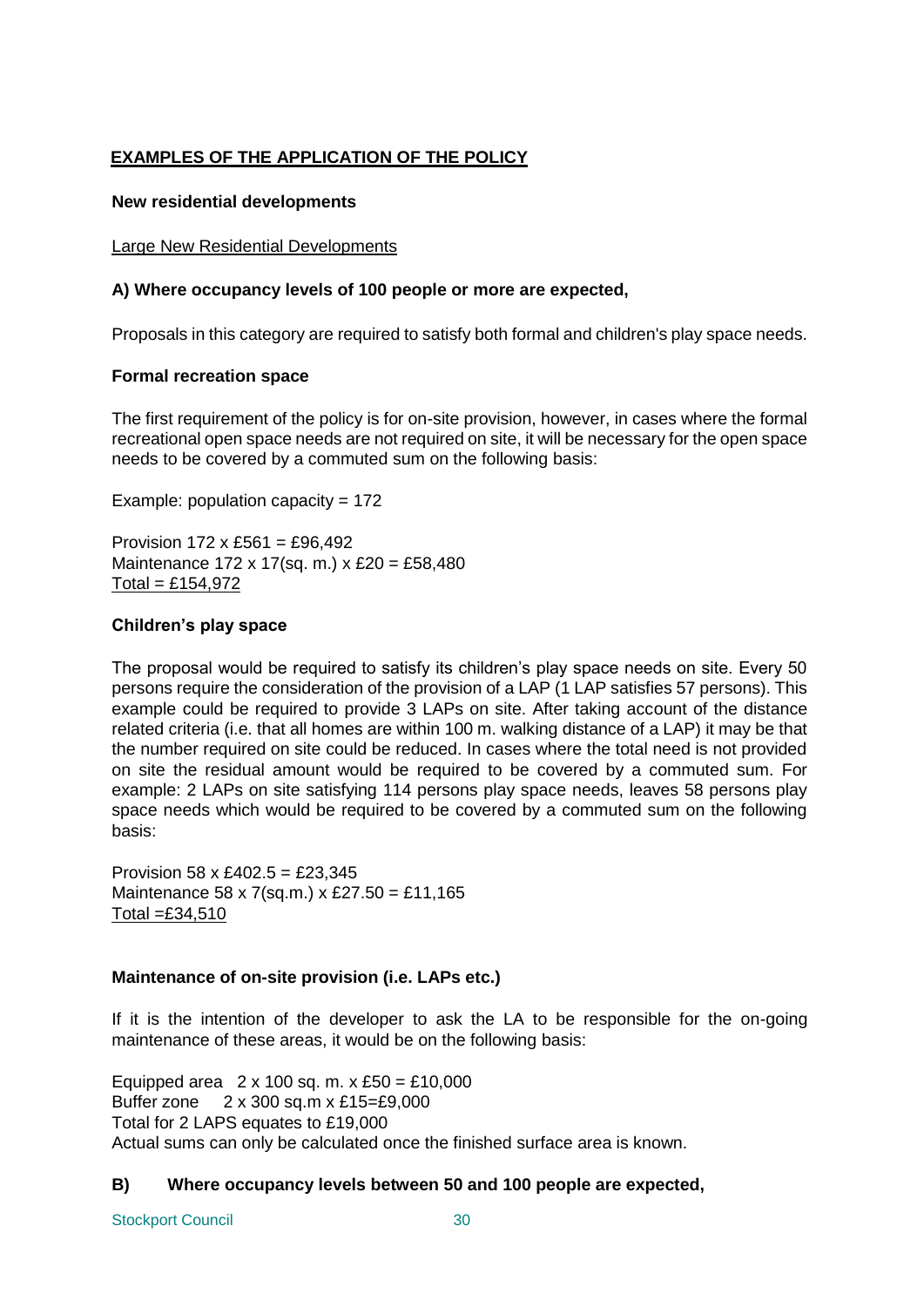Proposals in this category are required to satisfy both formal and children's play space needs.

Example: population capacity =  $60$ 

#### **Formal recreation space**

The first requirement of the policy is for on-site provision, however, in cases where the formal recreational open space needs are not required on site, it will be necessary for the open space needs to be covered by a commuted sum on the following basis:

Provision 60 x £561 = £33660 Maintenance 60 x 17(sq. m.) x £20 = £20,400  $Total = £54,060$ 

#### **Children's play space**

If the development is in the catchment zone of two or more equipped play spaces, **an off-site contribution would be the preferred option or improvements were sought for access to existing facilities, in order to help secure and maintain varied play opportunities for different age groups across the borough.** Onsite LAPs would only be included if residents did not have reasonable access to existing outdoor recreational facilities. ie not in the catchment area of an existing facility and it would provide multifunctional benefits such as aesthetic and contribution to wildlife etc.

If a proposal were not to fall within a nearby play area, the proposal would require 1 LAP on site. In cases where the total need is not provided on site the residual amount would be required to be covered by a commuted sum. For example: 1 LAP on site satisfying 57 persons play space needs, leaves 3 persons play space needs which would be required to be covered by a commuted sum on the following basis:

Provision 3 x £402.5 = £1207.50 Maintenance 3 x 7(sq.m.) x £27.5 = £577.50  $Total = £1785$ 

#### **Maintenance of on-site provision (i.e. LAPs)**

If it is the intention of the developer to ask the LA to be responsible for the on-going maintenance of these areas, it would be on the following basis:

Equipped area  $1 \times 100$  sq. m. x £50 = £5,000 Buffer zone 1 x 300 sq.m x £15=£4500 Total for 1 LAP equates to £9,500

Actual sums can only be calculated once the finished surface area is known.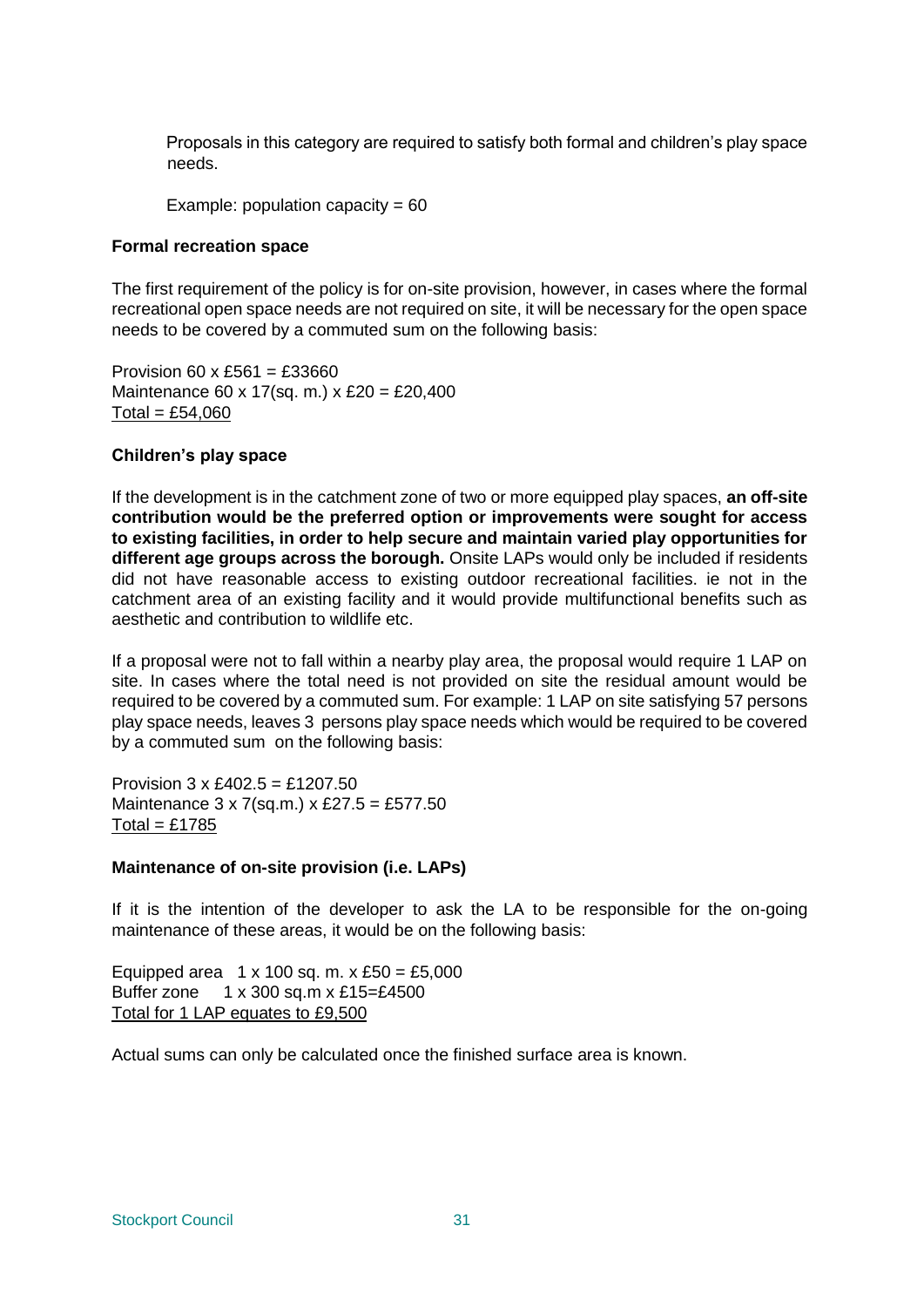#### **Small New Residential Developments**

#### **Developments to be occupied by less than 50 people**

Proposals in this category are required to satisfy both formal and children's play space needs by means of a commuted sum subject to their being a facility which can be improved or constructed within the appropriate distances (see table X) . In respect of children's this test can be carried out reasonably quickly by use of a plan (see para X) which shows all the existing facilities which can be improved within the borough. The basis for calculation is as follows:

Example: population capacity =  $22$ 

#### **Formal recreation space**

Provision 22 x £561 = £12,342 Maintenance 22 x 17(sq. m.) x £20 = £7480  $Total = £19.822$ 

#### **Children's play space**

Provision 22 x  $£402.50 = £8855$ Maintenance 22 x 7(sq.m.) x £27.50 = £4235 Total  $=$  £13,090

#### **Conclusion**

The consideration of any proposal under this policy should be made after reading the guidelines set out above.

#### **Note**

Figures for commuted payments (apply as appropriate to size of development as explained above). The above rates apply from the adoption of this SPD. They will be subject to an annual review and increased at the annual rate of Consumer Price Inflation CPI provided by the Office for National Statistics. The new rates will apply from 1 April in each subsequent year.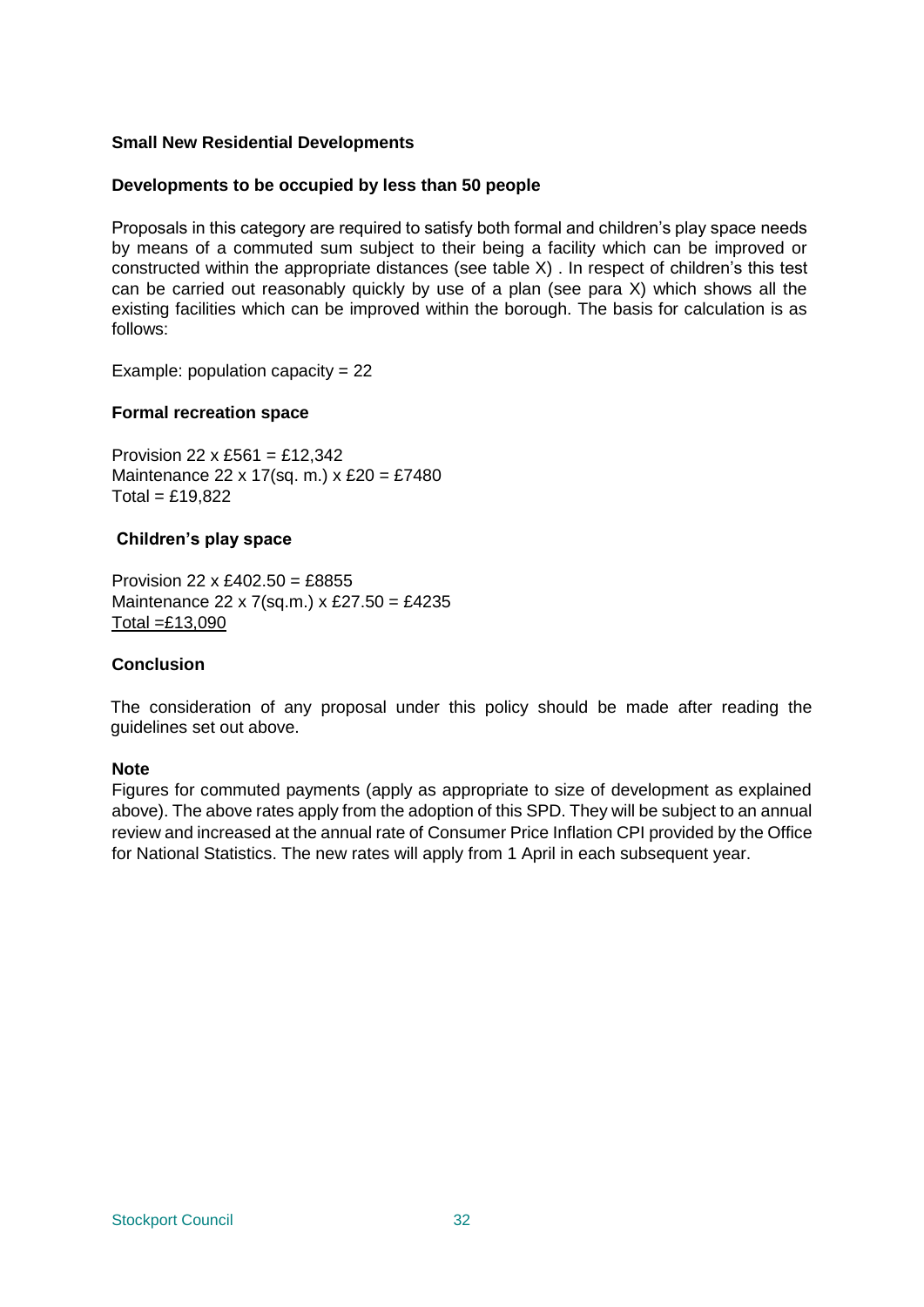# Appendix 1

# Costs associated with equipped Play Areas

A Local Equipped Area of Play is primarily aimed at junior aged children that can play independently. It will typically have a minimum activity zone of 500 square metres and have at least **5 play opportunities.**

A Neighbourhood Equipped Area of Play is aimed at children of all ages and include dynamic equipment for older children, it will typically have an activity zone of 1000 square metres and at least **8 play opportunities**.

Whilst the FiT Six Acre does not prescribe the type of play equipment that should include, a standard equipped area would allow for the following core play experiences;

- Climbina
- Sliding
- Swinging
- Rotating
- Rocking

Good play spaces are designed as places in their own right and would follow Play England's ten design principles. However, as a guide for establishing the real life costs of improving equipped play areas the tables below detail the costs associated with improving existing play spaces.

Table 1 (Below) shows the typical costs of providing and installing play equipment and associated impact attenuating surface for a LEAP. The figures have been based on tendered play area improvement works in 2017.

|                                                                                    | <b>Footprint</b><br><b>SQM</b> | Supply and<br><b>Install Cost</b> | <b>Safer</b><br>surface<br><b>cost</b> | <b>Total Item</b><br>cost | <b>Cost</b><br>per<br><b>SQM</b> |
|------------------------------------------------------------------------------------|--------------------------------|-----------------------------------|----------------------------------------|---------------------------|----------------------------------|
| Multi Use Play Unit<br>with slide                                                  | 70                             | £25,000.00                        | £7,000.00                              | £32,000.00                | £457.00                          |
| swing<br>Three<br>bay<br>including<br>junior<br>/toddler<br>and<br>inclusive seats | 70                             | £ $6,000.00$                      | £7,000.00                              | £13,000.00                | £186.00                          |
| Roundabout                                                                         | 30                             | £ 6,000.00                        | £3,000.00                              | £ 9,000.00                | £300.00                          |
| See saw                                                                            | 20                             | £ 3,000.00                        | £2,000.00                              | £ 5,000.00                | £250.00                          |
| <b>TOTAL</b>                                                                       | 190                            | £43,000.00                        | £19,000.00                             | £62,000.00                | £326.00                          |

|  |  |  |  | Table 1: Typical costs for costs for play equipment (core play experiences) |  |
|--|--|--|--|-----------------------------------------------------------------------------|--|
|  |  |  |  |                                                                             |  |

A NEAP would include the above core items and dynamic play opportunities such as those detailed below in Table 2.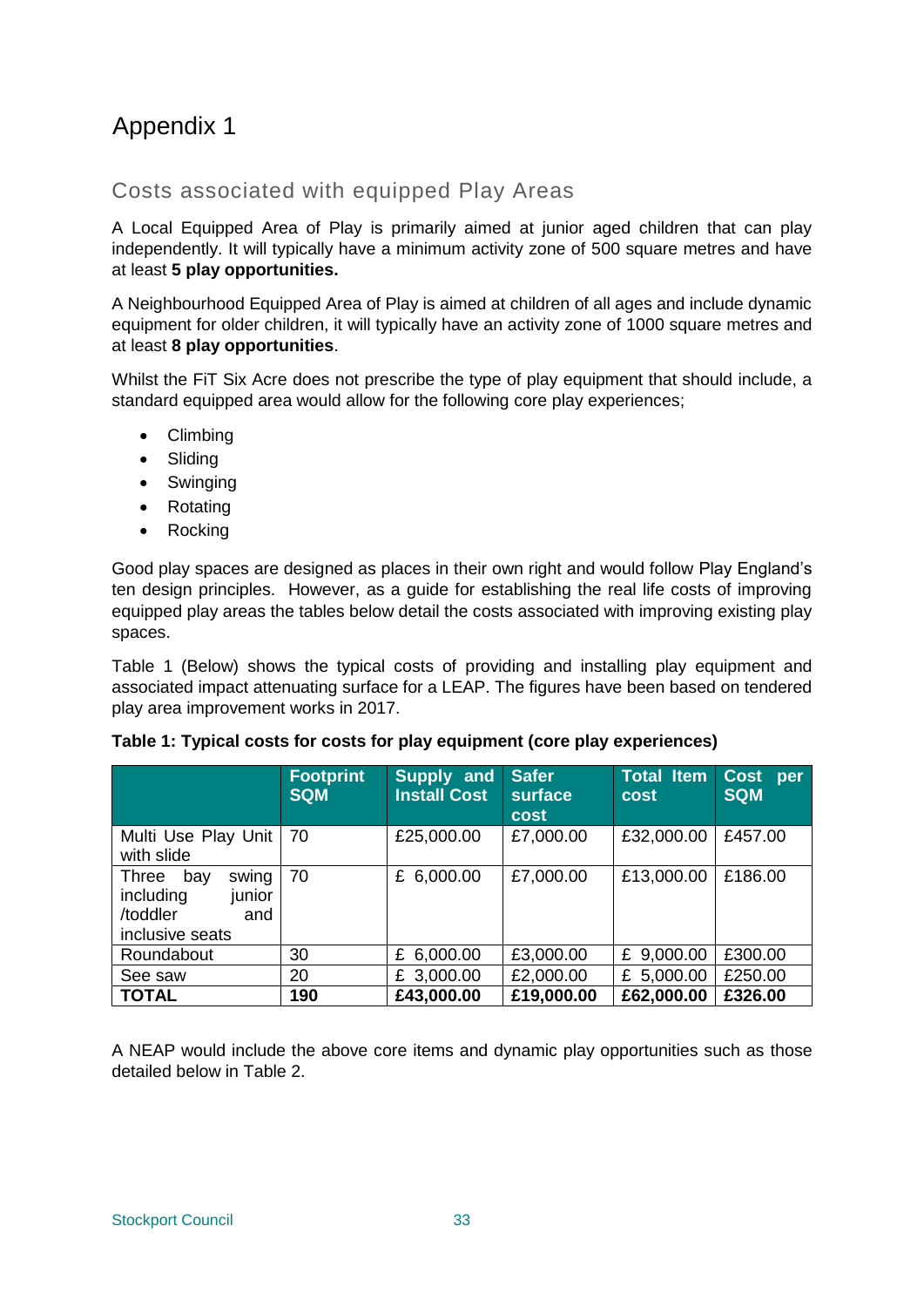# **Table 2: Typical costs for dynamic play items**

|                                   | <b>Footprint</b><br><b>SQM</b> | Supply and<br>install cost | <b>Safe</b><br>surface<br>cost | Total cost | <b>Cost</b><br>per<br><b>SQM</b> |
|-----------------------------------|--------------------------------|----------------------------|--------------------------------|------------|----------------------------------|
| <b>High Rope Climber</b>          | 110                            | £15,000.00                 | £11,000.00                     | £26,000.00 | £236.00                          |
| Cantilever swing                  | 40                             | £ 6,000.00                 | 4,000.00<br>£                  | £10,000.00 | £250.00                          |
| Dynamic rotator                   | 85                             | £ 6,500.00                 | £ 8,500.00                     | £15,000.00 | £176.00                          |
| Electronic play<br>cost estimate) | 40                             | £25,000.00                 | X                              | £25,000.00 | £625.00                          |
| <b>TOTAL</b>                      | 375                            | £52,500.00                 | £23,500.00                     | £76,000.00 | £202.00                          |

The average real life cost of delivering equipped play improvements is **£264.00 per sqm.** Maintenance costs are calculated at 30% of the capital investment, **£79.20 per sqm.**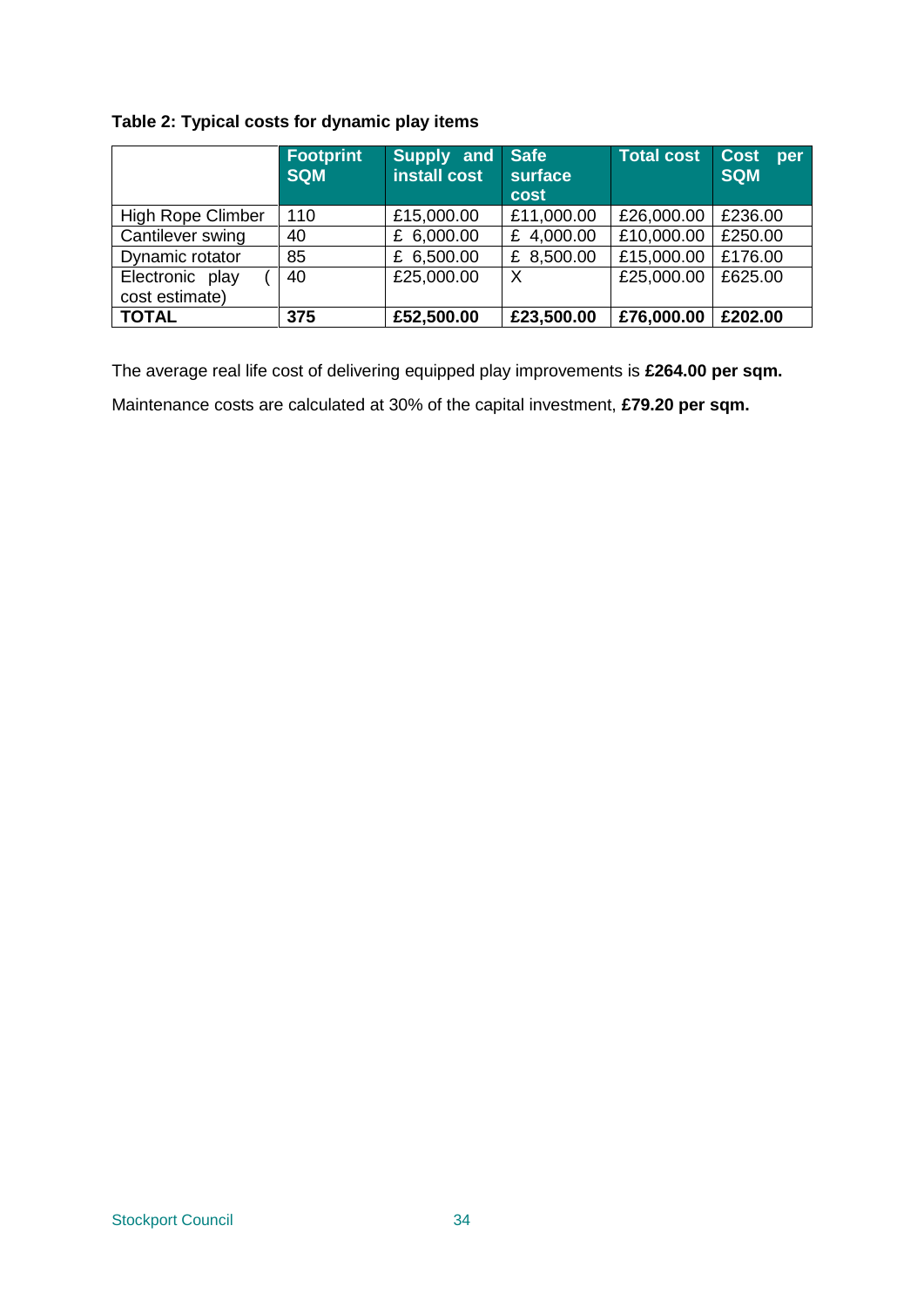# Appendix 2

# The case for revising Commuted Sums for Play and Formal Sport

# **Introduction**

The rates at which Section 106 Commuted Sums for Open Space for both provision and maintenance need revising as they no longer reflect the actual cost to the Council to provide and maintain high quality play spaces.

Commuted Sums for Open Space are required in four areas;

- Play Provision
- Play Maintenance
- Formal Sport Provision
- Formal Sport Maintenance

# **Background**

Section 106 (S106) of the Town and Country Planning Act 1990 (as amended) allows the drafting of legal agreements for the Council to control the impacts of development, which cannot otherwise be achieved via planning conditions. This is an established mechanism to secure the delivery of services or facilities needed as a result of new development, and are referred to as "commuted sums". Contributions to infrastructure are delivered by way of physical works on- or off-site, land transfer, or financial contributions.

The commuted sums for Open Space Provision and Maintenance are used to enable the Council to provide / improve open space for the increase demand that the development has created.

# Policy and Standards

Core Strategy Policy SIE 2 'Recreation and Amenity Open Space in New developments' applies the Fields in Trust Standard (FiT), commonly known as the *'Six Acre Standard'* to determine the improved open space required by a development. This is widely used as the National Standard.

In order to meet the *Six Acre Standard,* Stockport Council must provide 2.4ha of open space provision per 1000 population.

Of this provision approximately 0.7ha should be for children's play. The *Six Acres Standard*, further recommends that this would normally contain approximately 0.25ha of equipped play space and approximately 0.45ha of casual play space. 1.7ha should be for Sports provision of which approximately 1.15ha should be sports pitches.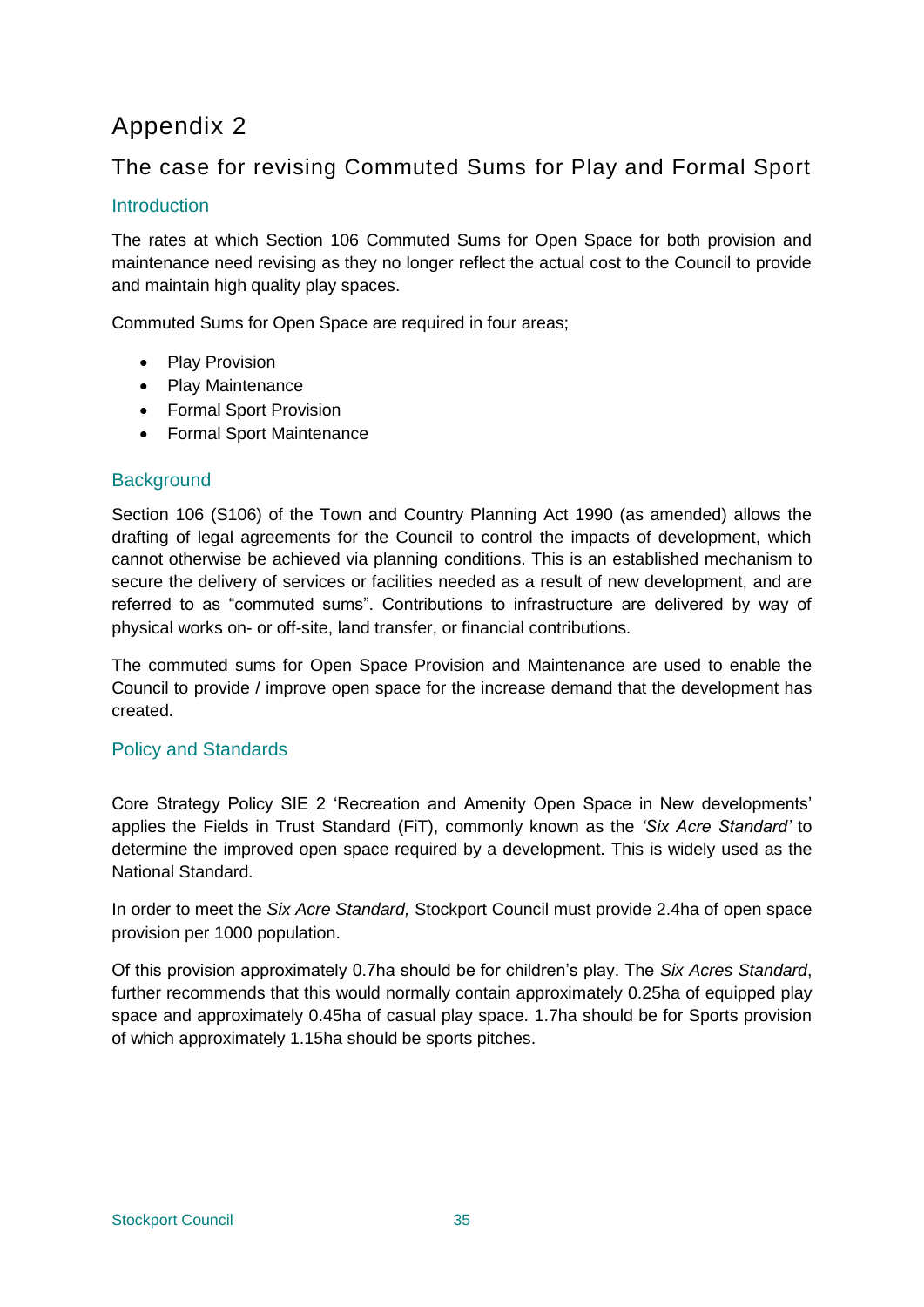# Meeting the Standard

In order to meet the *Six Acre Standard,* Stockport Council should provide 2.4ha or 24,000 square metres per 1000 population. This equates to 240 square metres of open space provision per person. This will include;

Play Provision -7 square metres of play provision per person, of which approximately 2.5 square metres would be for equipped play space and 4.5 square metres would be for casual play (amenity grass land).

Sport Provision - 17 square metres of formal sport provision per person, of which approximately 11.5 square metres should be sports pitches.

When a new development creates a bedroom space it increases population capacity, this is calculated using the table below.

## **Table 1**

| Development type     | <b>Population Capacity Increase</b> |
|----------------------|-------------------------------------|
| 1 Bedroom dwelling   | 2 persons                           |
| 2 Bedroom dwelling   | 3 persons                           |
| 3 Bedroom dwelling   | 4 persons                           |
| 4 + Bedroom dwelling | 5 persons                           |

# Current Commuted Sums Rate

The Commuted Sums contributions were last revised in October 2006. The following rates per person are currently used to calculate the commuted sum contribution.

## **Table 2**

|                       | <b>Provision</b><br>capita | per Maintenance<br>capita | per   Combined Total |
|-----------------------|----------------------------|---------------------------|----------------------|
| <b>Childrens Play</b> | £167.31                    | £83.02                    | £250.33              |
| <b>Formal Sport</b>   | £198.35                    | £201.62                   | £399.97              |
|                       |                            |                           | £650.30              |

Stockport Council requires that commuted sum cover a maintenance period for 25 years. Any commuted sum maintenance received is then drawn down by Stockport Council at a rate of one twenty fifth per year (once the associated capital payment has been spent).

## **Revising the Commuted Sum Contribution**

The existing rate charged through Commuted Sum for play is not reflective of the current cost to the Council for improving and maintaining open space provision in line with the increasing population.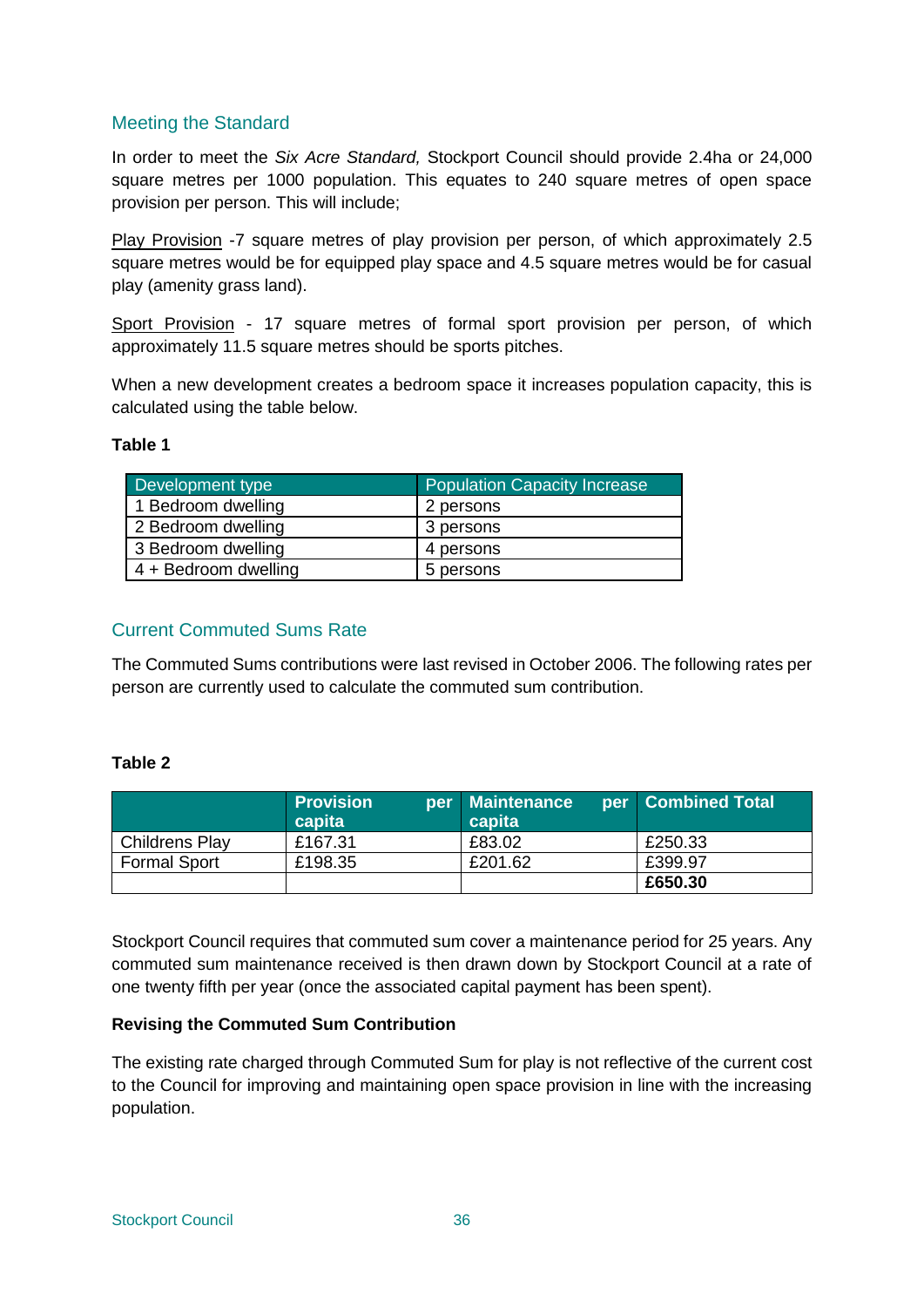In order to establish a fair commuted sums contribution the Council has attributed an asset value per metre square to its open space provision. This is detailed in Table 3*:* Proposed Rate for Commuted Sums for Open Space Provision.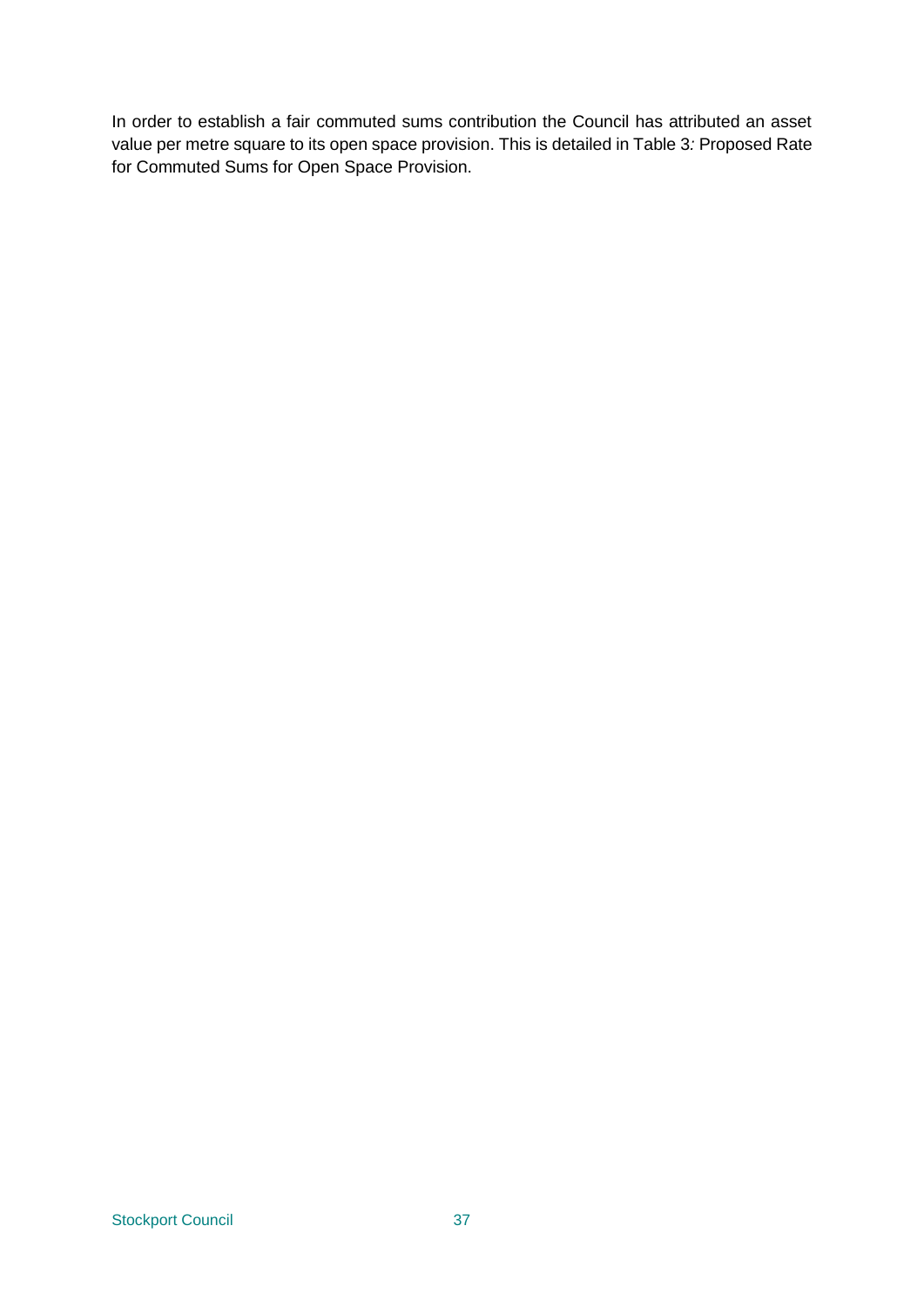# **Table 3: Proposed Rate for Commuted Sums Open Space Provision**

|                    |                                                      | A <sub>1</sub>                                          | <b>B1</b>                                    | C <sub>1</sub>                                        | D <sub>1</sub>               | E <sub>1</sub>                             |                                                                |
|--------------------|------------------------------------------------------|---------------------------------------------------------|----------------------------------------------|-------------------------------------------------------|------------------------------|--------------------------------------------|----------------------------------------------------------------|
|                    |                                                      | Area required<br>per person by<br>the Standard<br>(sqm) | Cost<br><b>of</b><br>provision<br>per<br>sqm | <b>Cost</b><br><b>of</b><br>maintenance<br>per<br>sqm | Total per sqm<br>$(B1 + C1)$ | <b>Cost per Capita</b><br>$(A1 \times D1)$ | <b>Total</b><br><b>Contribution</b><br>Sought<br>per<br>capita |
| Children's<br>Play | Equipped<br>Play                                     | 2.5                                                     | £125.00                                      | £50.00                                                | £175.00                      | £437.50                                    | £595.00                                                        |
|                    | Play<br>Casual<br>space<br>Amenity<br>Open<br>Space) | 4.5                                                     | £20.00                                       | £15.00                                                | £35.00                       | £157.50                                    |                                                                |
| Formal<br>Sport    | <b>Sports</b><br>Provision                           | 17                                                      | £33.00                                       | £20.00                                                | £53.00                       | £901.00                                    | £901.00                                                        |
|                    |                                                      |                                                         |                                              |                                                       |                              |                                            | £1,496                                                         |

# **Table 4: A comparison between the current rates and proposed rate for Open Space Commuted Sum**

|                       | A2                                             | <b>B2</b>                                     | C <sub>2</sub>                                                | D <sub>2</sub>                                    |                                                                                     |                                                                                      |
|-----------------------|------------------------------------------------|-----------------------------------------------|---------------------------------------------------------------|---------------------------------------------------|-------------------------------------------------------------------------------------|--------------------------------------------------------------------------------------|
|                       | Current cost per<br>capita<br>for<br>provision | Proposed<br>capita<br>for<br>per<br>provision | cost   Current<br>cost<br>per<br>capita<br>for<br>Maintenance | Proposed cost per<br>capita<br>for<br>maintenance | <b>Current</b><br>combined<br>provision<br>maintenance<br>per capita<br>$(A2 + C2)$ | <b>Proposed</b><br>combined<br>provision<br>maintenance<br>per capita<br>$(B2 + D2)$ |
| <b>Childrens Play</b> | £167.31                                        | £402.50                                       | £83.02                                                        | £192.50                                           | £250.33                                                                             | £595.00                                                                              |
| <b>Formal Sport</b>   | £198.35                                        | £561.00                                       | £201.62                                                       | £340.00                                           | £399.97                                                                             | £901.00                                                                              |
|                       |                                                |                                               |                                                               |                                                   | £650.30                                                                             | £1496                                                                                |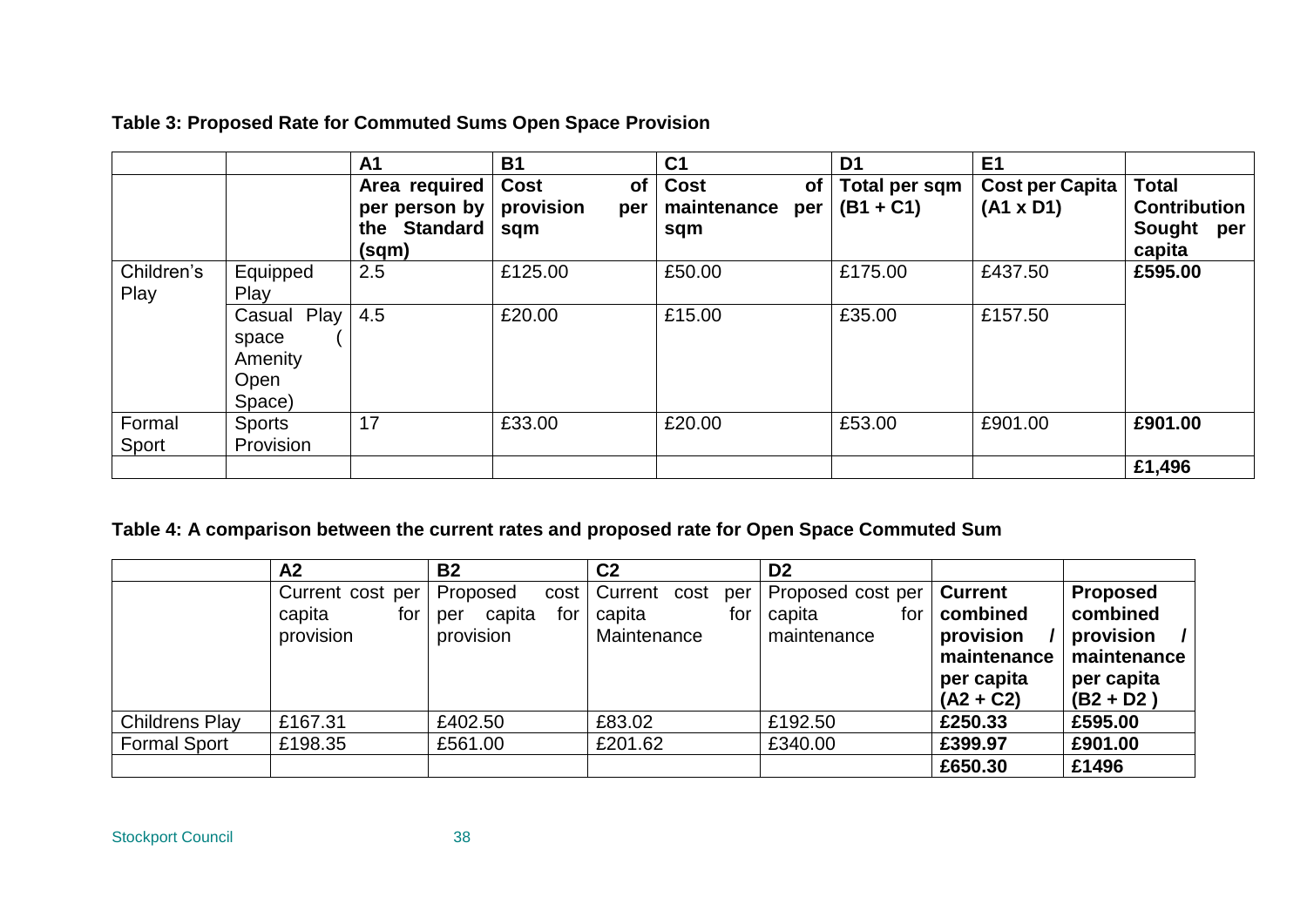#### **Benchmarking**

Whilst all the GM Authorities base their Planning Guidance for Open Space Provision on the *Six Acre Standard,* the formula by which they work out commuted sums is often different, which can make direct comparison or rates unclear. As an example Wigan Council apply an Open Space Commuted Sum contribution per dwelling rather than per capita and Trafford Council use a different formula ( to Stockport) to calculate the population increase per development.

Salford Councils Planning Guidance is set out in a similar way to Stockports' and therefore is the more appropriate for the comparison of the individual rates.

| Table 3: A comparison between Salford's commuted sum rates with the proposed for Stockport. |  |  |
|---------------------------------------------------------------------------------------------|--|--|
|                                                                                             |  |  |

|                              | Childrens                          | Play   Childrens | Play   Formal                            | Sport   Formal | Sport   Combined<br>Open |
|------------------------------|------------------------------------|------------------|------------------------------------------|----------------|--------------------------|
|                              | Provision per capita   Maintenance |                  | per   Provision per capita   Maintenance |                | per   Space Contribution |
|                              |                                    | capita           |                                          | capita         | per capita               |
| Salford                      | June $\vert$ £314.00               | £214.00          | £571.00                                  | £340.00        | £1,439.00                |
| 2015                         |                                    |                  |                                          |                |                          |
| Stockport Proposed   £402.50 |                                    | £192.50          | £561.00                                  | £340.00        | £1,496.00                |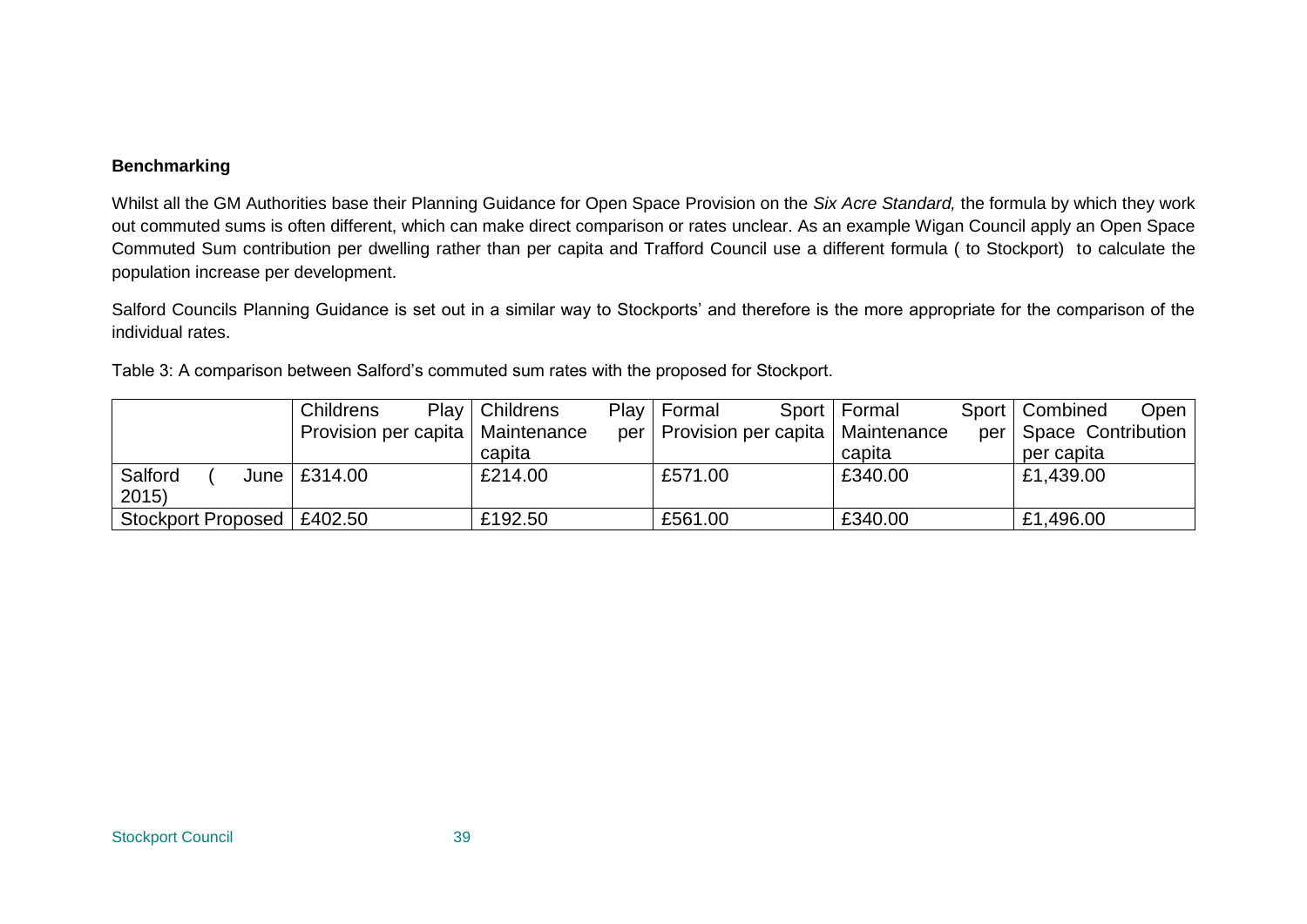# **Worked Example**

The below shows what neighbouring Councils would charge in Open Space Commuted Sums for a development of 15 houses – 5 with two bedrooms, 5 with three bedrooms and 5 with four bedrooms.

| Council                | Play<br>Combine<br>rate per capita | Sport<br>Formal<br>rate per capita | Population<br>Capacity | Play<br>Contribution | Formal Sport<br>Contribution | Combined<br>Space<br>Open<br>Commuted<br>Sum |
|------------------------|------------------------------------|------------------------------------|------------------------|----------------------|------------------------------|----------------------------------------------|
|                        |                                    |                                    |                        |                      |                              | Contribution                                 |
| <b>Stockport</b>       | £595.00                            | £901.00                            | 60                     | £35,700.00           | £54,060.00                   | £89,760.00                                   |
| <b>Council</b>         |                                    |                                    |                        |                      |                              |                                              |
| <b>Proposed</b>        |                                    |                                    |                        |                      |                              |                                              |
| City<br>Salford        | £528.00                            | £911.00                            | 60                     | £31,680.00           | £54,660.00                   | £86,340.00                                   |
| Council 2015           |                                    |                                    |                        |                      |                              |                                              |
| Council<br>Trafford    | £540.54                            | £520.00                            | 37                     | £19,999.98           | £19,240.00                   | £39,239.98*                                  |
| 2014                   |                                    |                                    |                        |                      |                              |                                              |
| <b>Bury 2015</b>       |                                    |                                    |                        |                      |                              | £41,553.90                                   |
| <b>Stockport</b>       | £250.33                            | £399.97                            | 60                     | £15,019.80           | £23,998.20                   | £39,018.00                                   |
| <b>Council Current</b> |                                    |                                    |                        |                      |                              |                                              |
| 2006                   |                                    |                                    |                        |                      |                              |                                              |
| <b>Stockport</b>       | £347.39                            | £555.05                            |                        |                      |                              | £54,146.40                                   |
| <b>Council Current</b> |                                    |                                    | 60                     | £20,843.40           | £33,303                      |                                              |
| with<br>2006           |                                    |                                    |                        |                      |                              |                                              |
| inflation              |                                    |                                    |                        |                      |                              |                                              |

Trafford have adopted a Community Infrastructure Levy (CIL). In this instance CIL replaces the use of some planning obligations, including contributions towards open space in Trafford. Although the costs associated with s106 contributions appear low; it is important to note that improvements required for local open space, semi natural green space, children's play equipment and outdoor sports facilities to address impacts arising from development will be named on the CIL Regulation 123 list, which describes what type of infrastructure projects CIL funds will be spent on. The link to Trafford's Supplementary Planning Document on Planning Obligation can be found here;

Stockport Council 40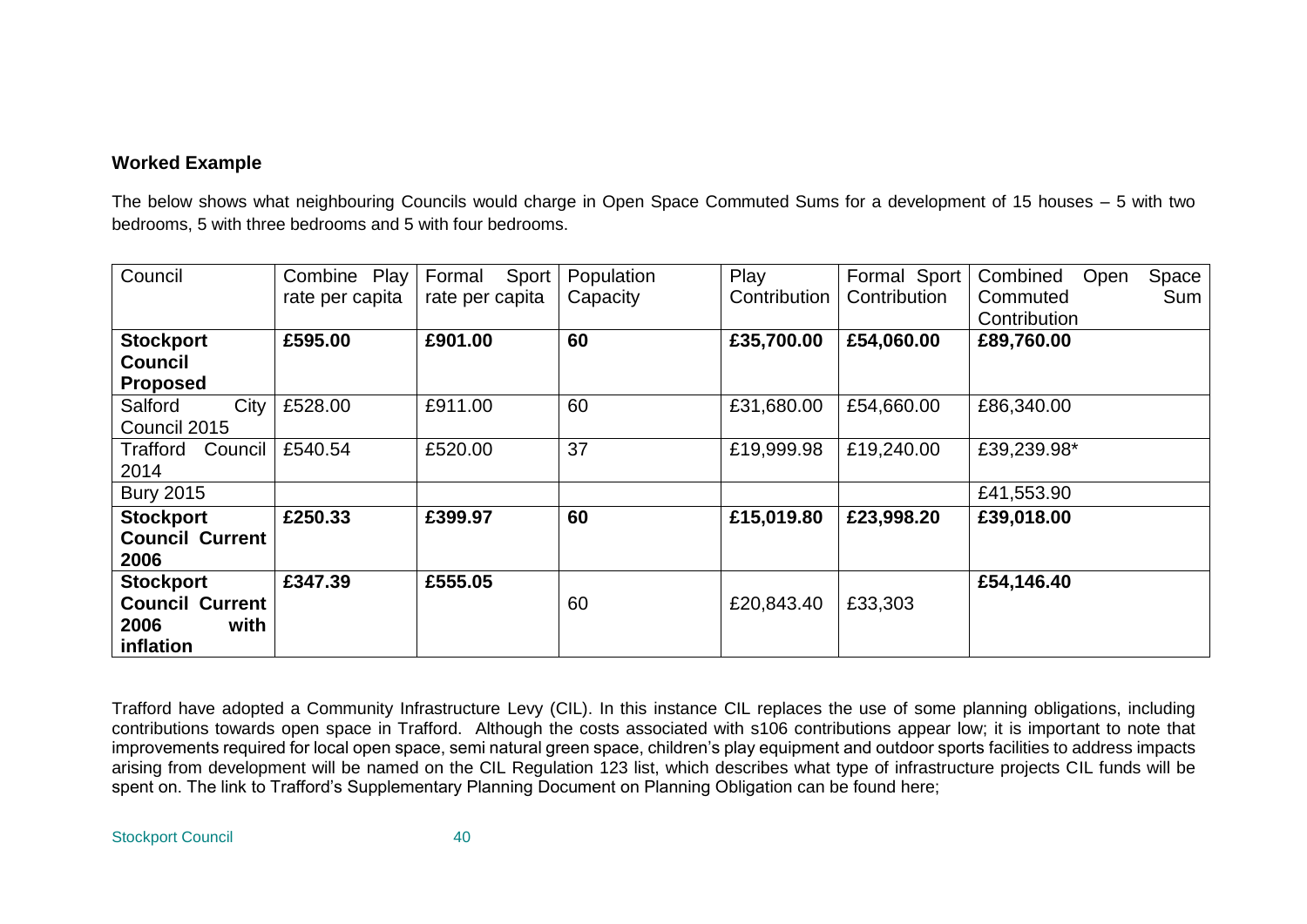*http://www.trafford.gov.uk/planning/strategic-planning/docs/revised-spd1-planning-obligations-2014.pdf*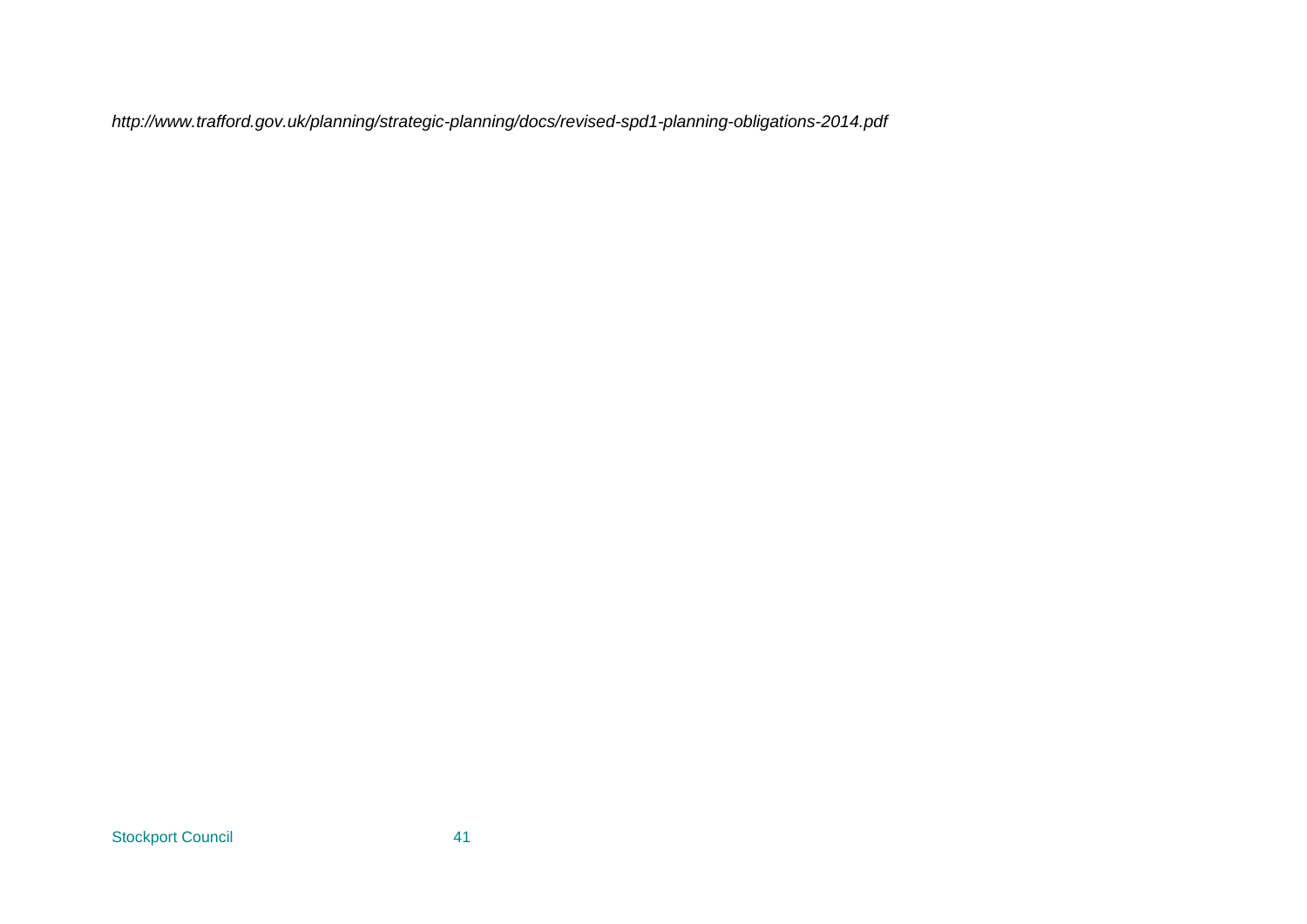# **Conclusion**

It is recommended that the Commuted Sum for Open Space Provision is increased from £650.30 to £1,496.00 per person and commuted sums are charged at the following;

| <b>Childrens Play Provision: per person</b>     | £402.50   |
|-------------------------------------------------|-----------|
| Childrens Play Maintenance per person (         | £192.50   |
| 25 year period)                                 |           |
| Formal Sport Provision per person               | £561.00   |
| Formal Sport Provision per person (25   £340.00 |           |
| year period)                                    |           |
| <b>Total</b>                                    | £1,496.00 |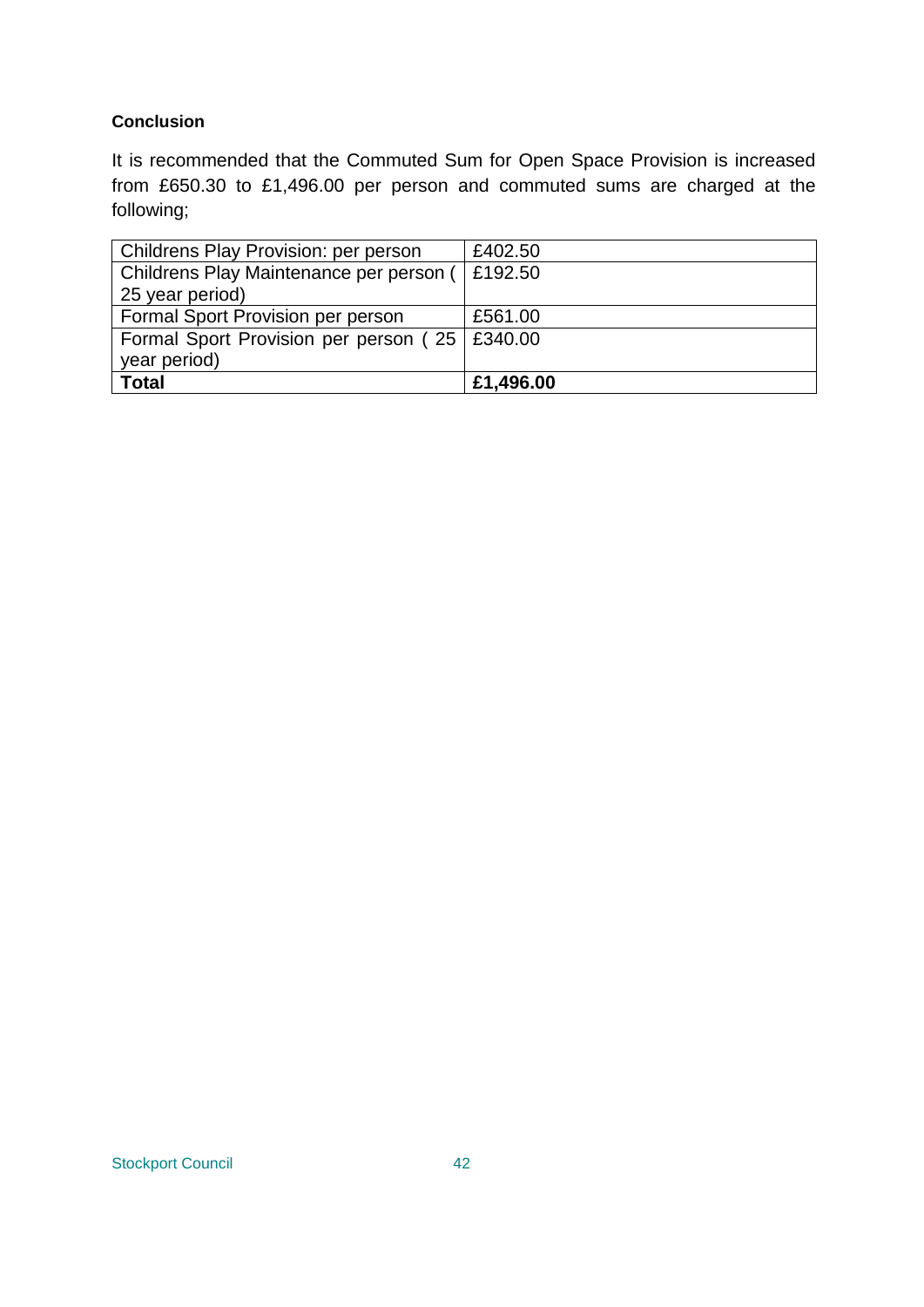# Appendix 3

 $\overline{a}$ 

Determination statement on the need for Sustainability Appraisal and Strategic Environmental Assessment of the review of the 'Open Space Provision and Commuted Payments' SPD

- 3.1 The Planning Act 2008 and associated regulations removed the mandatory requirement for a sustainability appraisal to be prepared alongside a supplementary planning document (SPD). The intention of this was to bring to an end the duplication of effort resulting from local planning authorities having to prepare a sustainability appraisal report even when appraisal had already been undertaken for an overarching plan. Local planning authorities are however still required to screen their SPDs to ensure that the legal requirements for sustainability appraisal are met where there are impacts that have not been covered in the appraisal of the parent plan, or where an assessment is required by the Strategic Environmental Assessment Directive<sup>2</sup>.
- 3.2 The Strategic Environmental Assessment Directive is a European Union requirement that seeks to provide a high level of protection of the environment by integrating environmental considerations into the process of preparing certain plans and programmes.
- 3.3 The aim of the Directive is "to contribute to the integration of environmental considerations into the preparation and adoption of plans and programmes with a view to promoting sustainable development, by ensuing that, in accordance with this Directive, an environmental assessment is carried out of certain plans and programmes which are likely to have significant effects on the environment."
- 3.4 Strategic environmental assessment alone can be required in some exceptional situations. This is usually only where supplementary planning documents could have significant environmental effects that have not already have been assessed during the preparation of the Local Plan.
- 3.5 Before deciding whether significant environment effects are likely, the local planning authority should take into account the criteria specified in schedule 1 to the Environmental Assessment of Plans and Programmes Regulations 2004, which, in turn, are based on Article 3(5) and Annex II of the SEA Directive and consult the consultation bodies.
- 3.6 The criteria relate to: (i) the scope and influence of the document; and (ii) the type of impact and area likely to be affected.

Stockport Council 43 <sup>2</sup> European Directive 2001/42/EC transposed into UK law by the Environmental Assessment of Plans and Programmes Regulations 2004.